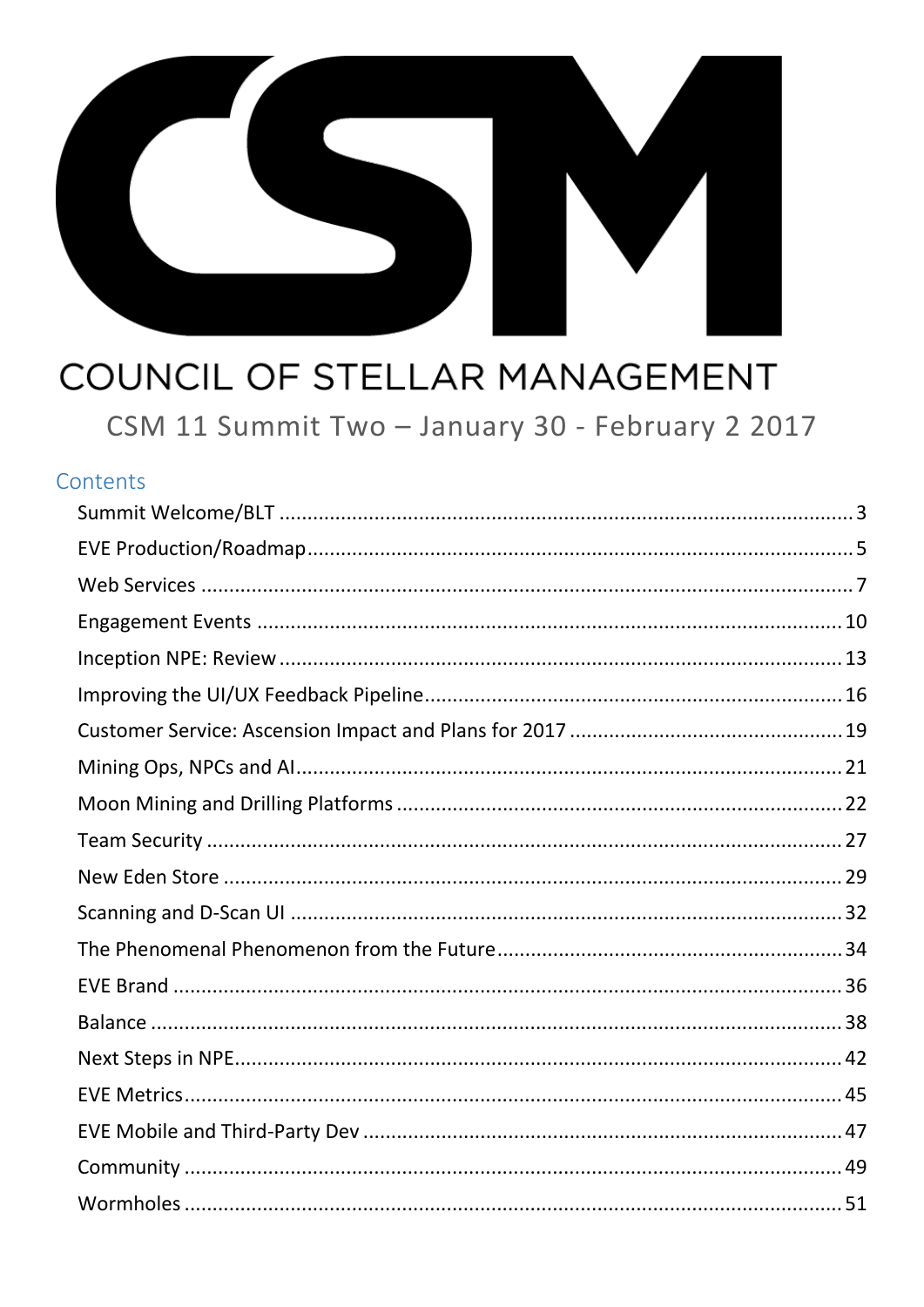It should be noted that 13 members of the CSM attended all sessions in person, while one member was unavailable for sessions due to prior commitments.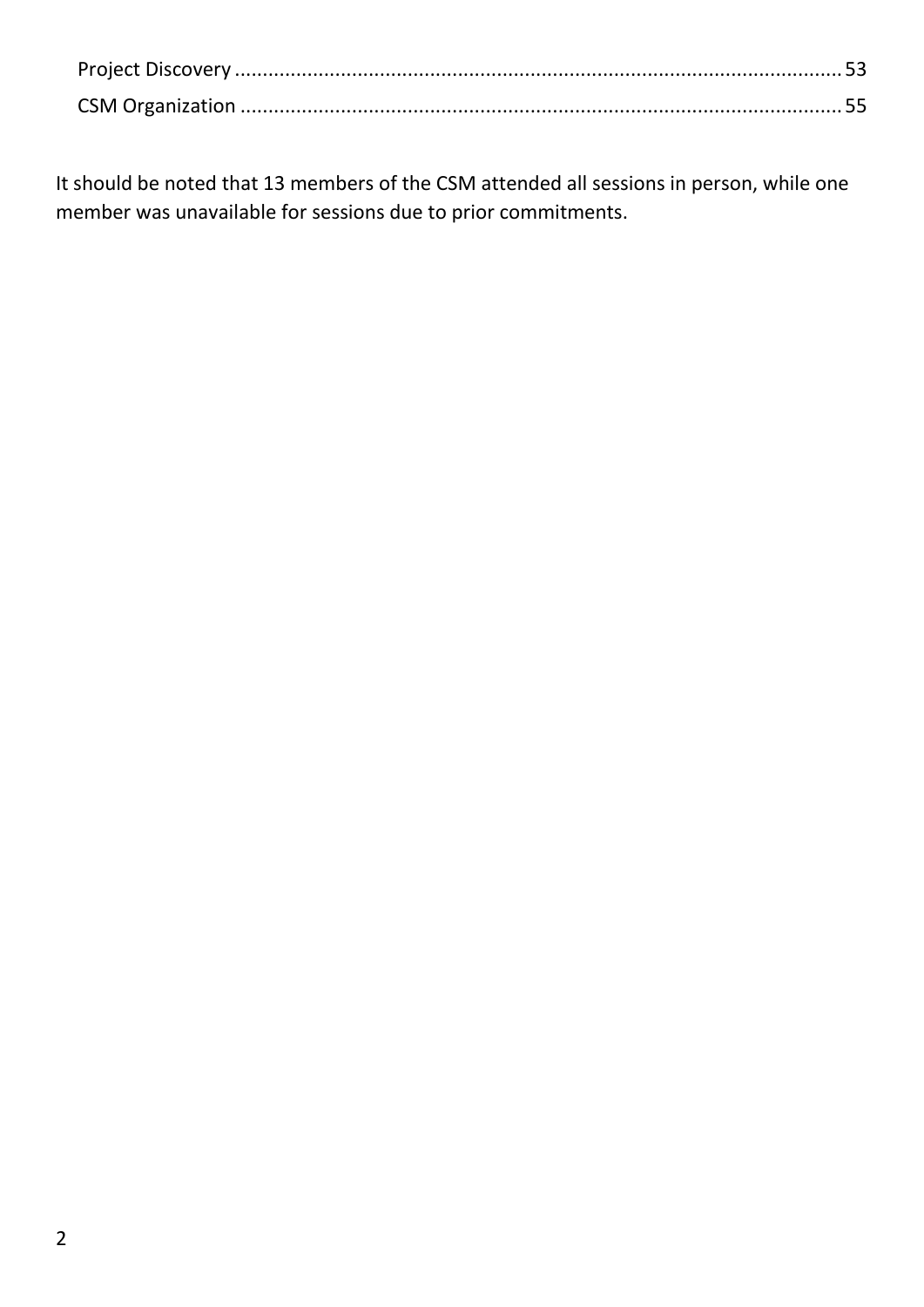## <span id="page-2-0"></span>Summit Welcome/BLT

CCP Attendees:

- CCP Seagull
- CCP Manbjörn
- CCP Guard
- CCP Orca
- CCP Falcon
- CCP Logibro

CCP Welcomed the CSM to the Summit for the first official session, following the informal CSM stream the previous evening. CCP Seagull opened by talking about the goals of the summit, and how CCP is generally trying to shift summits to be geared towards seeking feedback from the CSM rather than mostly informing them of current and future plans.

CCP Seagull gave an update on some recent organizational changes, to help the CSM orient themselves when working with the various teams inside CCP.

Xenuria asked who in CCP is looking out for new technology to integrate into CCP, to which CCP Seagull answered that all of the teams were looking out for new technology for their own projects, and that senior programmers are always looking at new options.

CCP Seagull then asked the CSM two questions individually: Where is EVE now, and what your dream change is for EVE:

- Noobman: Really excited for how alpha clones are doing with large numbers of pilots created. Dream change would be PVE improvements, so that more people will go into space.
- Bobmon: Highsec could use some work to make it better. Dream would be better performance, less lag, less TiDi with bigger fights
- Judge: Finally getting over the hump with regards to new structures, starting to get the ball moving well there. Dream is fixing nullification on combat ships, unanimously seen as a bad thing by the CSM.
- Nashh: Dream is more clarity for people organizing events outside the game. Most people still don't know what they can expect if they want to do something, some expecting too much and others not realizing what support is available.
- Innominate: Structures are great, but worried about returning to capitals and supercapitals online. Dream change would be to return to not having super-capitals and capitals completely destroy sub-capital ships.
- Kyle: Excited about structures, kill Starbases with fire. Dream is for alliances to become more useful (such as by having bookmarks)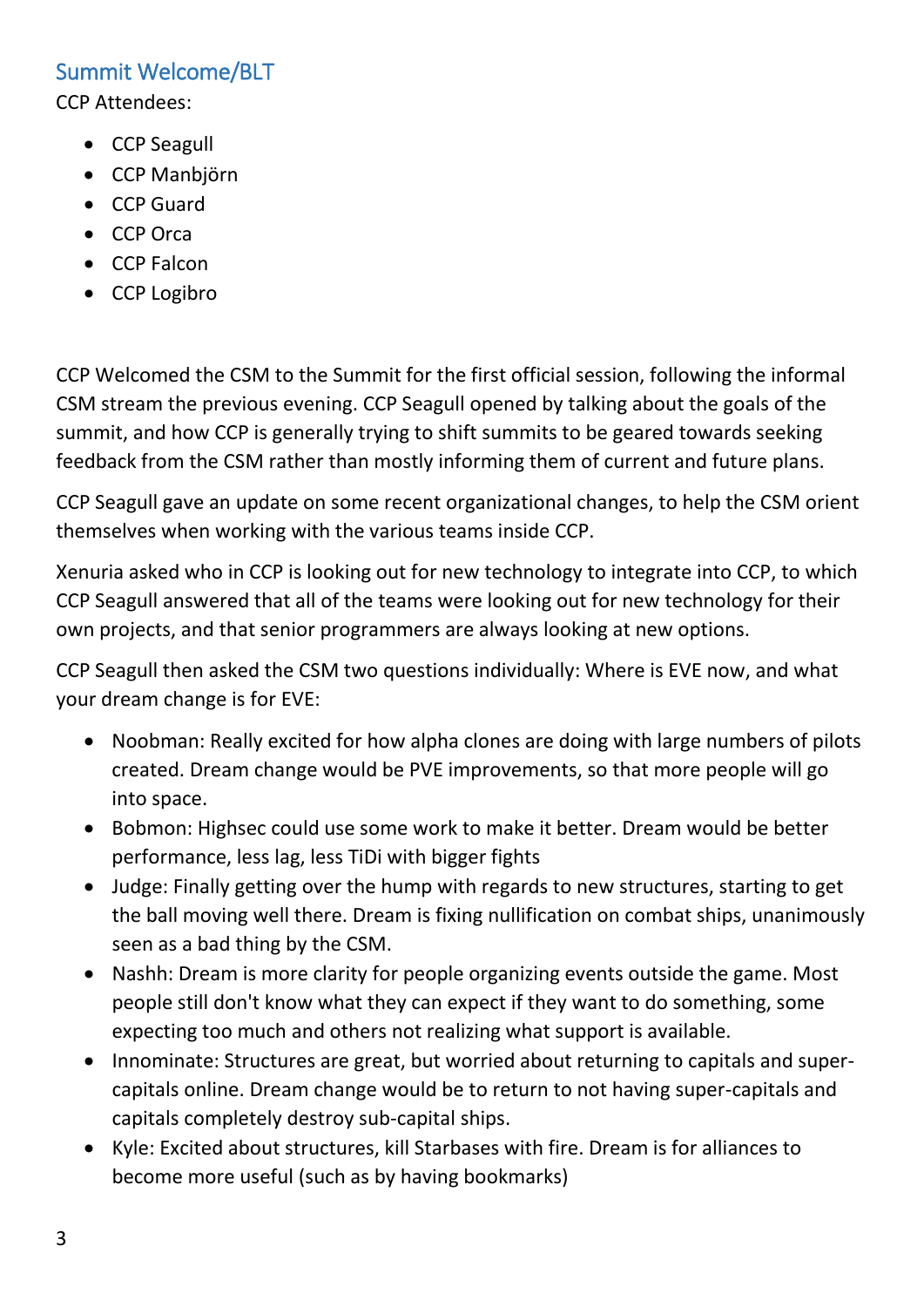- Gorski: Game is generally in a good state, Dream change is for more people in space by fixing lowsec areas and more encouragement for PVP parts of the game.
- Jin'taan: Believes that we're coming off a peak of feature release, moving into fixes and tweaks for the near future. Dream is adding community fittings to the in-game fitting tool.
- Xenuria: Current state is a vast and moving social medium, in a better state than previously but needs work. Dream change would be for the social aspect to help new players keep playing.
- Steve: Good other than some present bugs such as the rubberbanding issues. Dream is for more work on PI, mostly to make it less of a click-fest to do anything.
- Sullen: Game is doing fine, needs some tweaking of some ships. Dream is getting CSM more information about feature work sooner, so they can give better feedback.
- Aryth: Game is in a good place, feels better overall but has more to go to get back to peak days. Dream is removing learning implants and attributes. Players have to currently choose between learning skills quicker or playing the game.
- Mr Hyde: Game is healthier, things going okay. Dream is to get quicker reactions to issues with balance so there are less frustrations for longer periods of time.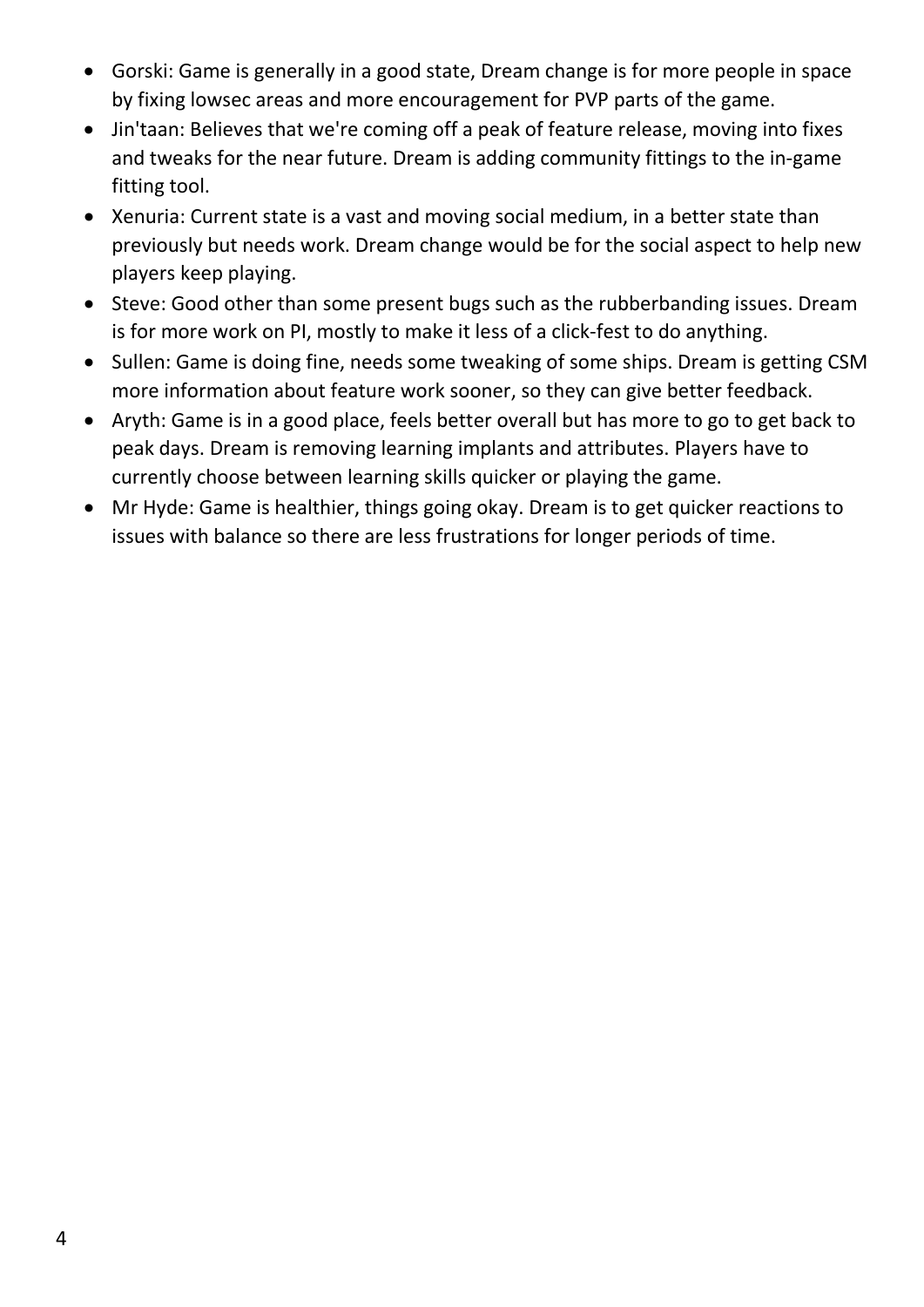## <span id="page-4-0"></span>EVE Production/Roadmap

- CCP Falcon
- CCP Orca
- CCP Seagull
- CCP Guard
- CCP Logibro
- CCP Chimichanga
- CCP Ingo
- CCP Dren
- CCP Mimic
- CCP Hawkeye
- CCP MrHappy
- CCP Burger
- CCP Folih
- CCP Quant

CCP started the meeting by introducing themselves. CCP Seagull then went over a presentation that was shown at Kickoff the week previous, covering most of the roadmap. The presentation started with how EVE Online is going right now, showing the difference when Ascension was released and what the customer counts look like at present. CCP also showed that there has been increased interest from players for EVE on Steam. CCP then stated that they are still in observation mode to listen and learn how the new ecosystem behaves. Overall CCP considers Ascension a success so far.

CCP then explained that they are continuing work on structures. This includes not just adding the Drilling platforms, but also fixing and expanding the existing structures.

CCP then explained that they are working on deciding on what they want the next expansion to be.

CCP Orca explained some upcoming changes to CCP's web presence, consolidating the various websites into a single website.

CCP Dren then explained for NPE, they are looking now at Empire Selection and Character creation, and will be also looking at the Career Agents.

Overall: Fix good ideas that are currently implemented with some issues, then launch into new stuff.

The CSM asked CCP about Balance Frequency. Mr Hyde asked whether CCP was interested in making balance changes more frequent. CCP Mannbjörn replied that 2015 had a number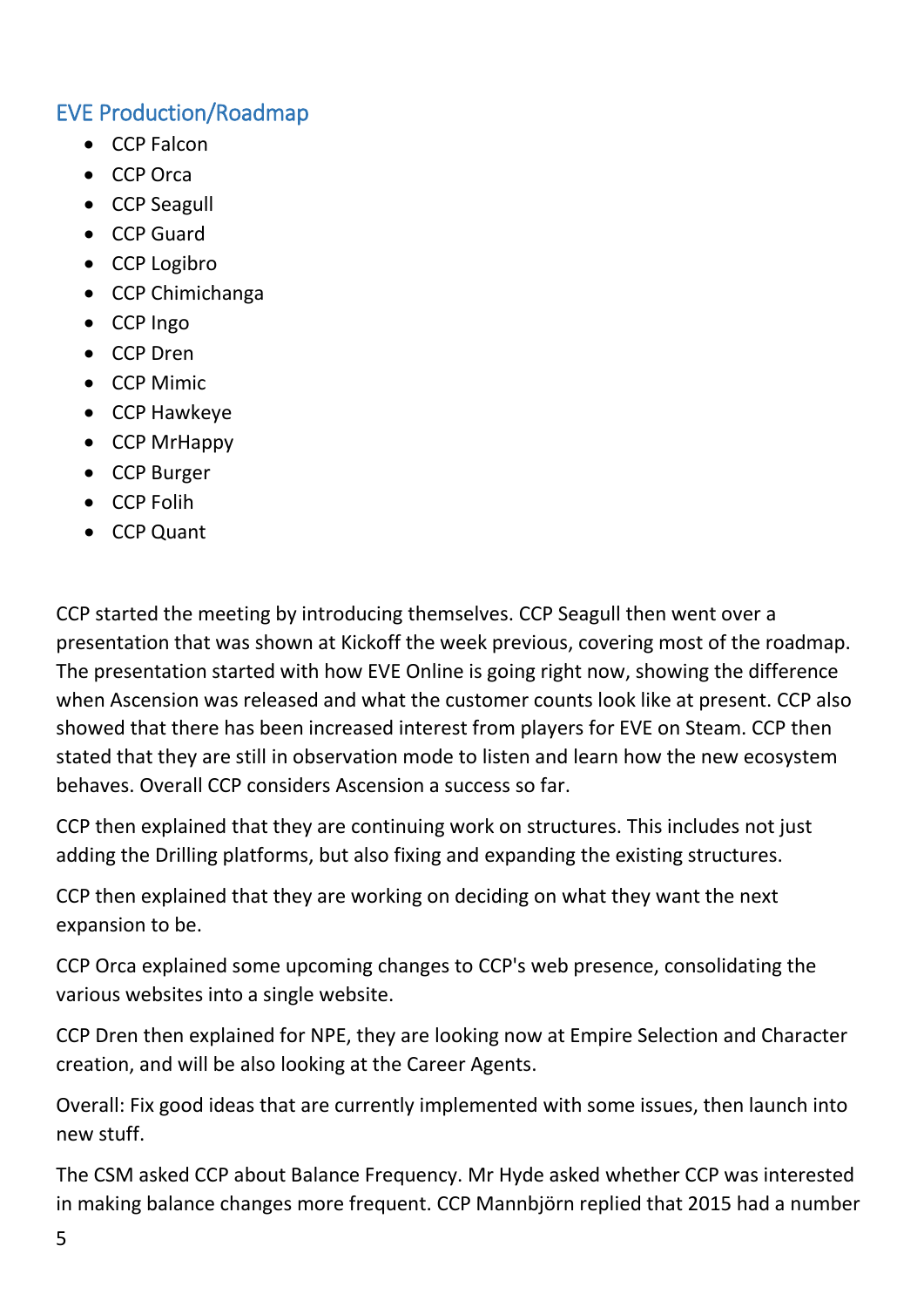of very quick balance changes, and that it was at times so fast that there wasn't enough time for things to settle. Noobman pointed out that some players believe that CCP has dedicated balance developers, while that's not the case. CCP Seagull explained that CCP also runs into issues sometimes where the amount of work for balance changes varies greatly, and that makes it difficult to scope. She also has concerns about committing to a regular cadence, as it would mean at times that they might just need to add changes for the sake of making changes. She does however, believe that there are some changes which need to be made quicker. She asked what the CSM though about the amount of effort it took to get into a ship when CCP might go and change the ship, and how players would feel about that change after they had expended that effort.

The CSM encouraged CCP to make more granular changes more often. Jin'taan brought up the Ishtar as an example; while it took a long time to fix, it's been brought into a much better place now.

CCP Mimic asked the CSM how long they thought it took after a change was announced to see the impact of those changes. The CSM answered 2-3 months. CCP further explained that often they need to wait for long enough to see what the actual impact of changes are.

There was discussion that generally, improvements in communication around what is being done and what CCP views as being areas in need of attention would be welcome. CCP Mimic also talked about how it is beneficial to have designers balancing something related to their other work (such as capital changes when working on fighters).

Mr Hyde brought up the topic of Teiracide, and how it would be nice to see that project continue for those modules that have not yet been changed yet. CCP replied that this is an ongoing project.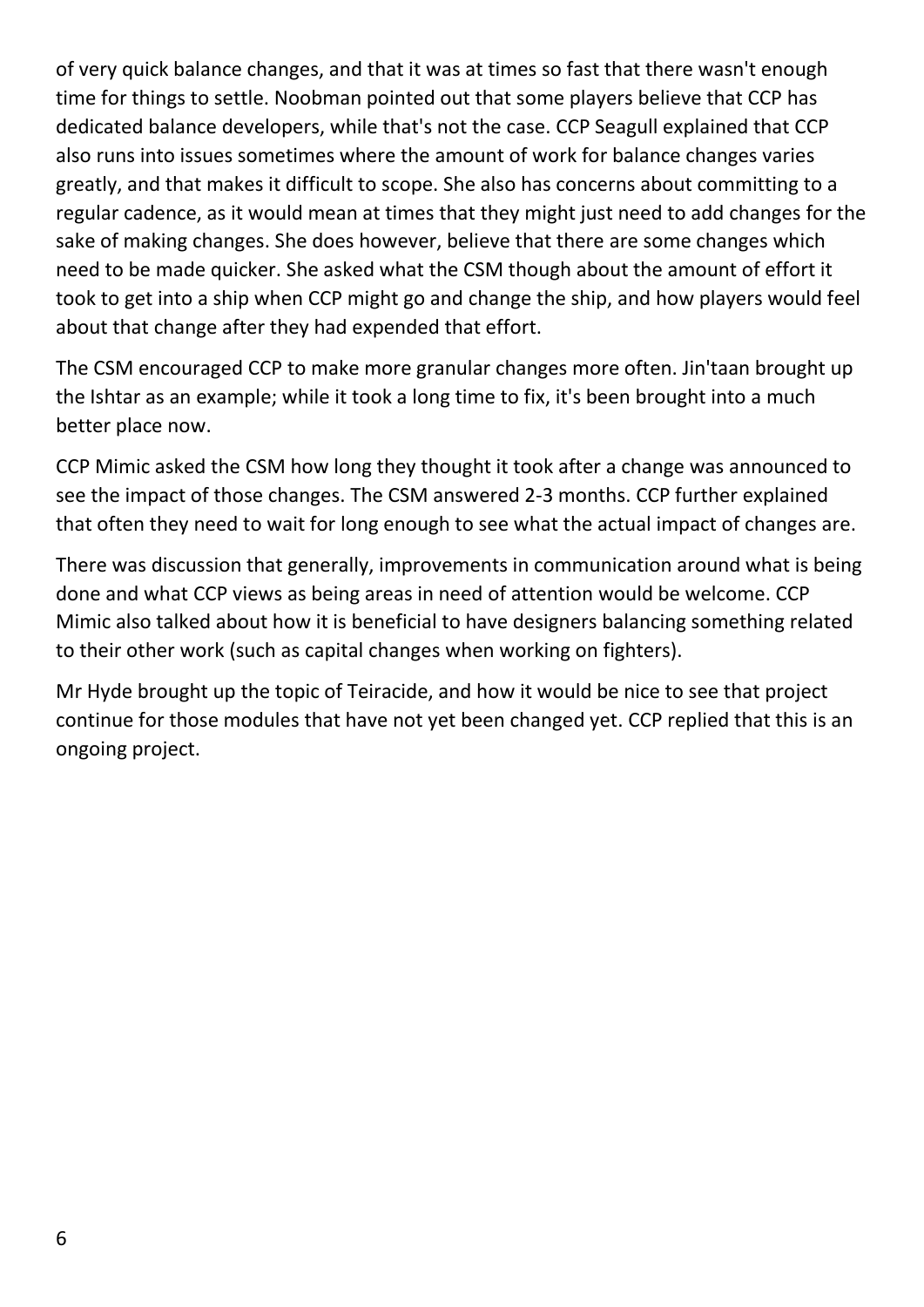### <span id="page-6-0"></span>Web Services

- CCP Avalon
- CCP PearlJive
- CCP Logibro
- CCP Orca
- CCP Pippi
- CCP Guard
- CCP Falcon

Team Webster started by introducing themselves, and what they've been doing. This includes working on the Volunteer System, Launcher Front-end and the Fiction Portal.

CCP Avalon went into the topic of the EVE Forums, showing off the new forums that they're working on. The new forums will be using Discourse.

CCP Avalon then went into a demo of the new forums in their current state. Aryth asked whether you would be able to filter so you can only see dev posts or a particular dev's posts. CCP replied that there are ways to do so, but they differ from the current methods. The CSM also asked about signatures, to which CCP replied that you would instead have a bio.

CCP also added that they would like to add back in the ability to post videos and images.

The CSM asked about threading, to which CCP replied it lists direct replies at the bottom of a post at the click of a button.

The CSM asked how usernames would be determined, to which CCP replied that it would be set based on the first character you log into the forums with. Forum accounts would now no longer be based on characters, and instead would be account based. Players could have the option to change their forum username for a few days before it's locked.

There was a discussion around how there would be issues around character trading and being able to hang onto names when they no longer control that character.

Nashh asked why they are moving to user accounts from character accounts. CCP explained that they looked at lots of different options, and that discourse was the best option they could find, but it would mean they can't do accounts at a character level.

Xenuria added that he felt there were still overall issues and he didn't feel comfortable with the new forums at this time.

Sullen asked whether you could log into the forums without an EVE account, to which CCP replied that you would need an EVE account.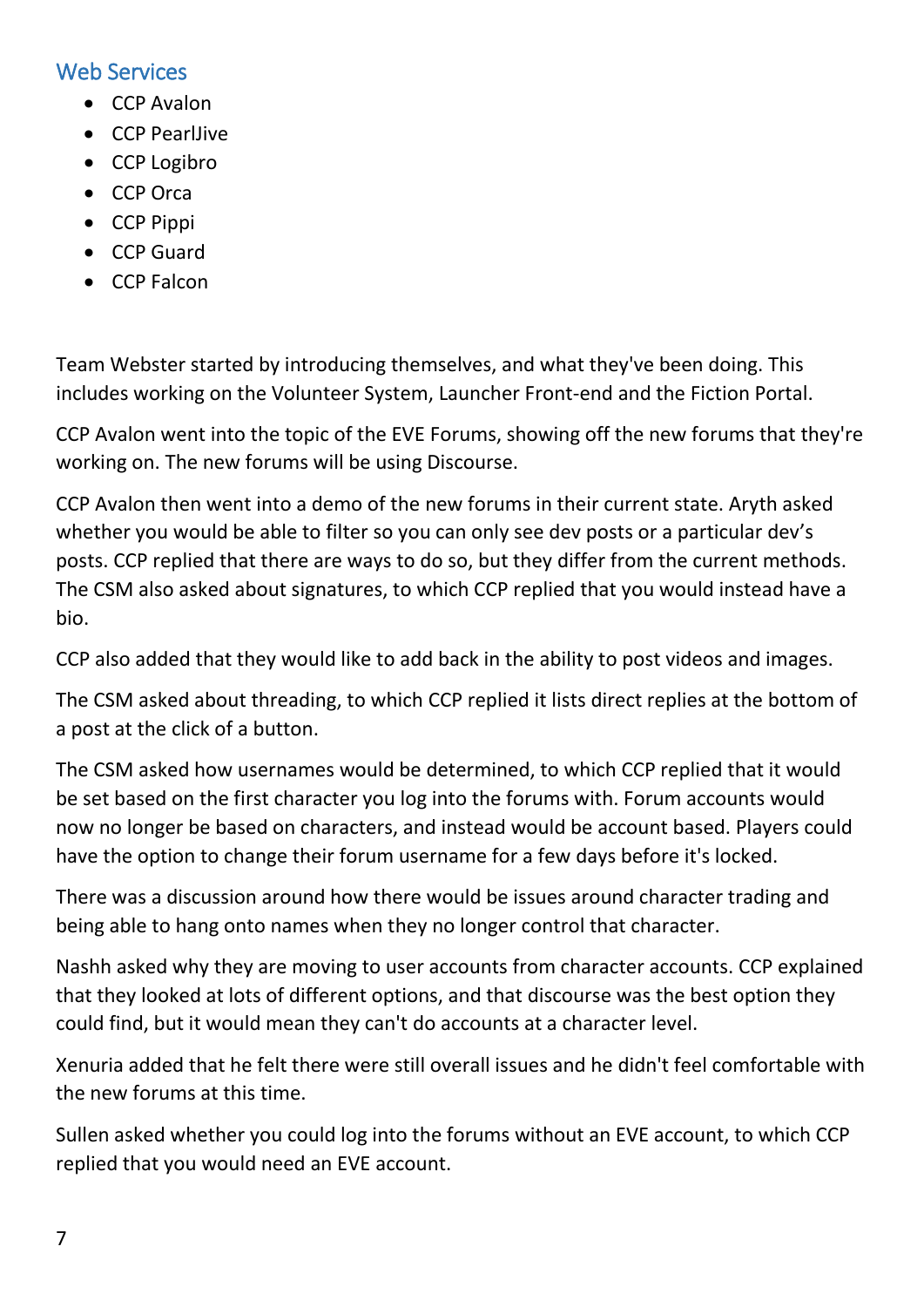Xenuria asked if there was any way to allow people to verify that they are affiliated with a particular group in the game, to which CCP replied they are not offering anything like that at this time.

The CSM asked about how long you can make your bio, and what you can put in it. CCP replied that bios can be up to 3,000 characters long and support markdown.

Sullen asked about how CCP plans to handle people attempting to impersonate others with their usernames, to which CCP replied that anyone impersonating would be banned from the forums, and possibly the game.

Jin'taan asked about how the Intergalactic Summit will be handled for different characters and accounts. CCP replied that people will just need to make sure their accounts have different email addresses.

Xenuria asked if CCP would be able to enforce people reading the rules before they can use the forums. CCP replied that ignorance is not an excuse, so anyone trying to claim they didn't know they were breaking the rules would receive no mercy.

Gorski asked if there was an edit limit to prevent people from going back over old posts and changing them, especially in character sales threads. CCP replied they have an option to do so.

The CSM asked what sort of options posters would have in their own threads, to which CCP replied not much.

CCP then showed off the new notification options per thread.

Aryth asked if corporations would still be able to get a private forum, to which CCP replied no.

Judge then asked a question about the launcher, and whether it would be possible to group accounts (like group PVP accounts, group Industry accounts).

CCP then explained some of the restrictions of the trust levels on the forums.

Noobman then asked about whether killmails would be allowed on the forums, to which CCP replied that they're considering it, and they most likely will allow them.

CCP also stated that there will be a general rewrite of the forum rules, and they will be granting an amnesty for anyone previously banned from the forums.

CCP also pointed out that email notifications will be available. Innominate asked about whether private messaging would be available, to which CCP replied it would not be available to players, but would be available for moderation uses.

CCP also showed off badges that can be created by CCP and handed out to groups of people.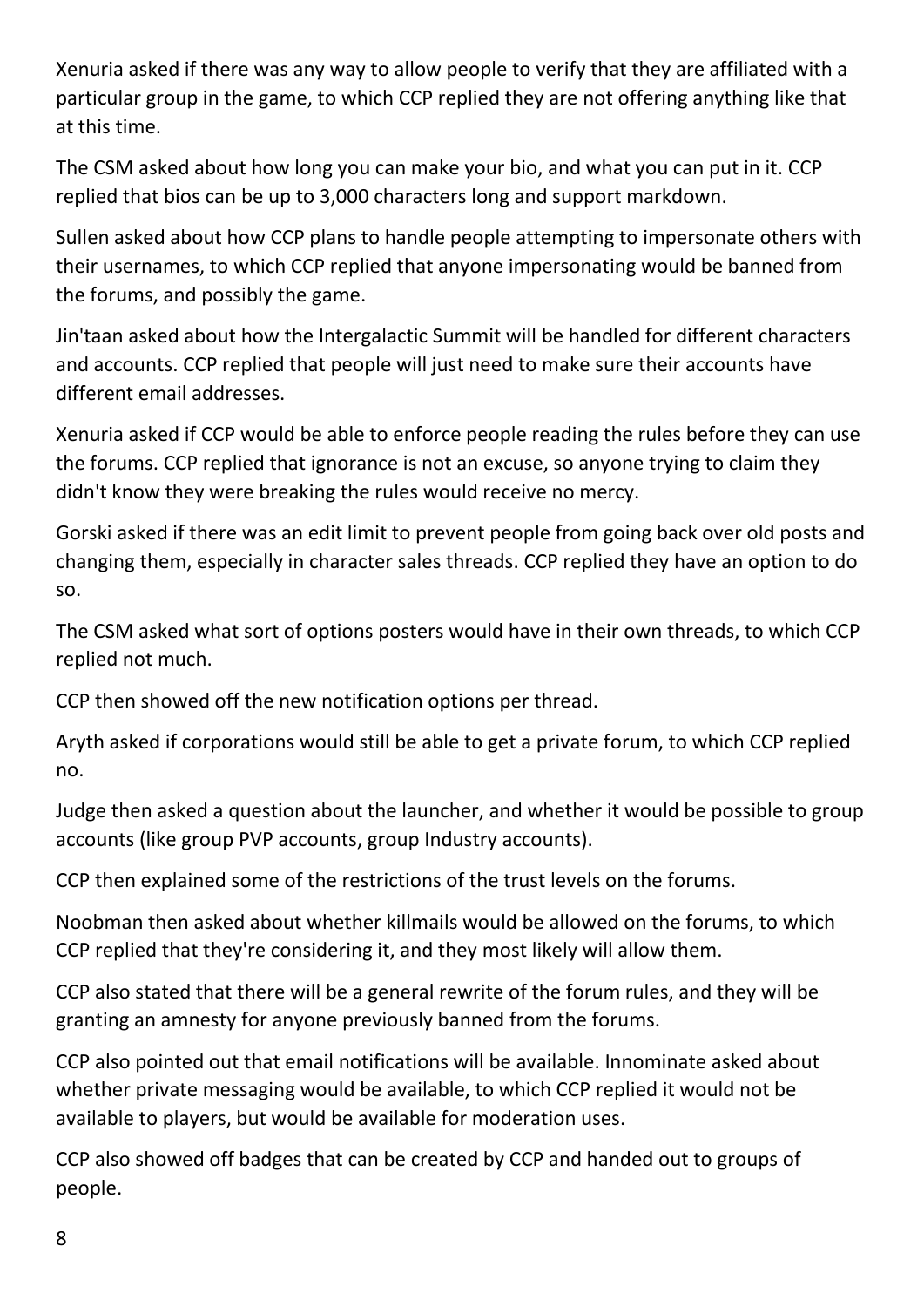The CSM again asked if it would be possible to add a dev tracker or a link to the dev group, to which CCP replied they will look into it.

Aryth asked if there was an RSS feed, to which CCP replied there isn't, but you can get posts via JSON.

CCP summed up that it seems the CSM's biggest remaining concern is around character to forum account identity binding.

There was also some discussion regarding where CCP makes posts, and how CCP would like to push more to post things on the official forums.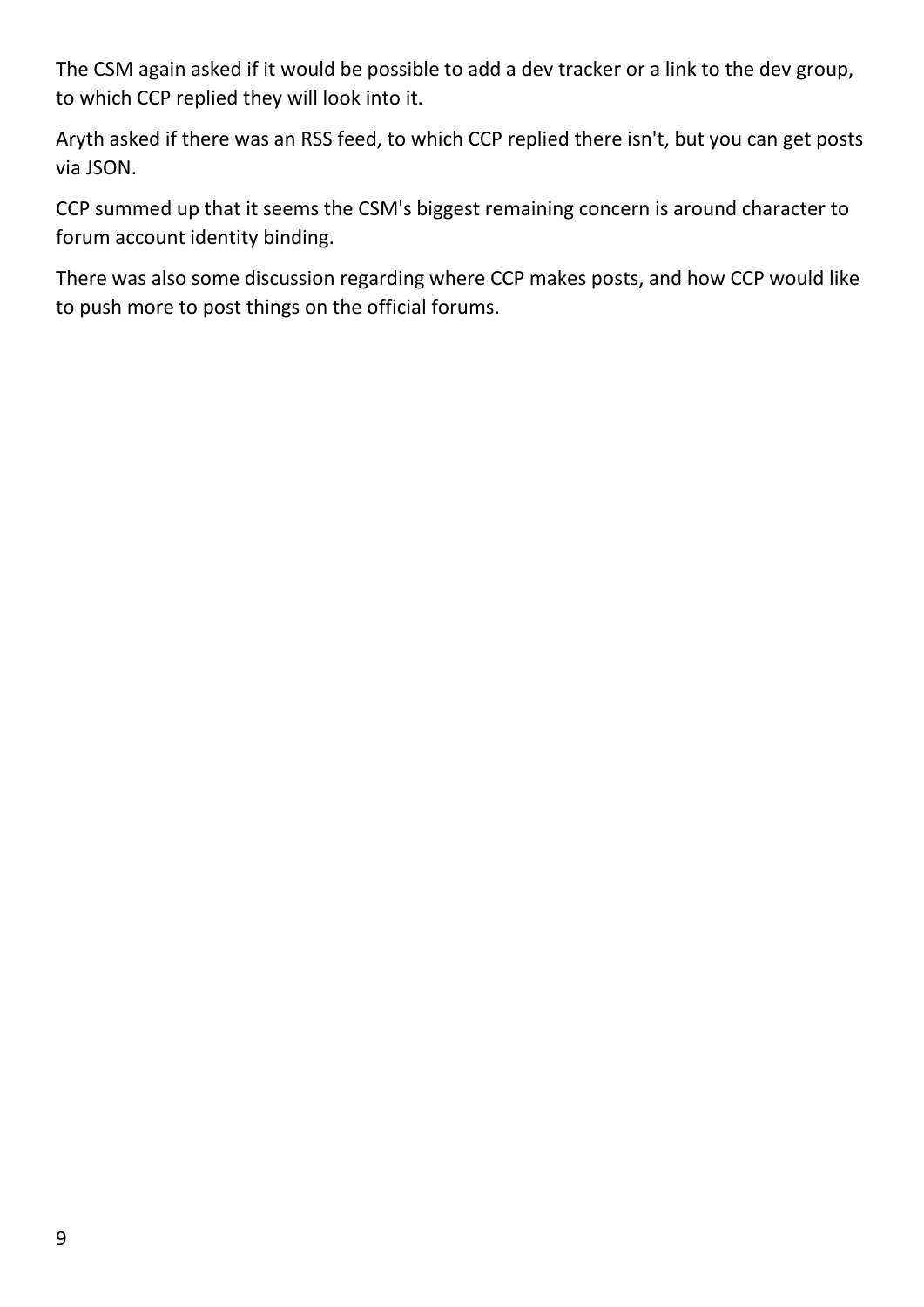#### <span id="page-9-0"></span>Engagement Events

CCP Attendees:

- CCP Falcon
- CCP Guard
- CCP Orca
- CCP Thomas
- CCP Mimic
- CCP RedDawn
- CCP Dren
- CCP Delegate Zero
- CCP Rumcajs
- CCP Logibro

CCP started by explaining that there isn't a dedicated engagement team at this time. At this time, most of the events are currently being run on the side by other teams, but CCP is aiming to hire in some new devs to a new team to work on future events. They would be continuing to expand on the Scope Network work that Team Astro Sparkle previously worked on. Team Genesis is the main team contributing to events at the moment.

CCP RedDawn then explained the upcoming Guardian's Gala event. He explained that they have made the site for the event quite simple, a single room quick encounter, offering Gallente SKINs. The event will run two weeks, and is designed to be accessible to alpha players. CCP Orca then explained that the event following will be around Easter, and will be similar to the Guristas event from last year. CCP indicated they were aiming to have the new team in place for events taking place after Easter. CCP RedDawn added that they've already received a lot of good feedback, and that one of CCP's desires would be to add more variety to the events if they can get the dev time. The CSM asked about how the Shadow of the Serpent event was received, to which CCP RedDawn explained that people generally responded that they didn't feel like there was a decent immediate reward based on their work. Sullen brought up the point of adding some kind of restriction per player to ensure the rewards stay valuable without having to make the objectives difficult and take a long time to achieve. CCP replied they had considered doing so at one stage, but have not done so yet. CCP Dren elaborated that they had done this to some extent for Shadow of the Serpent, and it was something they continued to discuss.

Jin'taan then brought up the Thrill of the Hunt opportunity that was previously available, and how that sort of thing could be reworked to allow those that don't play daily to not miss out on the entire reward. Sullen pointed out that the events shouldn't be aimed at people already logging in every day, as they're already doing so. Nashh disagreed, stating that he had friends that started logging in daily that weren't previously. CCP agreed, saying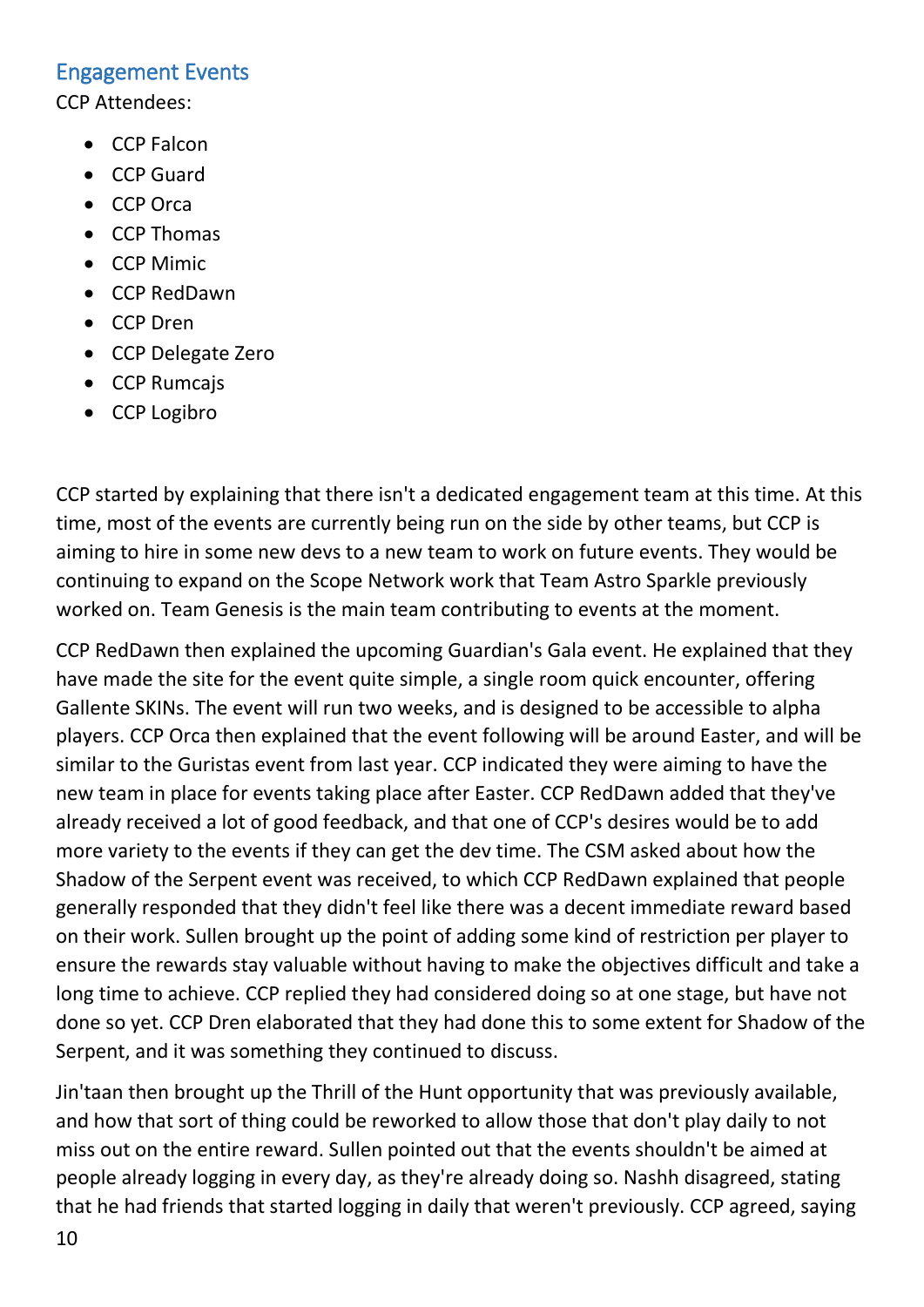that the numbers do show more players logging in more often. The CSM then brought up some examples of login bonus schemes from other games that they had seen working well.

Jin'taan then brought up the idea of being able to pick sides during events. CCP responded that they definitely liked the idea and wanted to do so, but it was a matter of having time to create all the extra content. CCP Orca asked whether there were people that felt they couldn't participate at all in some events due to being able to pick the side they like, to which Jin'taan replied that some players definitely felt like they lacked agency. CCP Dren added that while they've done a lot of planning and theory around this, that it was hard to dive into some of the really deep parts without a designer dedicated to the feature.

CCP asked how people felt about the Scope Network framework, to which the CSM responded mostly positively. Jin'taan added that there were some small issues with the interface, such as being unable to set destination from the objectives. CCP RedDawn brought up that some people had problems based on the objectives they were given, such as getting 4 kill drifter objectives. Gorski explained that the Operation Frostline event was great in many ways due to being able to just go start a roam and find sites as they moved around.

Gorski brought up the issue of having sites collecting in empty systems, to which CCP replied that there was some progress in fixing that issue by changing the distributions.

Sullen brought up the topic of applying the new AI to the event sites to create some more variety and interest, helping with making repeating the sites more fun. He explained that some players wouldn't want to keep running the site if it's not fun to run, even with the potential for really good rewards. CCP responded that they are definitely looking into their options for using the new AI, but this is something that the new team would be picking up.

Mr Hyde asked about how much conflict these events are driving, to which CCP responded that they are seeing these sites drive more conflict. The CSM pointed out that it doesn't help that much for highsec as you can't really fight in highsec. CCP responded that they often they try to make the lower security versions better than the highsec to encourage people to go to space where conflict can more easily occur, but that wouldn't be the case for the next event.

Steve pointed out that one of the things he really liked about the Purity of the Throne event was the sheer number of SKINs that were available, as it meant that people would keep running them for the different SKINs. Sullen asked how well received the blood raider events with accelerators were, to which CCP replied that they were very popular with players, but they create a heavy support load as there are a number of issues still with the boosters. There was then some discussion about the possibility of having markers or indicators for characters that have participated in a particular event, such as a medal in a character's bio.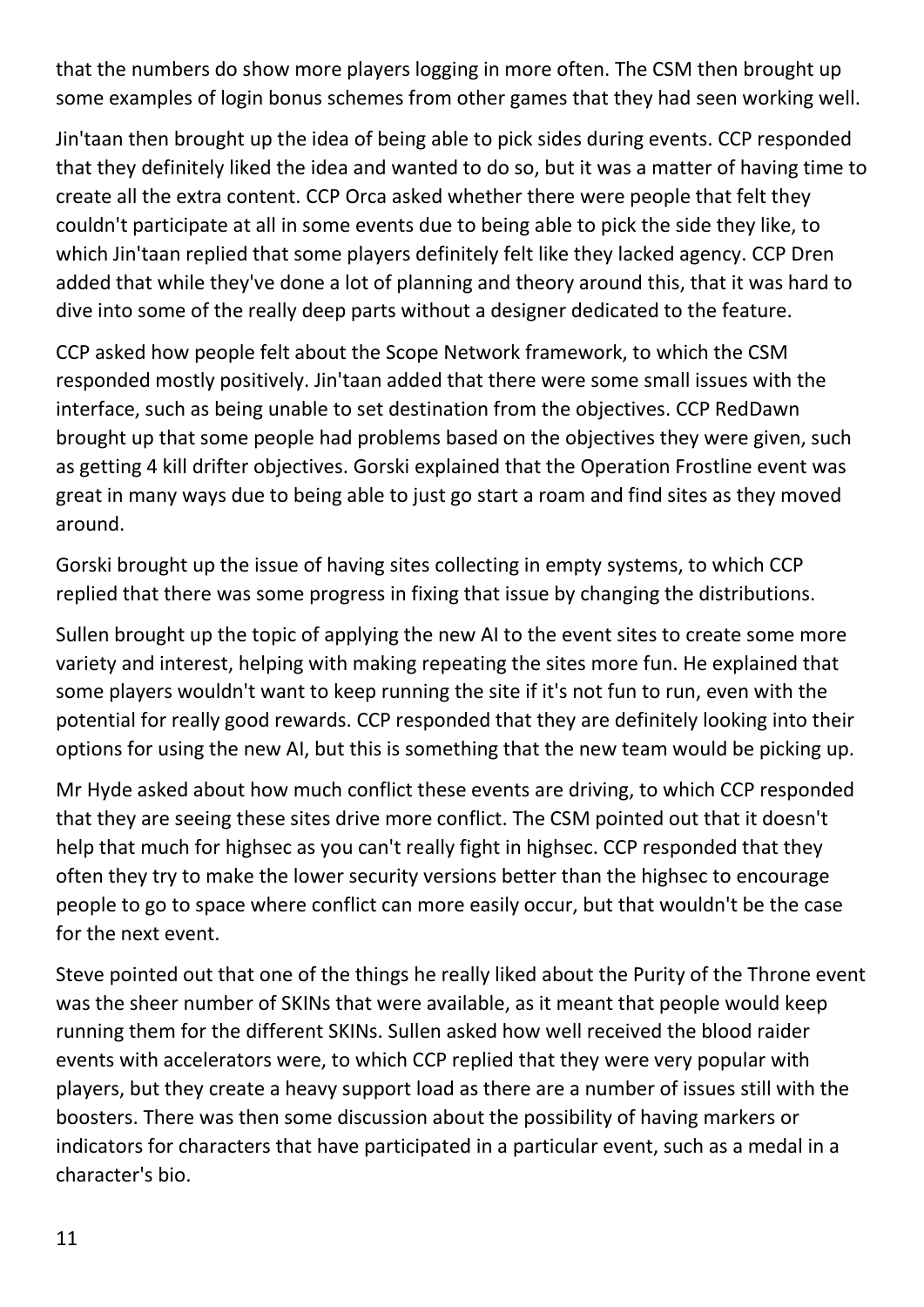Jin'taan asked about how much difference there was in participation rates vs population. CCP explained that it was still in favor of highsec, and that they still want to increase participation in lowsec more. Jin'taan added that it would be better to not make area specific content, and instead just openly rig the drop chances in favor for lower security areas.

CCP asked how the CSM would define the site as being rewarding for them to play. Sullen explained that it needed to be engaging, regardless of the rewards. Gorski stated that he was looking for it to drive conflict between players. Sullen and Jin'taan added that the issue stems more from EVE PvE being very static, and not being that interesting to repeat due to lack of variation. CCP RedDawn added that they have the ability now to escalate the number of enemies based on the number of players that are running it. The CSM again highlighted that the static content makes PVE very boring for most players.

CCP asked the CSM if they felt that overall, it was more important to make the PVE content more difficult, something you must think about each time. CCP then asked about how much effort and learning the CSM through was reasonable for a player to go from being a new player to be able to complete the highest level content. Innominate added that the current standing system makes it very unappealing for existing players to run missions as they have to grind lower level missions to unlock higher level ones.

Jin'taan explained that his dream condition related to this is that he as a PVP FC could run around killing NPCs if there were no players to fight, and have it still be fun.

Noobman explained that it would also be much better for mission runners to be able to accept missions remotely as this would encourage them to stay in space.

Judge added that for PVE, it's never been about skill as a player as much as knowledge of how the mission is structured, and how missions are structured has been a known quantity for a long time.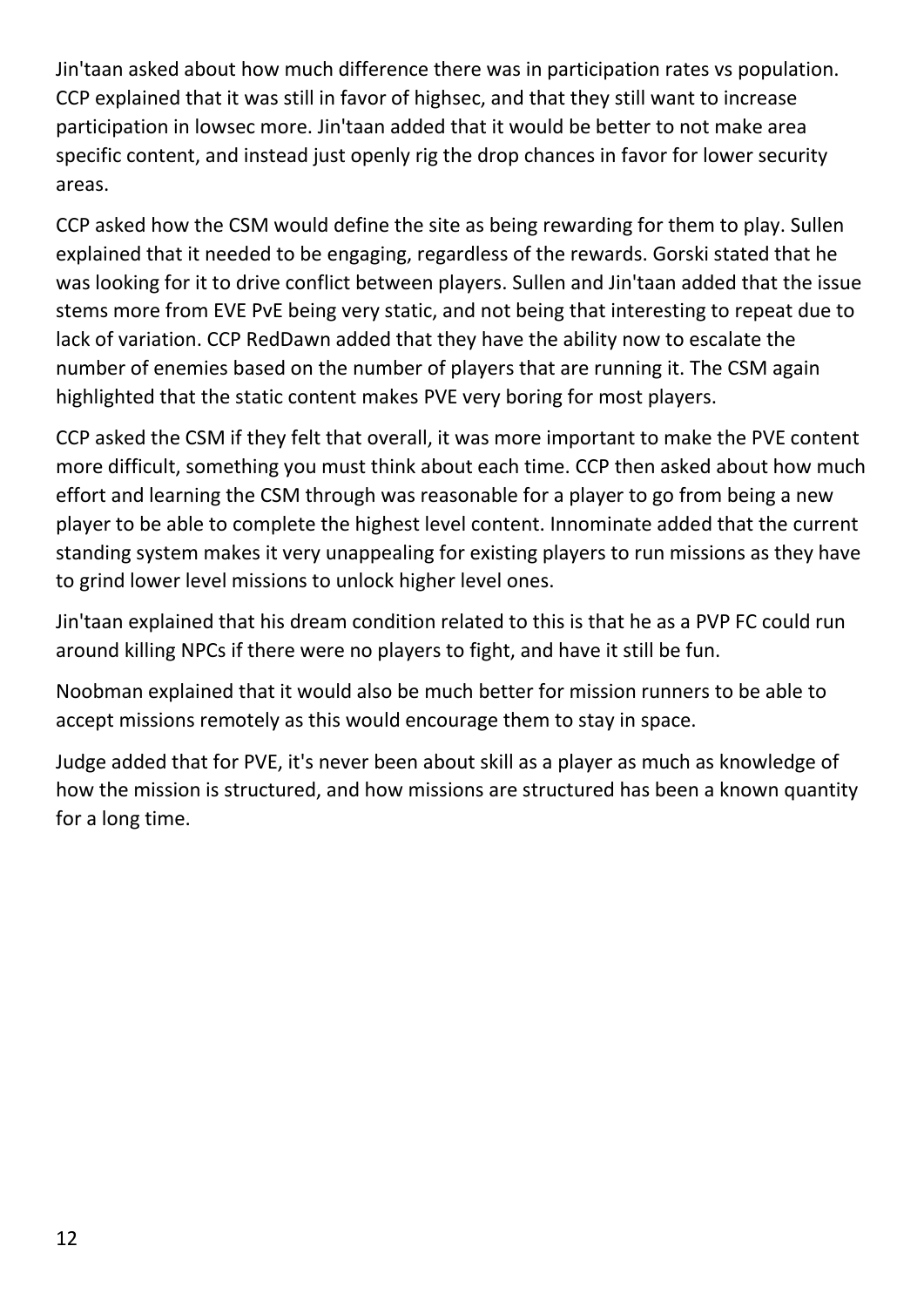#### <span id="page-12-0"></span>Inception NPE: Review

- CCP Guard
- CCP Logibro
- CCP Rumcajs
- CCP Delegate Zero
- CCP Turtlepower
- CCP Paradox
- CCP Surge
- CCP Edelweiss
- CCP Rave
- CCP Orca
- CCP RedDawn
- CCP Dren

CCP started the session with another round of introductions.

CCP went over how the recent Inception NPE that was released with Ascension went. They first showed statistics from 2015 regarding new players. One of the major factors they found was that players that played more than two hours in their first session were much more likely to return for a second login, and eventually pay for a subscription. Nashh asked whether there were statistics regarding players now, to which CCP replied there are but the metrics are now interpreted differently due to the change in how the game works, and how the new business model changes user behavior.

CCP then went over how the new Inception NPE is intended to get players through that first two hours. Part of this was providing a slightly more structured experience that has more purpose, encouraging new players to play through a narrative.

CCP highlighted that they have been watching metrics from the NPE closely to find pain points, as it's important to act on them quickly as players that have a negative experience and wash out generally don't come back for another go. Some of the changes coming include simplifying the flow of tasks during station visits, different death operations depending on when and where you die, making highlight UI improvements and improving the authoring tools for CCP.

CCP then showed the completion rates for the tutorial, with 24% of players completing the tutorial and 8% skipping. Nashh asked whether CCP had stats about previous completion ratio, with CCP replying that they did not as the previous experience didn't have a tutorial experience on rails. CCP asked if the CSM thought there could be anything valuable from reenabling the old opportunities tutorial for some players to directly test the two against each other. The CSM replied that they did not think such a test would be valuable. CCP Surge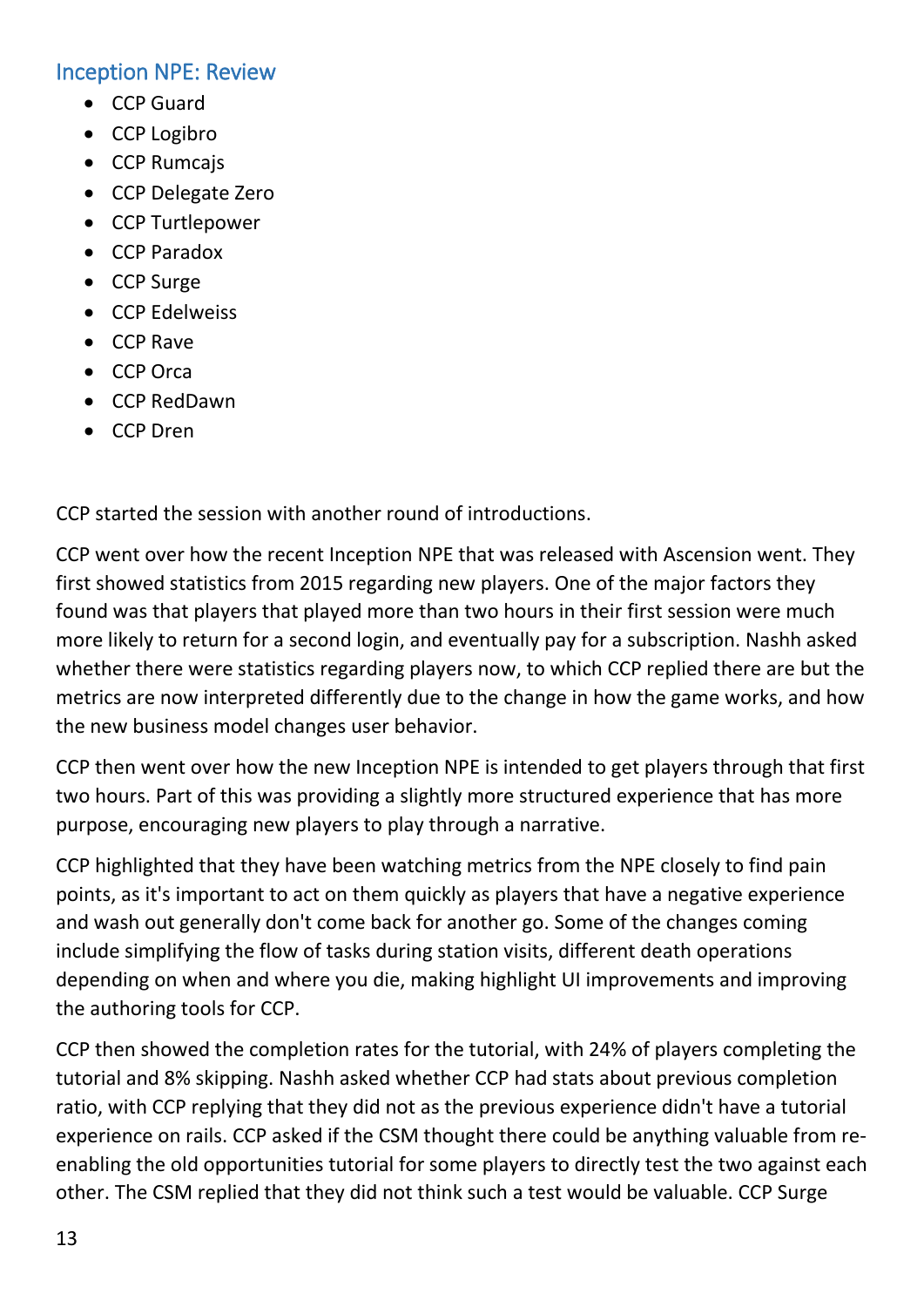also added that the external testing group only had 2 of 16 testers preferred the old system, but they had already played the new Inception NPE first. Xenuria asked about the remaining 68% of players, to which CCP replied that they had neither completed the tutorial nor skipped the tutorial. CCP pointed out that as a game that can now be played for free, this result is to be expected. Aryth asked if CCP was tracking where players were dropping out of the tutorial. CCP replied they were, and went to the next slide showing that exact metric.

The CSM asked about one particular point where players dropped, with CCP explaining that at that point the player first docks, and that they have made changes that will be released soon to help players progress past that point.

Xenuria explained that he had guided a number of people through the NPE, and that he had found with all of them that they had been overwhelmed the first time they docked and were asked to inject a skill. One thing he also pointed out was that players are not told explicitly that skills will always be training regardless of whether or not you are logged in or not. CCP Paradox explained that this is something they have already fixed with the next version.

CCP then showed metrics for when players die during the NPE. CCP explained their thoughts behind a few of the higher points, such as during the escape from the wreck stage the incoming drifters will have a highlight placed on them, and players previously have been told to approach the highlighted items. This would result in the players flying up to the drifters and dying.

Xenuria pointed out that one of the things that players have trouble with still is that weapons have limited ranges.

Xenuria then brought up the idea of allowing mentoring players to point out where something is on the new player's UI. CCP Surge brought up some of the parts of this solution, such as having to highlight a specific part rather than a location as people can move their UI around. Jin'taan then brought up the idea of allowing people to "search" for UI parts, and then have their client highlight it. CCP asked for the CSM to elaborate what the problem itself was they are trying to solve. The CSM brought up that they were trying to help a player unfamiliar with where functions are, and helping them find it.

Bobmon asked if it would be possible to make it so that UI elements are revealed as the tutorial progresses, to which CCP replied that's definitely something they're considering.

Jin'taan brought up that new players are not taught how to contact people, which makes it more difficult for them to reach out to someone else for help. The current tutorial covers game mechanics, not social mechanics. CCP RedDawn explained that there is only so much they can fit into the first part of the tutorial, and that it would be something they would push more towards the career agent stage.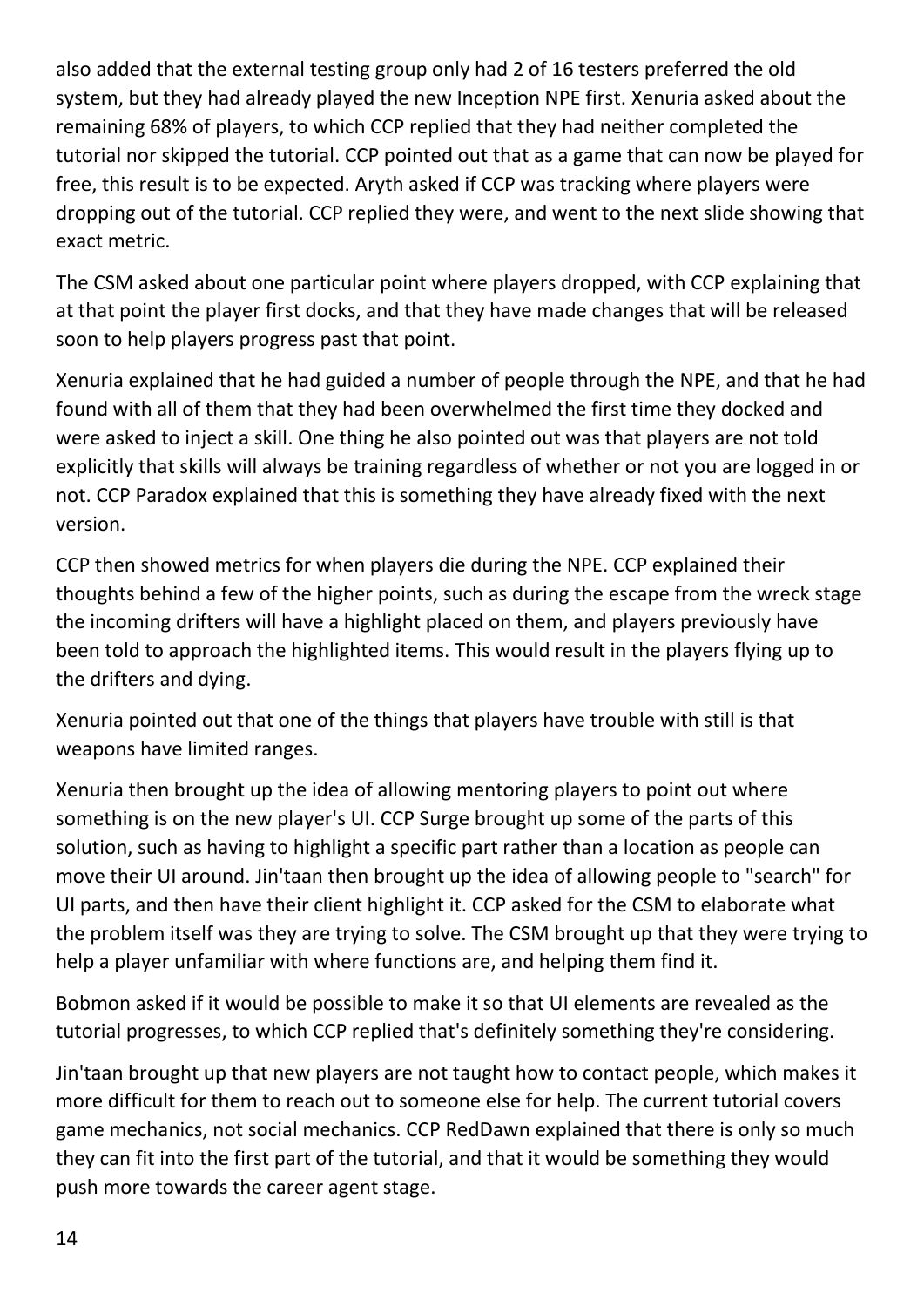Jin'taan brought up the issue of sequence breaking. Xenuria continued that there are still ways to break the tutorial progression, removing their ability to keep going through the tutorial. Xenuria pointed out as an example that having another person with them in space will often break sites. CCP asked the CSM to please send a list to CCP of points they have found that cause the tutorial to break.

The topic of being able to replay parts of the tutorial was brought up, with recommendations for using the Flight Academy videos to help with this.

The CSM also brought up the idea of offering help if the player had been on the same step for a long time.

The CSM then brought up the topic of progression, to which CCP replied that they start hinting at it in the tutorial with the fleet rally point, and that it's something that will be shown off later.

Steve brought up the idea of having a shipyard in each empire's space that players can visit to just look at the ships from each empire. CCP liked the idea.

The CSM then asked if there had been much variance between completion rates based on race picked. CCP replied they don't have the numbers on hand, but they had found that there were differences in the experience between the races. Examples included slower completion times with Amarr due to the slower VO, and Gallente initially being slower to complete due to blaster range being lower than other weapons (this has already been changed to railguns).

Xenuria brought up that it would be good to encourage players to complete a task that they need to do some learning on their own, so as to encourage them to start getting into the habit of searching for solutions. He pointed out that it needed to be relatively simple so that they can work it out on their own. CCP Surge asked if he thought it should come before the career agents, to which Xenuria replied yes.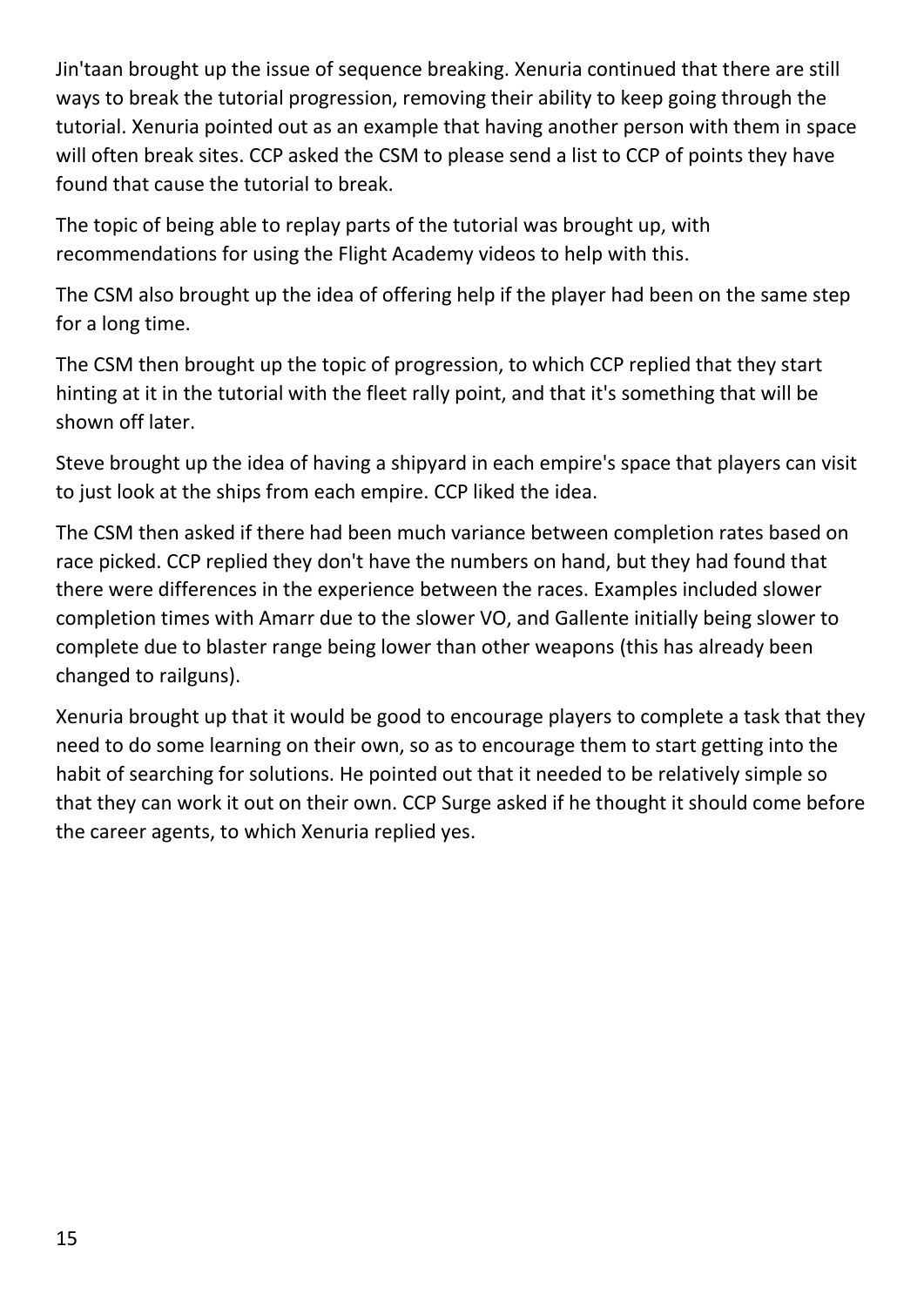## <span id="page-15-0"></span>Improving the UI/UX Feedback Pipeline

- CCP Guard
- CCP Wonderboy
- CCP Semiotics
- CCP Optimal
- CCP Sharq
- CCP Claymore
- CCP The Funk
- CCP MrHappy
- CCP Logibro

CCP started by explaining the purpose of the session for them. They highlighted that they would like a better way for the community to give feedback on new UI features, especially before their release to Tranquility.

Xenuria brought up the idea of adding a tool inside the game client that would allow people to highlight a part of the client and send that back with a comment. CCP replied that it's certainly an interesting idea, as it would mean that players don't need to leave the client to give feedback. CCP also asked what people would think of providing the "smiley faces" used for rating at many venues to help people rate their use of the UI.

Aryth asked how much logging CCP does of UI usage, and whether they would be open to contacting frequent users. CCP Optimal replied that they do some logging, but they can't log everything as that would be way too much data.

Bobmon brought up the question of allowing people to build their own UI on Singularity, just to see what people come up with. CCP replied that building such an interface would be massive and complicated, and would take a great deal of effort otherwise spent on improving the UI.

CCP reiterated that they wanted to find a way to let people give feedback earlier on new UI. They added that feedback they had seen that was useful was things like photoshopped images showing where players would want elements moved. They also floated the idea of providing wireframes that would simulate the flow of the interface, and asked the CSM whether they thought that would be useful.

Aryth brought up that it was difficult to aim doomsdays and fighters with brackets enabled, and it would be nice to get that worked on.

Jin'taan brought up that the CSM is able to source players that use any part of the UI to help give direct feedback. Noobman brought up that he often uses small questionnaires, with around about 4 questions each.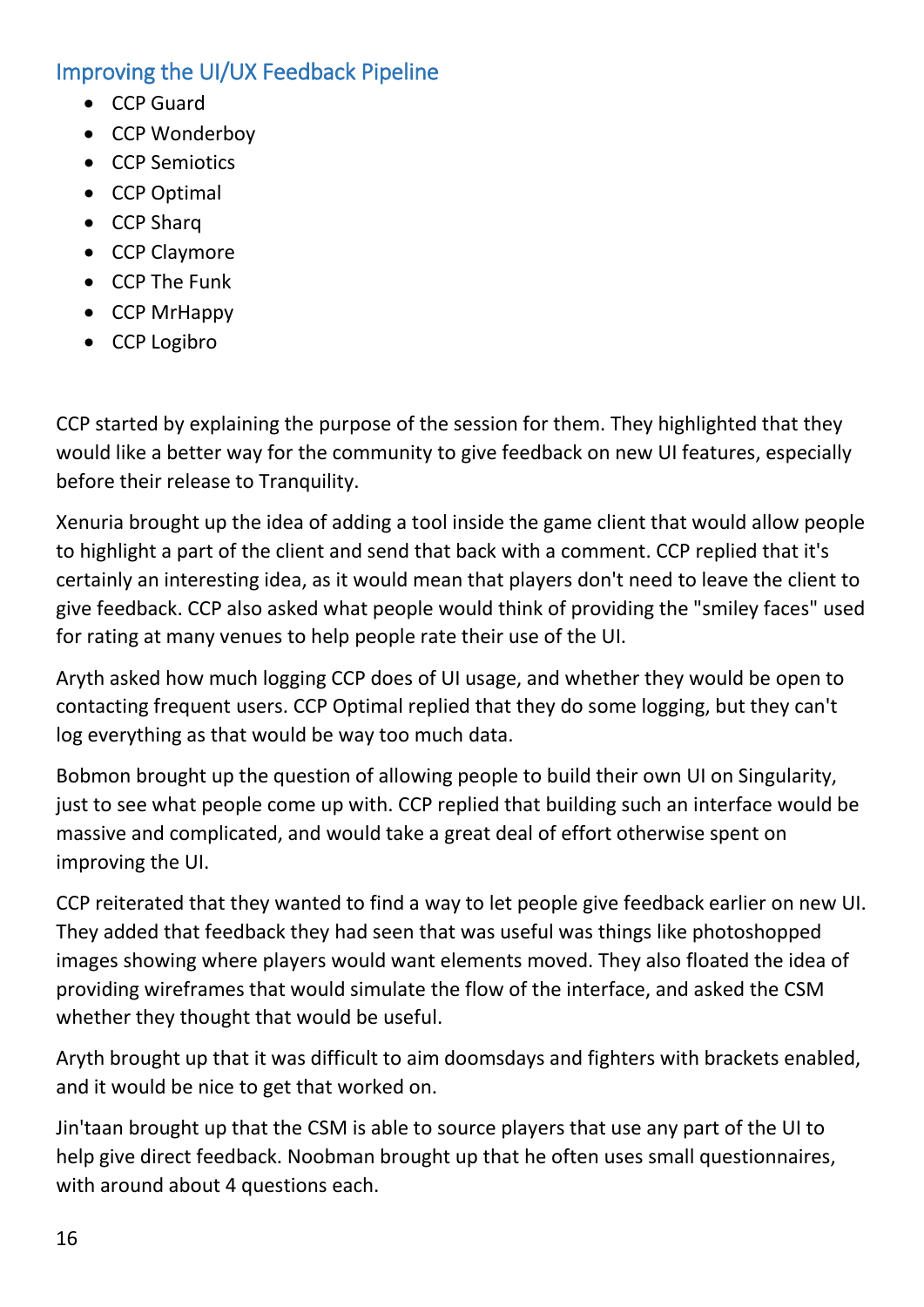Jin'taan brought up that dev blogs seem to have better reception overall than just posting a new idea in a forum thread.

The CSM asked what Psycho Sisters' next task would be after Scanning.

Jin'taan asked how CCP tackles working on UI that doesn't exist, or to find new issues. CCP replied that they often seek out feedback from the forums and Reddit. An example brought up was CCP asking for whether people use the formations feature for scanning, and how. CCP did add that there are however still more players that don't visit the forums or Reddit that they would like to get feedback from. The CSM recommended that CCP try and leverage the notifications in the launcher and client to encourage people to give feedback.

CCP Guard asked how much benefit Psycho Sisters feels they got from the earlier playtest with the CSM, to which they replied it was very useful. One of the biggest benefits they said was seeing how people with no knowledge of the new system handle the changes, so they can check to see whether things actually work intuitively. CCP pointed out it was especially useful now as opposed to in 3 weeks when the feature hits Singularity. Steve suggested giving the CSM access to Chaos or another test server to allow them to be able to test out new UI features earlier while not at a summit. There was some discussion on the logistics of this idea. (*Note: This idea was pitched to QA between sessions, and they are supportive of the idea*) Other ideas floated included CCP sending the CSM videos of the new UI being used. CCP also floated again the idea of using wireframes to help demo UI changes.

CCP asked how easily the CSM would also be able to find players that are not UI experts, to which the CSM replied that it would likely be easier than finding a group of experts.

CCP talked about how they are still working towards removing the new map, but stated that there is still a lot more work to do on making the new map reach the same level of functionality and usability before they will move forward. Psycho Sisters stated that they are tackling the scanning portions of the map, and that they will start looking at the star map after they have finished.

Jin'taan asked how much load testing they put the UI through. CCP replied that they do so as much as they can, but it was hard to properly replicate heavy load conditions as they are on Tranquility due to the sheer number of players. They added that this difficulty was one of the reasons they wanted to push for a better feedback pipeline and encouraged people to attend mass tests.

The CSM brought up some issues with UI scaling, with some issues with windowed mode and playing in very high resolutions. CCP replied that they don't officially support very high resolutions yet, but that other UI scaling tasks are on their backlog to fix. The CSM also brought up that some icons are not distinguishable at 90% UI scaling, to which CCP replied that they were aware of some issues.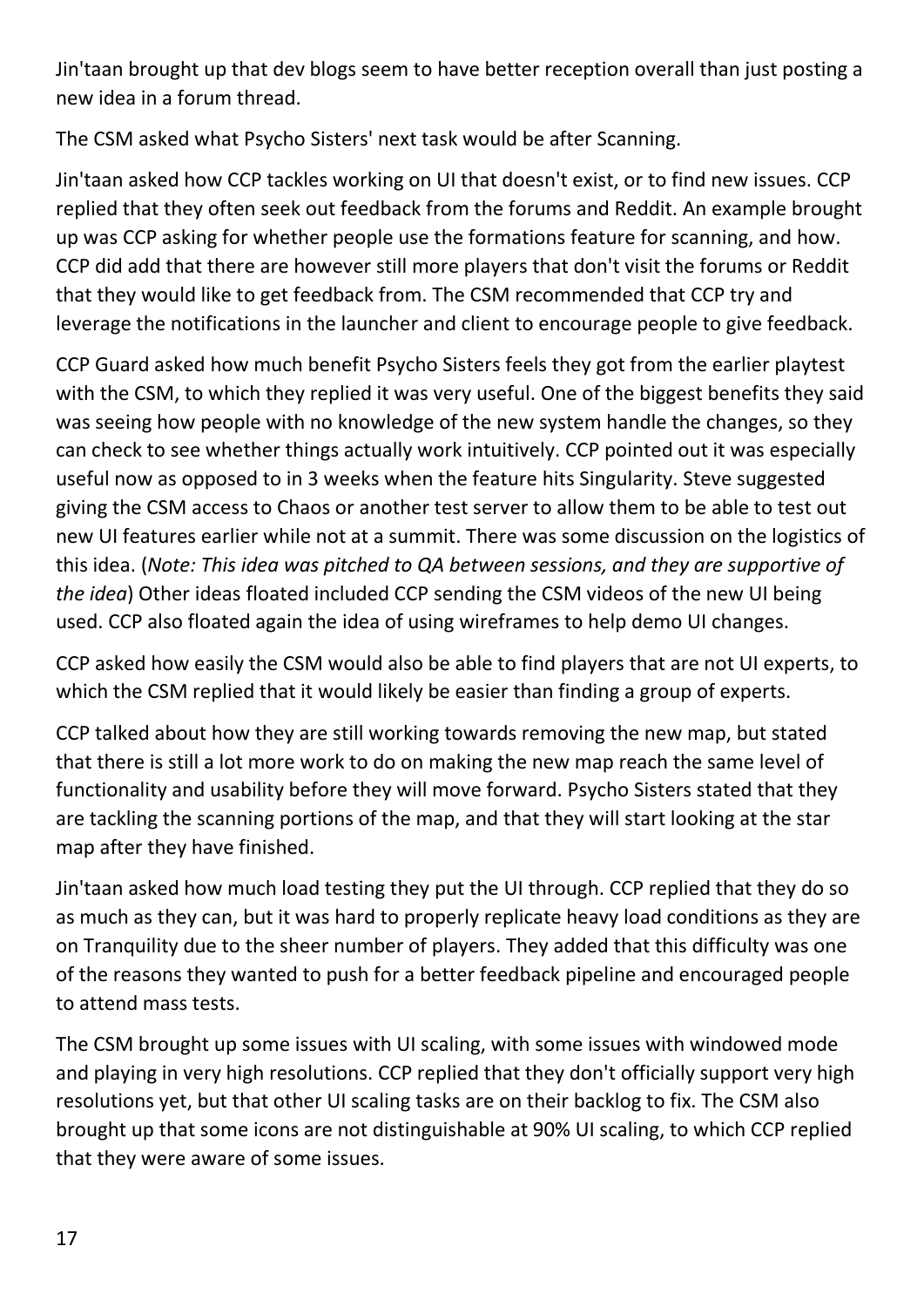Bobmon asked about the possibility of having two overview lists displayed at once, as this would help pilots maintain better situational awareness. CCP replied that while it was something to consider, but they also wanted to make sure that they didn't remove opportunities for skilful players to make a difference.

CCP asked about the iconography, and whether it was clear at this time. The CSM replied that it was unclear at times.

Finally, there was discussion around how CCP would like to move further towards not needing players to find external sources to teach them to use parts of the UI.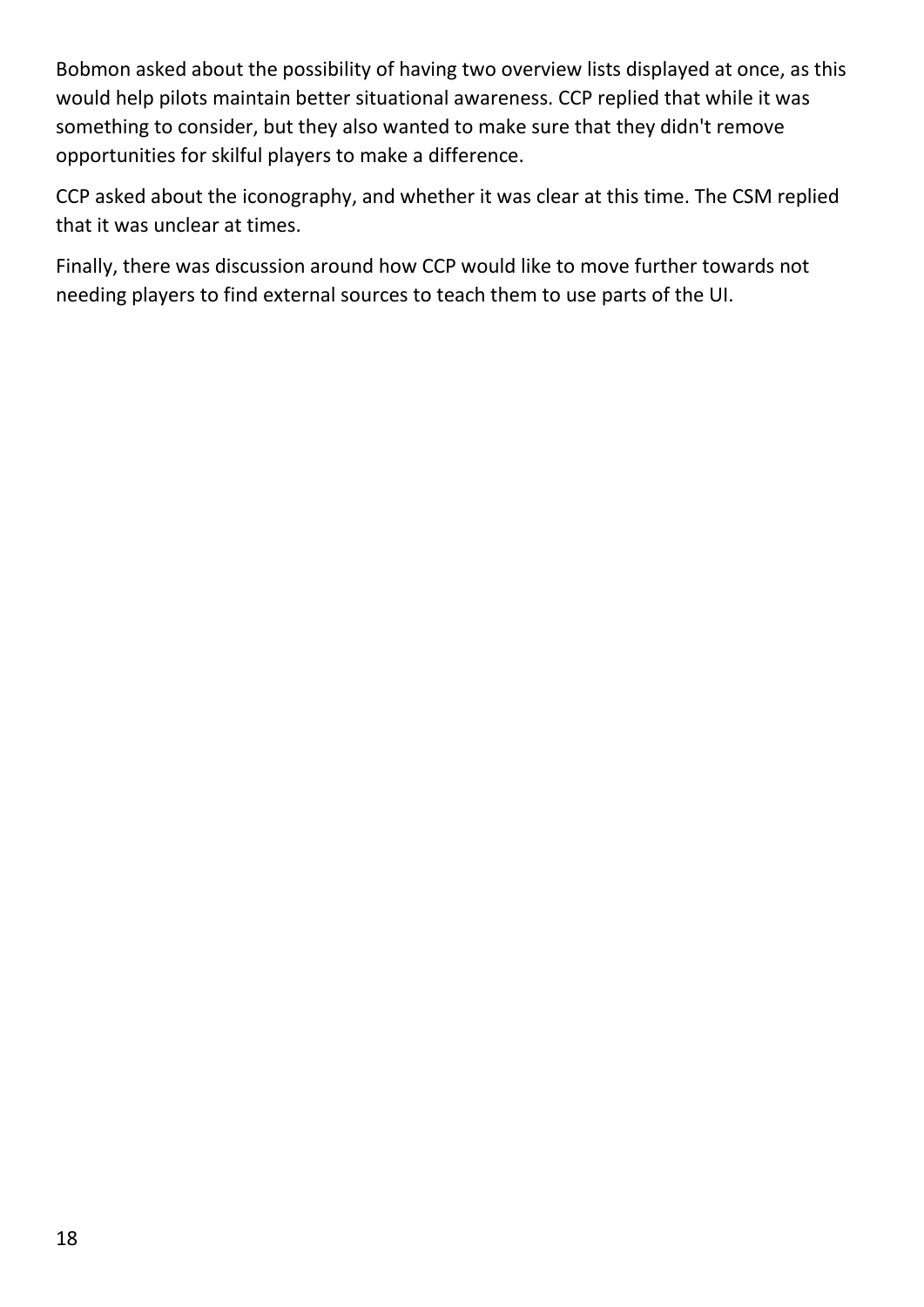## <span id="page-18-0"></span>Customer Service: Ascension Impact and Plans for 2017

CCP Attendees

- GM Arcade
- GM Karidor
- GM Lelouch
- CCP Logibro

CCP Customer Support started the session by introducing themselves. They then moved into [showing a graph which displayed the number of tickets filed each day from July 2015 to](http://content.eveonline.com/www/newssystem/media/71839/2/ccpdailyticketsreceived2016.PNG)  [January 2017.](http://content.eveonline.com/www/newssystem/media/71839/2/ccpdailyticketsreceived2016.PNG) The graph showed various ticket submission spikes, the largest by far was associated with the Ascension release. The main issues that caused the Ascension spike were around login issues and email verification at that time. Top priority queue, which is generally at 3-4 cases at most with a reply time of less than an hour, had more than 7000 tickets in the queue. CCP continued that they are only just now returning back to normal queue status.

Jin'taan asked whether CS sees a spike in tickets during Steam free weekends, to which CCP replied they did.

CCP then showed off the average first reply times, with the goal being under 36 hours. While they managed to hit it for August-October, the first reply times were way higher for November and December.

Nashh asked how many ticket replies could be automated. CCP replied that today, there are no automated replies, and there is always someone reading your ticket. They added that they are also looking at adding more sub-categories and options for players when they submit a ticket which should help with filtering and providing quicker replies.

CCP also explained that they have Game Masters attached to development teams to help CS prepare for new game features.

Xenuria asked whether or not CCP was experiencing an increase in harassment tickets since Ascension, and how CCP was dealing with that. CCP replied that they had seen no significant increase in harassment tickets. Nashh asked how many harassment tickets CCP gets that are not actually harassment, to which CCP replied they do get them, but they don't have statistics immediately at hand but could provide them to the CSM upon request.

Jin'taan asked about how many people do get their ships reimbursed, especially those that were ganked in highsec. CCP said they did not have specific data concerning reimbursements for high sec ganking. They did a study last year which indicated that approximately 50-60% of reimbursement requests were granted. However, CCP added that a lot of the granted reimbursements were geared towards new players. Jin'taan brought up that sometimes people that get their ships ganked, and then get them reimbursed, before going on to gloat to their gankers that they got their ship back.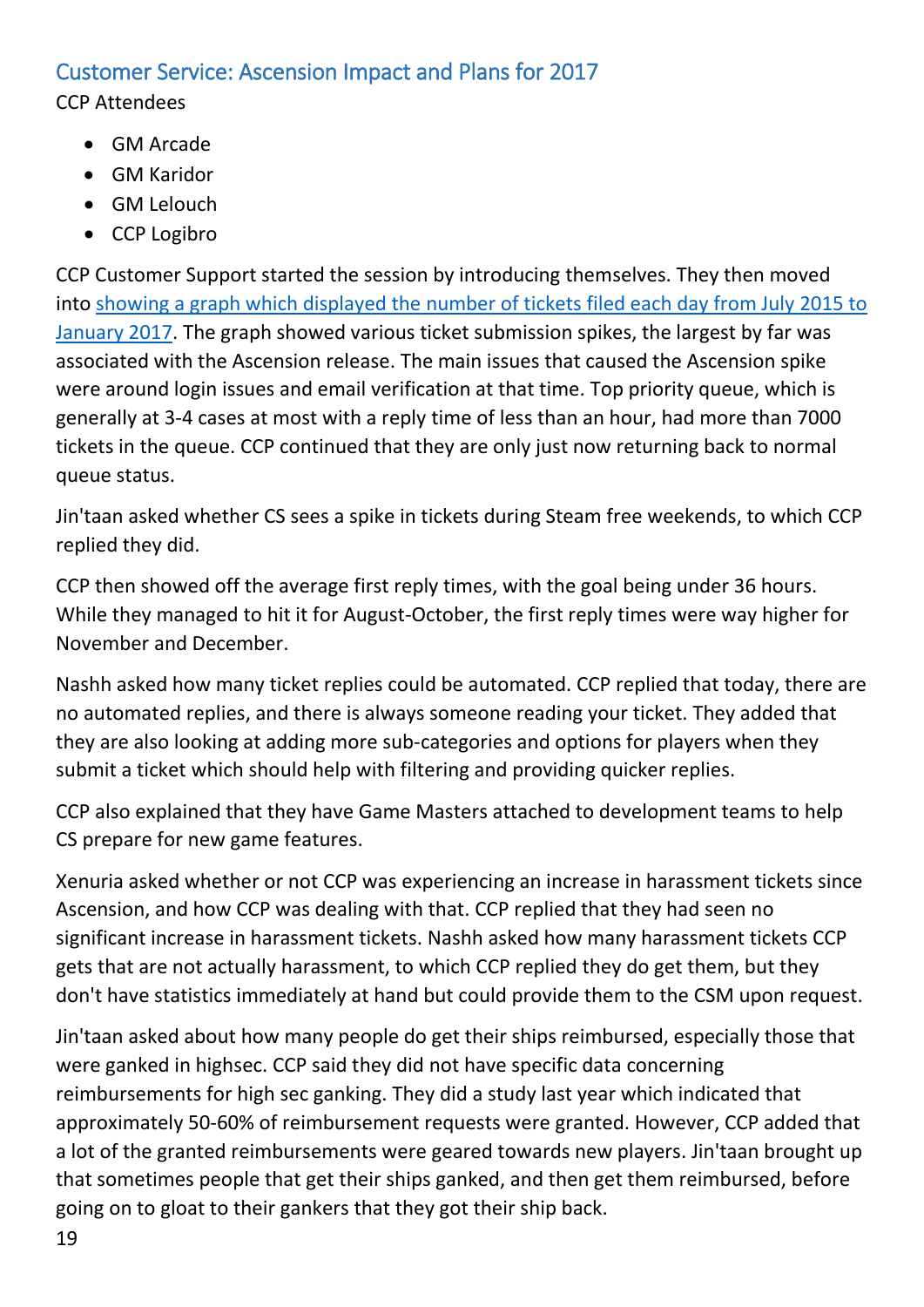Bobmon asked if the recent rubber-banding issues had been fixed, to which CCP replied that a fix for that has been deployed, and that they haven't seen any further evidence of it in the logs. They also added that the logs the GMs have access to are different to the logs that operations have access to, so they were only available after some assistance from QA, and QA is continuing to monitor those logs.

CCP then showed off the player satisfaction statistics. April-June satisfaction was not as high as the rest of the year, and this was due to a mass replies that CCP sent out due to the very high number of tickets in the queue. July was much better with its mass reply, as they added a SKIN as compensation. Bobmon asked if CCP is still giving out Omega time as compensation for delayed first responses, to which CCP replied that it's standard policy at this time, and they'll be continuing to do.

CCP then showed off some of the plans for 2017. One of the new things that CS were picking up was more social media communication, including answering general CS questions through Facebook/Twitter and routing other messages to the appropriate people. Customer Support were also looking into expanding the channels that players can use to contact them. They also indicated that they would like to do more blogs, and more competitions with players. Overall, CS would like to be more communicative.

Steve asked if CS had seen a drop in account hacking issues, to which CS replied that is more Team Security's ballpark.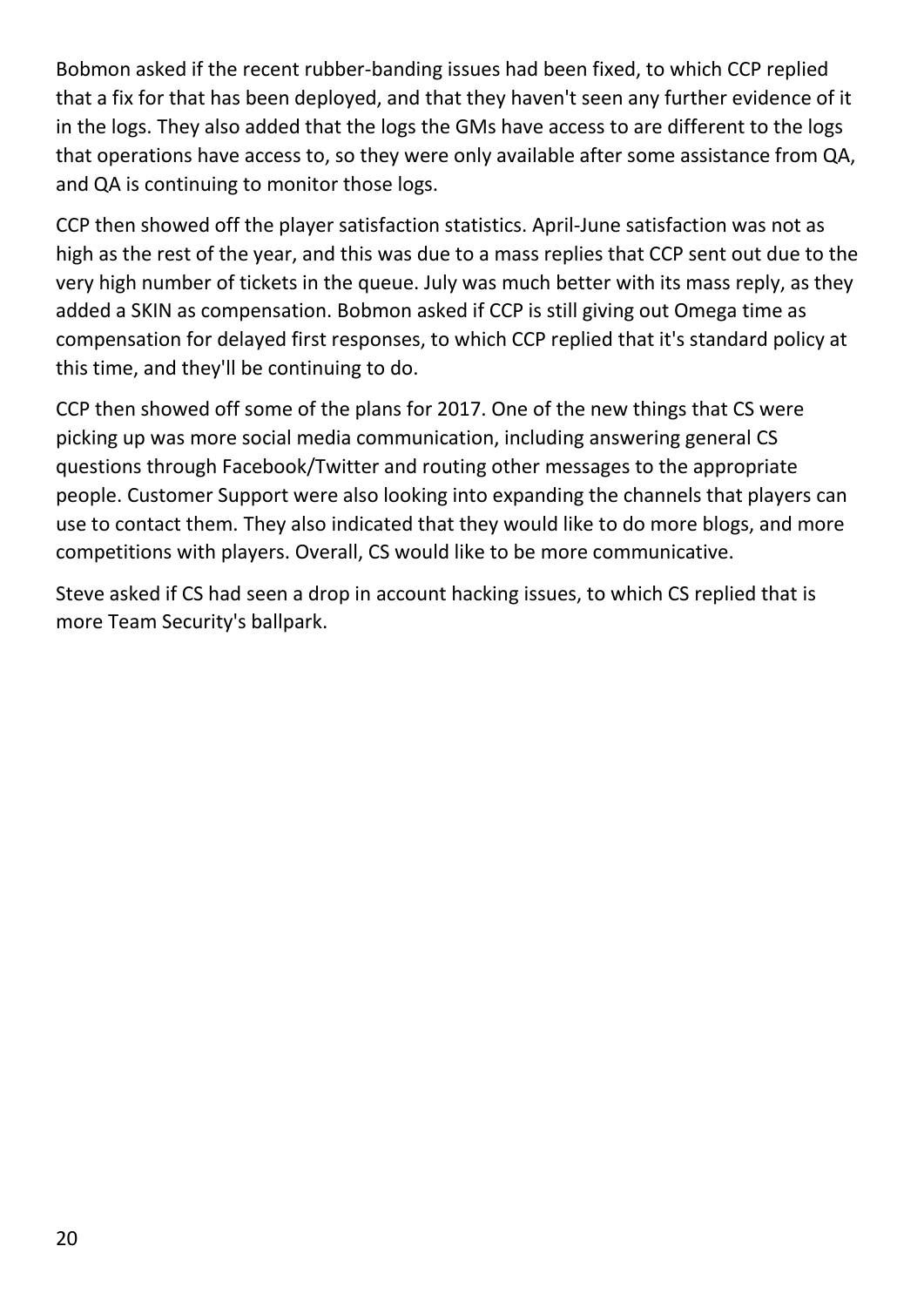## <span id="page-20-0"></span>Mining Ops, NPCs and AI

CCP Attendees:

- CCP Larrikin
- CCP Guard
- CCP Paradox
- CCP Frellicus
- CCP Yomama
- CCP Burger
- CCP Orca
- CCP Logibro

CCP started the session by asking about what the CSM thought about the mining ops. Noobman replied that they're cool because they kill people. Jin'taan added that it was fun when they first came out when his fleet attached one, and anyone that fit incorrectly started dying. He now uses them to check people's fittings in fleet.

CCP Larrikin pointed out that they made some changes to them already, namely making frigates spawn more in high-sec and having bigger bounties in nullsec. He also asked Aryth if they were hunting them in belts, to which he replied they don't hunt them, but they kill them when they see them.

Steve brought up the idea of in incursion systems replacing the normal mining operation rats with Sansha mining operation rats. CCP Burger talked about how this factors into the longer term goal to replace all NPCs in the game with new ones. However at this stage, they are not doing that as they are still working on them. CCP Larrikin also reiterated that they are also cautious about changing everything, as this would erase a large amount of mastery that players have built up.

There was then some further discussion of plans for the near future with Team Phenomenon that will be added to the minutes at a later time.

There were also some questions about why the Defender Integrated Counter-Kill System was renamed.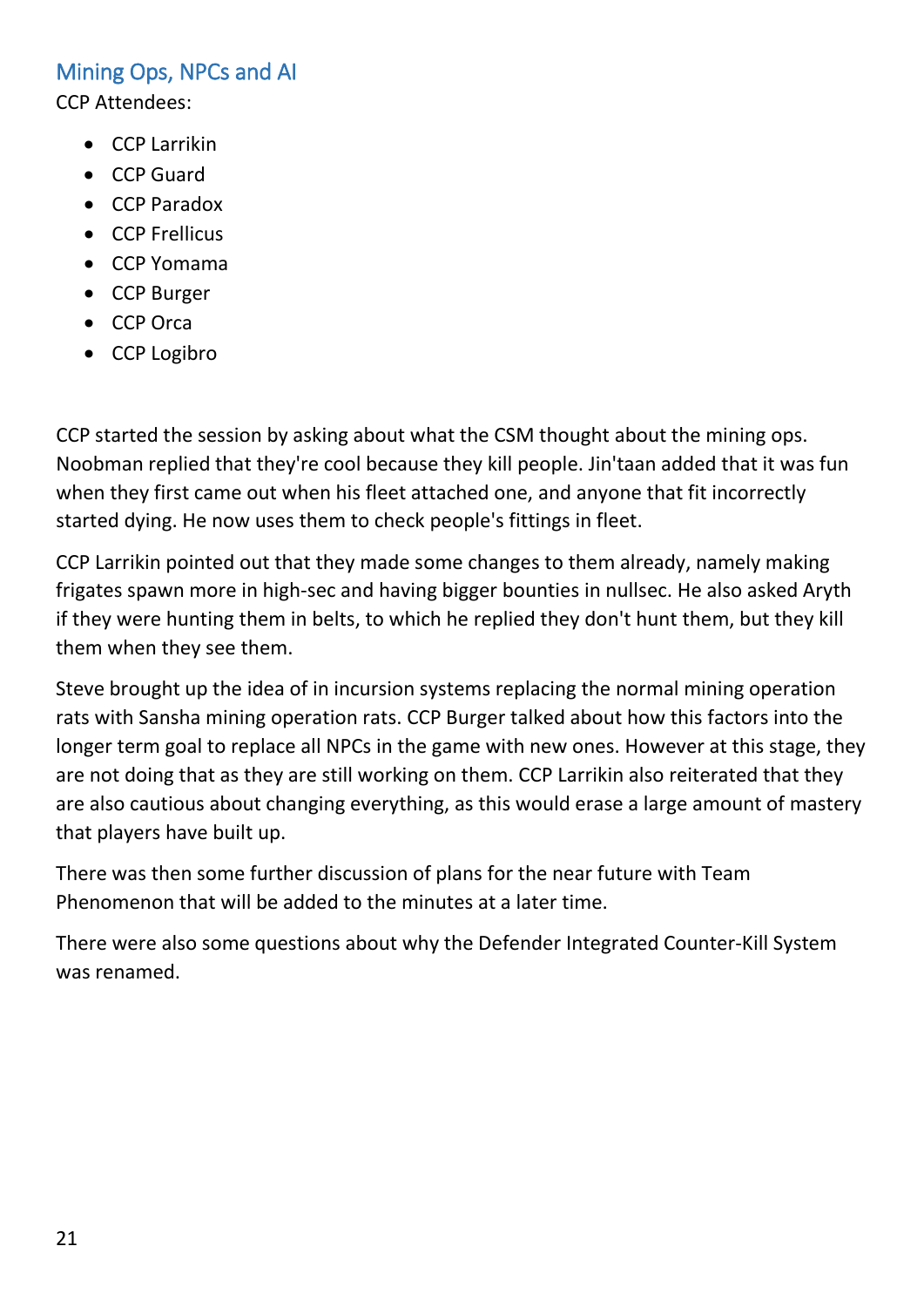## <span id="page-21-0"></span>Moon Mining and Drilling Platforms

CCP Attendees:

- CCP Fozzie
- CCP Larrikin
- CCP Lebowski
- CCP Darwin
- CCP Pointy Bits
- CCP Myrkur
- CCP Vertex
- CCP Masterplan
- CCP Habakuk
- CCP Salvo
- CCP Nagual
- CCP Mimic
- CCP Logibro

*The majority of this session was dedicated to discussion of the next planned Upwell structures. Parts of this session were originally held back from the minutes until after the publication of a number of dev blogs. As they are now published, the minutes are now included*. *The related dev blogs can be found [here,](https://community.eveonline.com/news/dev-blogs/introducing-upwell-refineries/) and [here.](https://community.eveonline.com/news/dev-blogs/the-advancing-world-of-upwell-structures/)*

CCP started by pointing out that they are looking for a new name for the new structures as they perform more functions than being drilling platforms.

At present, CCP is planning only Medium and Large sized platforms, and would be pricing them like Engineering Complexes. They would have a tether and standard structure functions. It would be the only structure that could moon mine and react moon minerals, and would be bonused for refining. They are also looking at some additional grid based mining benefits, be it survey scanning or mining boosts. CCP is also considering using it as a replacement for IHub upgrades for sov mining upgrades, but that is not planned as part of the initial release. Noobman asked whether CCP would be dropping down existing refining capacities or giving platforms even more refining, to which CCP replied it would likely be a bit of both. CSM asked if this change would allow people to remove the existing rigs safely, to which CCP replied it was likely. Sullen asked whether the larger platform would be stronger, to which CCP replied it would likely just give more separate bonuses, similar to Engineering Complexes. The CSM asked whether there would be any bonuses or functions reserved for the large platform, to which CCP said it was an option but unlikely.

CCP Nagual explained that there would be some big changes to the way moon mining works. Currently the system is top down, with one person running a passive system protected by a large group. The new gameplay would be active, and would involve groups working together to collect resources. The platform would pull a chunk of moon-ore up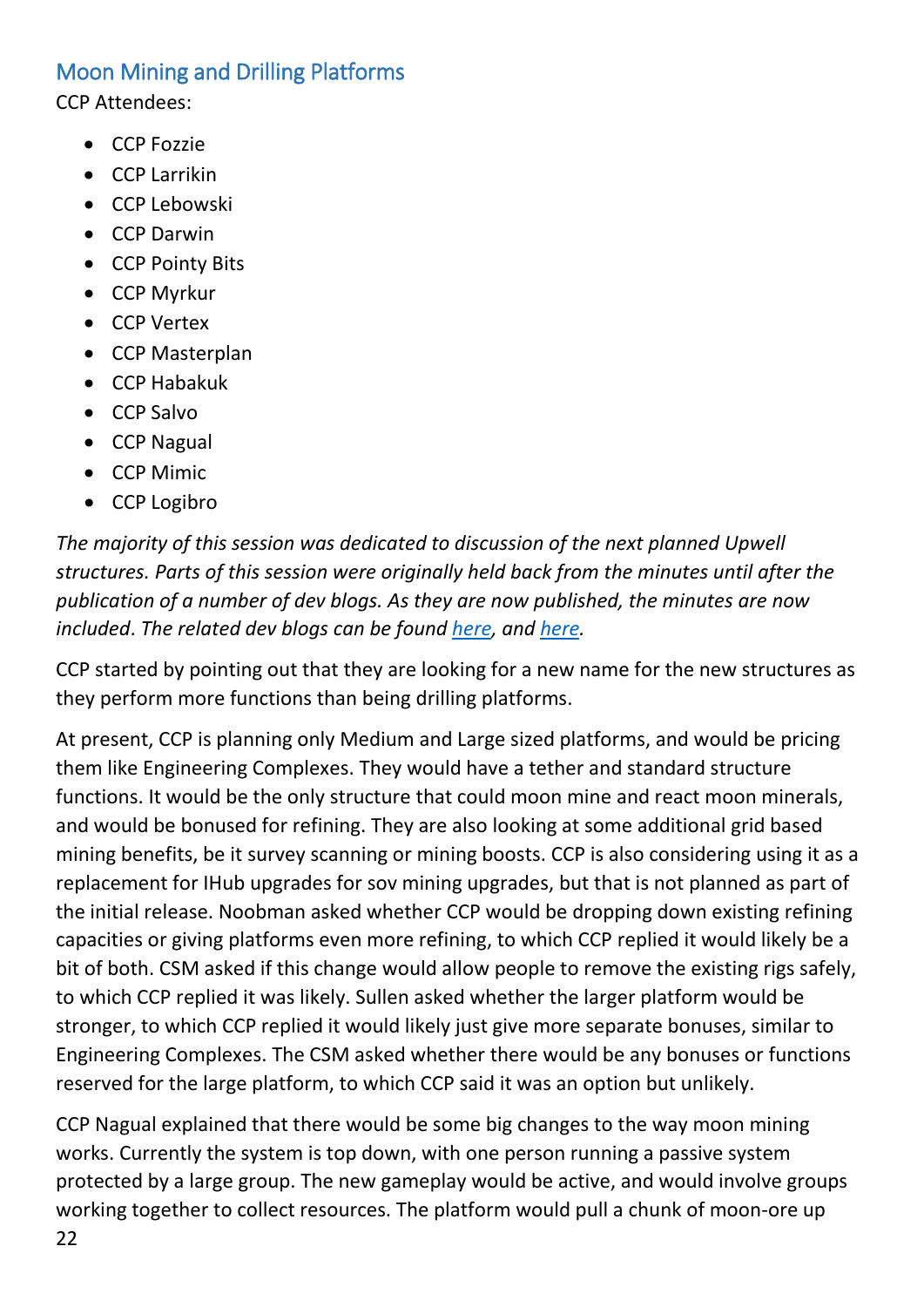from the surface, which it would eventually shatter and create an asteroid belt that players would mine for moon goo. The cycle happens over days/weeks, and the timing is controlled by the structure owner. Noobman asked how far it would be from the platform, to which CCP replied it would be within weapons range, but not tether range. The asteroid belt itself is open to anyone that wishes to mine it. CCP explained that the belt would contain a relative number of minerals based on the length of the cycle (3 days has 3 days of moon goo; 3 week has 3 weeks of moon goo). There was then some discussion on the industrial backbone requirements. Aryth asked how would the owner earn income from people mining, to which CCP stated they are looking at several possibilities. Options including charging for actually splitting the belt, and tracking mining within the same grid as the belt (and providing the ledger via API). CCP is open to more ideas for how to help corporations, alliances and structure owners derive income from users. Noobman asked if you could place more than one of these on moons, to which CCP replied that you can't fit the surface module unless the platform is close enough, and only one surface module can be online around a moon at a time. CCP also added that they are not planning to expand moon mining to more locations with this. Aryth asked whether the materials you get out of the moons would change, to which CCP replied they are not planning to change the distribution. Noobman pointed out that this type of gameplay is something that wormhole players would like, to which CCP responded that the gameplay is something they could introduce there, but they wouldn't want to introduce the same materials to wormholes.

Nashh asked if it would be possible to shoot ships with the mining laser, to which CCP replied it likely wouldn't. Aryth asked what the longest cycle would be, to which CCP replied it hasn't been decided, but would likely be around a month. Aryth then asked how long it would take for the leftovers to disappear, to which CCP replied it would be short enough to make sure that you don't crash computers by filling the screen with belts. Nashh asked what would happen if no one activates the laser, to which CCP replied it would eventually go off on its own. CCP also pointed out that one of the ways they are considering cleaning up the belt would be to have NPC miners move in eventually.

CCP continued that the yields per day would be roughly similar overall to current rates. The free belt also means that it would be susceptible to raiding miners, both players and potentially NPCs. Allied NPC miners could also appear in the belt. Nashh asked if they were going to have a hard cut between Starbase Moon Mining and Drilling Platforms, or whether there would be some cross over between the two systems.

CCP then went over a breakdown of all the different types of players that would be interacting with the structures. A point that CCP highlighted that they wanted feedback on was the ability to outsource to 3rd party groups.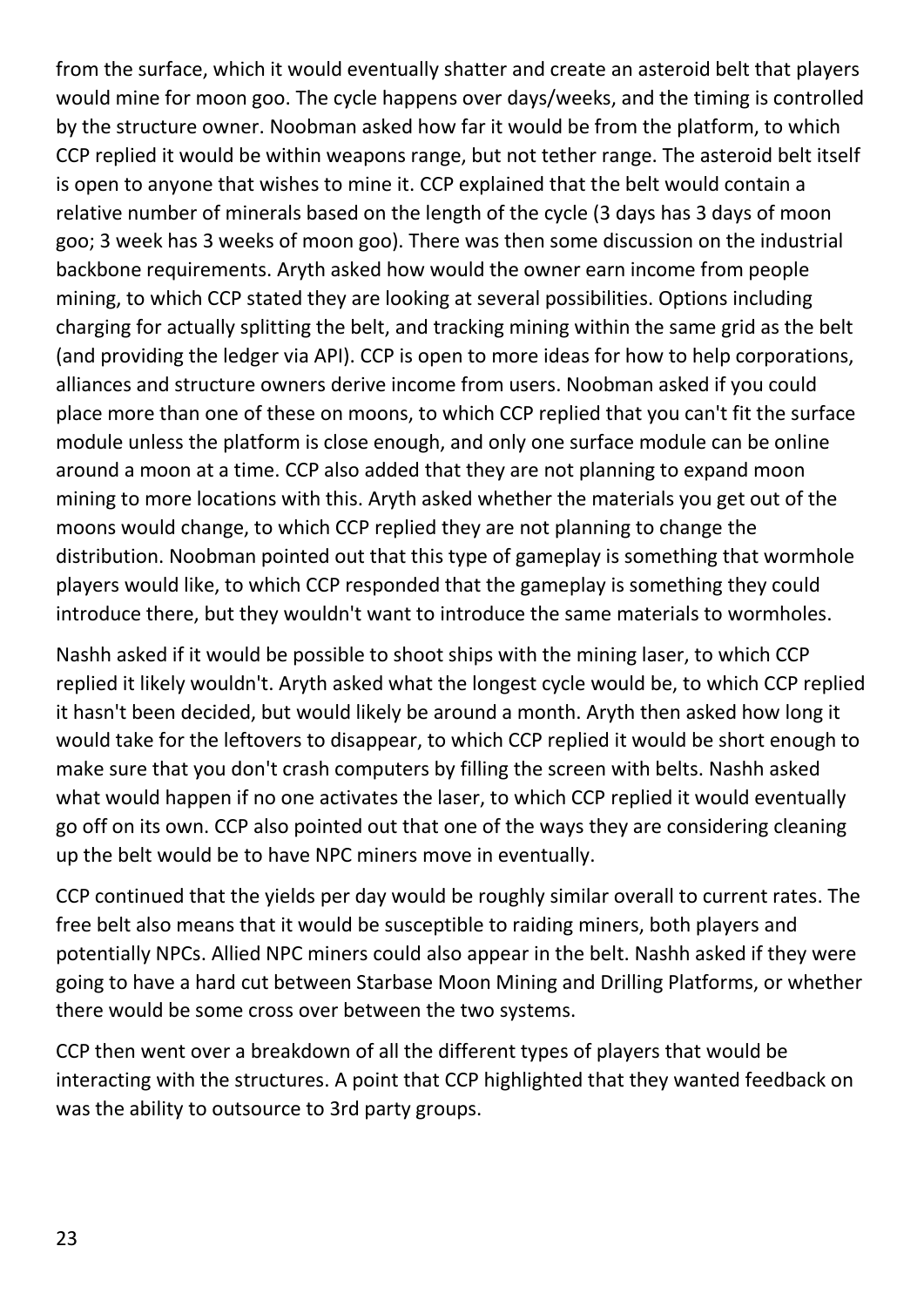CCP then showed that they will be using the new industry window for reactions. The CSM asked if this meant that reactions could now be taxed, to which CCP replied yes. There was then some discussion around how many reactions a single character could now run at a time.

CCP then asked about neutral miners, and whether it would be something that would be welcome. CCP also asked if it would be useful to have a grid mining info screen for the structure owner, to which the CSM replied absolutely. Bobmon proposed the possibility of being able to hide some mining from the structure owner, to which CCP replied that they preferred to not weaken the advantage of the structure owner.

There was some further discussion on the market impacts.

Nashh asked if you would be able to warp back and forth from the belt, to which CCP replied that there would be parts of the belt in warping range. The CSM also suggested the use of tractor beams to pull in cans. Bobmon proposed that medium platforms be able to have a shorter max cycle length, to give some benefits to the large.

Jin'taan brought up the issue of R4 and R8s, and making sure that they were valuable enough to actually mine given the level of investment needed for a Drilling Platform. CCP replied that they were definitely looking into options. Jin'taan also added that lower level moons should have fewer, larger asteroids while higher level moons should have more smaller rocks, making it easier to mine the lower level ones.

Aryth asked whether they could keep existing reactions running alongside the new system, so that people could keep the supply moving and prevent market issues.

Jin'taan pointed out that this change could have a very negative effect on the usage of T2 ships, some of which were already suffering from underuse.

Nashh asked about what would happen to siphon units, to which CCP replied they would not be used in the new system.

There were then some questions around the raiding gameplay. Steve suggested adding regular ore to the moon belts as well.

CCP Fozzie explained that they were also considering making it so that the asteroids are unidentified without scanning, so that players would need to search for the good ores.

Moving onto general Structures discussion, Sullen brought up that he would like to see better warnings for fueling. Additionally, the CSM as a whole indicated they would like to see more people being able to add fuel.

Bobmon asked if CCP was considering adding more covert mining ships along the line of the Prospect.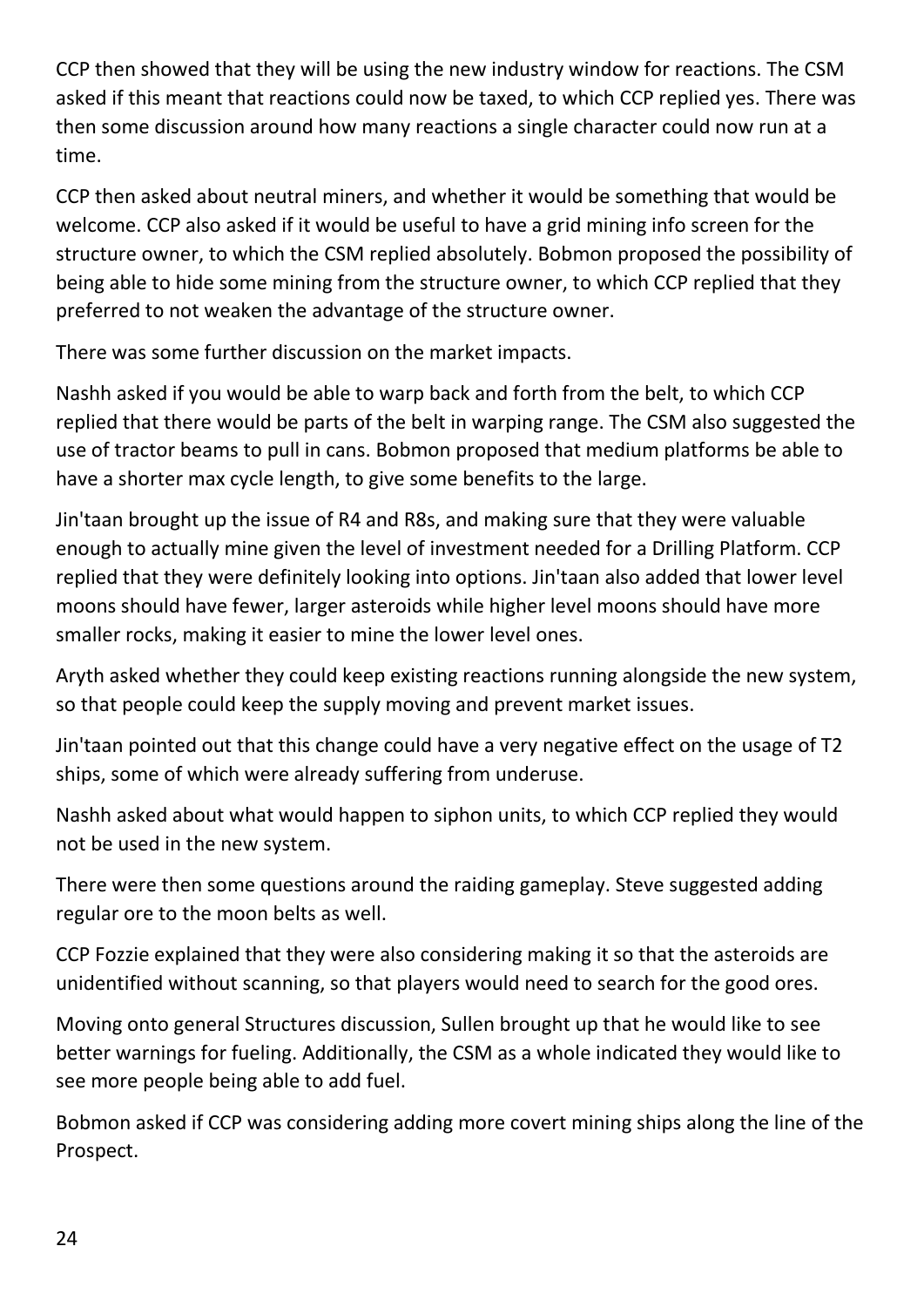Going back to the topic of Moon Mining, Nashh asked how long CCP expected it to take to mine the belt out. CCP replied that they would be making sure that it was still very valuable per hour spent.

CCP then showed some concept art for the drilling platform. The platform would have a ring, and the laser would appear on the ring facing the moon when the related service module is fitted.

The CSM asked whether CCP would also be changing the moons scanning mechanics, to which CCP replied that they were not planning to make any major changes, but might look at the current system and make some small QOL changes.

The CSM also asked if it would be possible to make some changes to the taxes, and fixing some issues that currently surround them. CCP replied that they would like to do so, but need to work how to fit it around their other priority tasks.

There was some further discussion on taxes from mining, to enable proper bottom up income.

The rest of the session included a wide-ranging discussion on issues related to Upwell structures in general.

The topic of logging 0% tax transactions was brought up again for auditing purposes.

Sullen asked about blueprint locking, to which CCP replied it's something they want to do.

CCP and the CSM went over some other currently missing features and bugs from Structures. These included Insurance (committed), Repair Services (committed), restoring shield and capacitor on undock, blueprint locking, and others.

Noobman brought up the topic of lack of anchoring notification for any new structures in systems you hold sovereignty. CCP replied this was originally by design, but may be changed in the future.

Sullen and Aryth brought up that some logs, such as Transaction logs don't have enough information in some cases, such as location.

Bobmon brought up the topic of capital ship movement via tethered structures. CCP responded that they're not happy with the current system, but it was again a matter of priorities compared to other work they needed to do. CCP suggested that the CSM make a wiki page to rank issues related to structures.

Aryth brought up the issues of Fighter and Titan aiming and how brackets interfere with it. CCP acknowledged that that they had an internal defect related to that issue, and again it was a matter of priority.

Noobman brought up the issue of T2 structure rig prices. CCP replied that they were intended to be very expensive as they were meant to replace outpost upgrades. CCP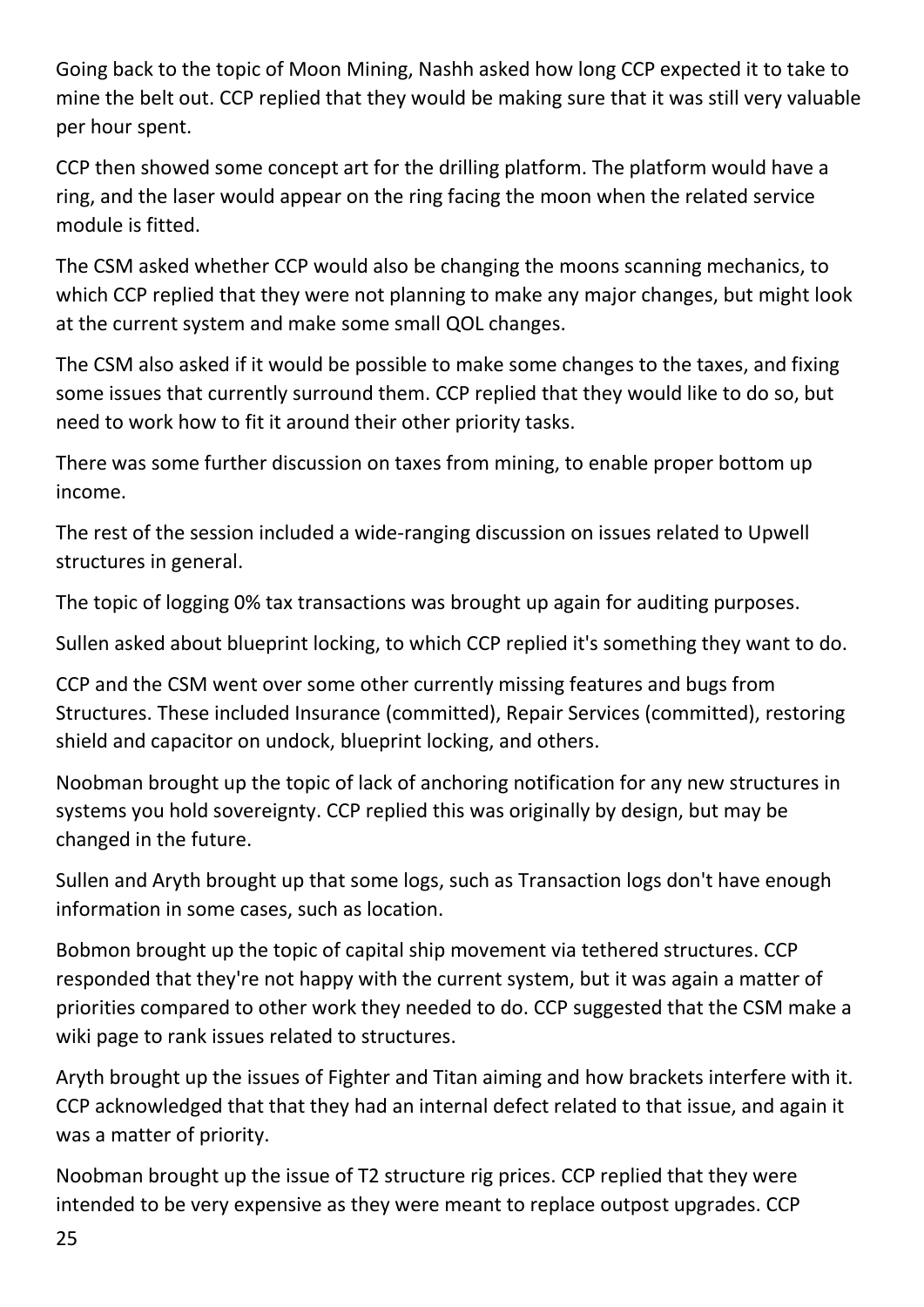suggested that if they were going to make changes, it would be around the gathering of salvage. There was further discussion on the current numbers, and issues with the price of rigs relative to structure hulls.

Aryth asked about Mercoxit drones, to which CCP replied that they have no plans to add them.

Aryth again brought up the issue of missing logs for structures, to which CCP replied they're aware they need to be added.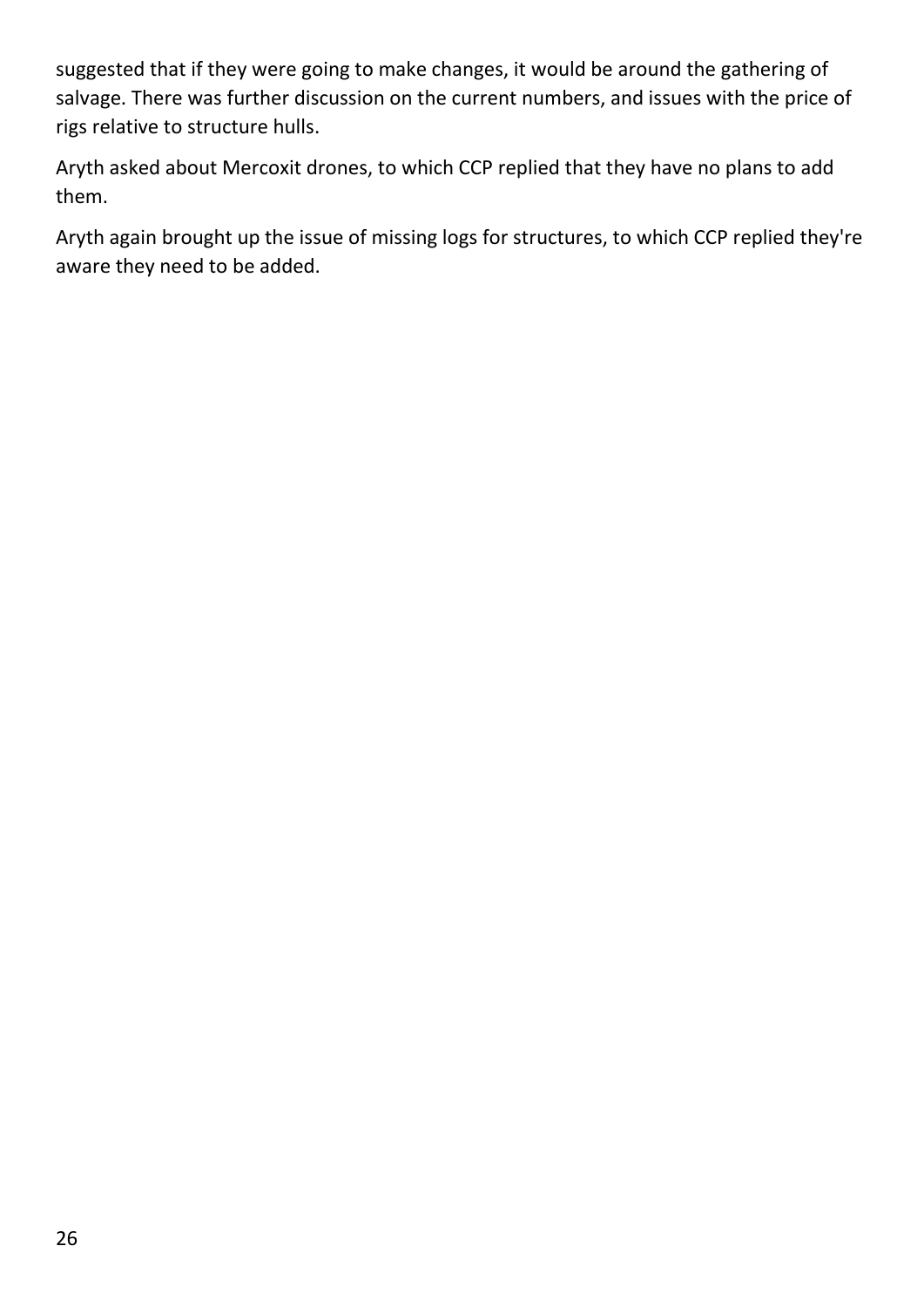## <span id="page-26-0"></span>Team Security

CCP Attendees:

- CCP Random
- CCP Grimi
- CCP Peligro
- CCP Guard
- CCP Logibro

*As always, the minutes from the Team Security are not included in the public minutes as they discuss a number of sensitive matters. Instead, we once again bring you a recipe from CSM member Steve Ronuken.*

### **Macaroni and Cheese:**

Cook 250g of macaroni, or other small tubular pasta, for 2 minutes less than the packaging says to.

Preheat your oven to 200 degrees centigrade

Melt 2oz of butter in a saucepan (a big one. it'll need to take the pasta too). Add 1.5 oz of plain flour, stirring to mix evenly. This forms what's known as a roux (pronounced roo). let it cook for a couple of minutes.

*Gradually* mix in a pint of milk, a bit at a time. Stir constantly. Your goal is to break up any lumps which form, and mixing it a little at a time helps a lot. First you'll make a paste, then that will get thinner and thinner. Cook this for around 15 minutes, on the hob. You don't want to boil it, so it seems to be getting up to that temperature, turn it down. Stir it while you're doing this. (you don't need to be constantly stirring for the 15 minutes). you should end up with a smooth, slightly thickened sauce. (congratulations. You've just made a white sauce, the base of many other sauces)

Add grated cheese. 6 ounces should be enough, but you can always up this if you want it to be even cheesier. Though this will lead to a thicker sauce. Cheddar works well here, along with most other hard cheeses. A mix works very well, like a couple of ounces of a blue cheese, and the rest being cheddar. Or maybe add some parmesan. stir until it's all melted.

Add the cooked pasta. Stir thoroughly, to coat everything.

Transfer to an oven proof dish. cover with more grated cheese, or breadcrumbs (if you're crazy)

Cook in the oven for 20 minutes or so.

Serve. Should feed 4ish people.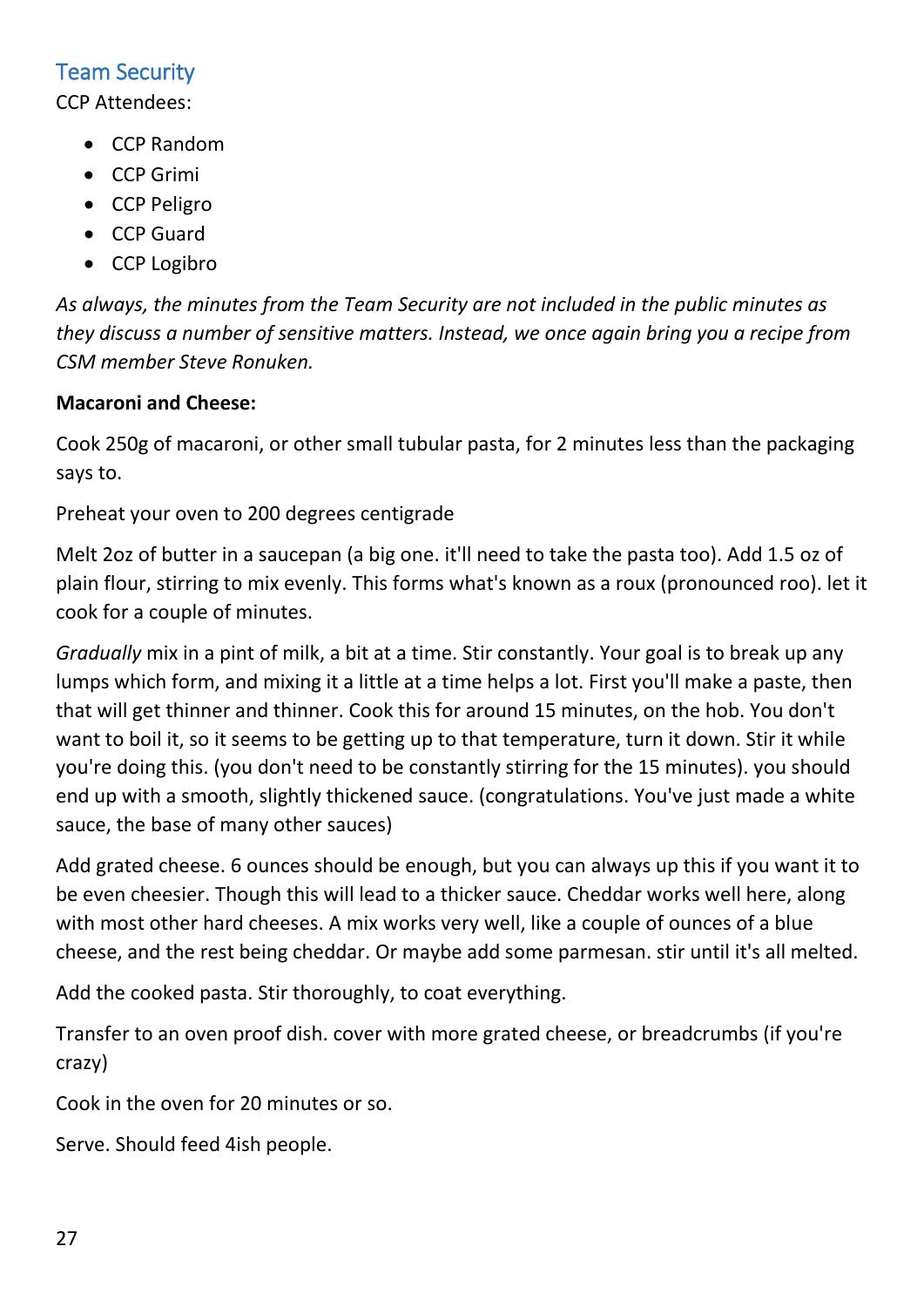You may wish to add some extra flavor with a little mustard powder, or cayenne pepper in the sauce (add to the roux, to cook out the rawness). Or go wild and add some chopped chorizo or bacon to the sauce (precook it, and add at the same time as the cheese).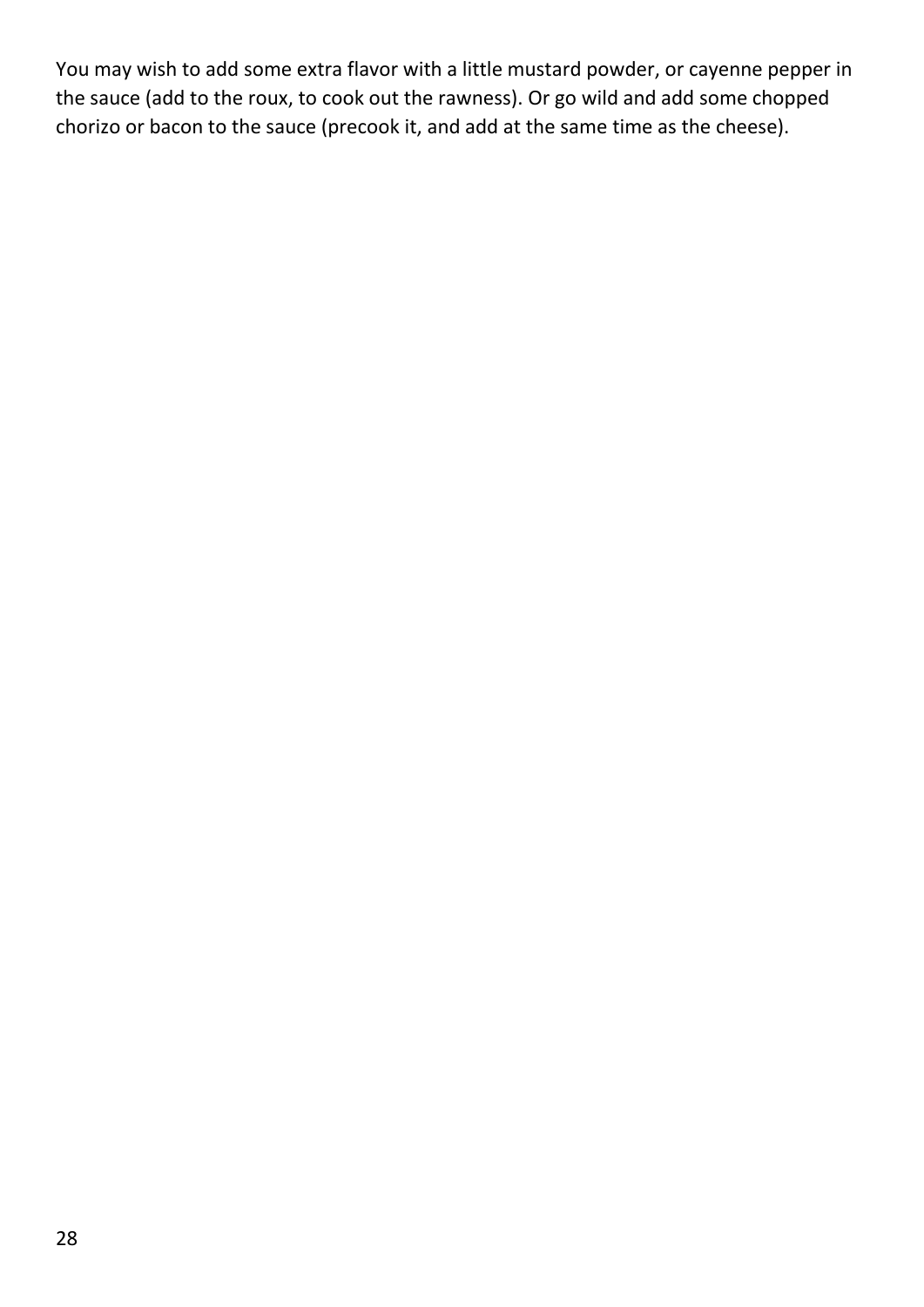## <span id="page-28-0"></span>New Eden Store

- CCP Hawkeye
- CCP Quant
- CCP Guard
- CCP Z
- CCP Logibro
- CCP Salvo
- CCP Folih
- CCP Lulli

CCP opened the meeting by adding that they are aware that the store UI needs work, and are planning to make improvements.

Xenuria described that he did not engage in impulse buying, but instead went for planned purchasing. He then asked if CCP had particular designs for different purchaser types and groups. CCP replied they had made sure there were options for every type of purchaser.

Steve asked if CCP could provide an endpoint with the store contents and the prices for items, for the purposes of making it easier for players to compare the purchase cost of items versus their market value in-game. He also asked for more hats, to which the CSM agreed.

Xenuria then asked if CCP was planning to do more in-universe advertising, to which CCP replied yes.

Xenuria asked about the possibility of making faction based SKINs that are cheaper for players that have higher standings with that faction, to which CCP replied there had been some considerations, but there was no design or tech work.

Jin'taan begged CCP for cat ears in the store, because he needs this in his life.

Noobman brought up the topic of Corporation and Alliance SKINs.

CCP Hawkeye also added that adding larger bundles is on their roadmap.

Noobman then asked what metrics CCP uses to decide what ships to create SKINs for, to which CCP replied that initially there was some filling out of the store, but now is looking more at how much ships are being used.

Aryth brought up the topic of Citadel SKINs, stating that people really want them.

Bobmon brought up the topic of the Serenity SKINs. CCP replied that now that projection tech is in place, they are working on similar types of SKINs, but that it wouldn't quite be at the same level of detail. CCP continued that they also want to make sure they stay within the lore, and ensure that SKINs don't cause performance issues.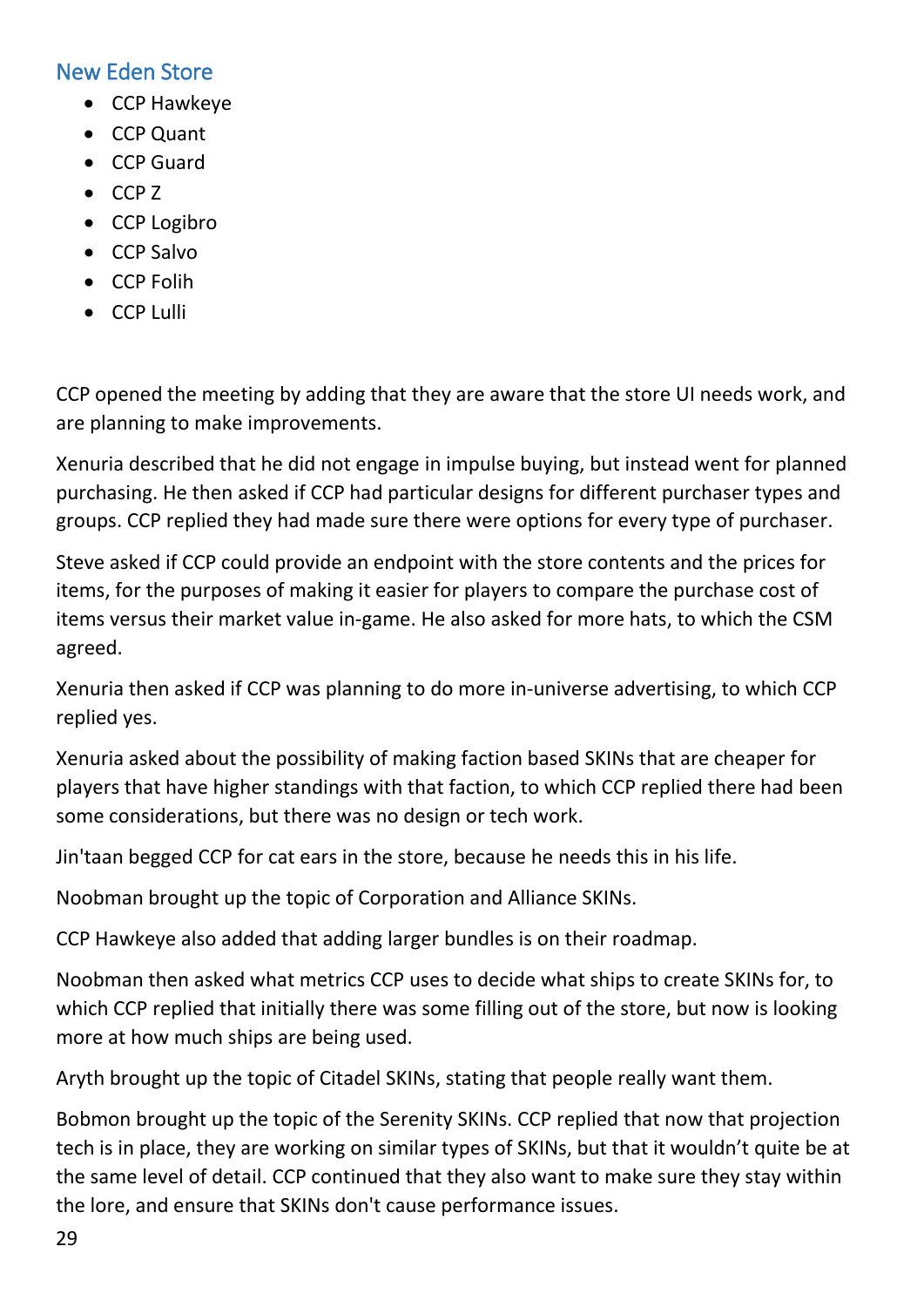CSM asked how much difference there was in sales between SKIN looks, with CCP replying that they had certainly seen some instances where some cooler looking SKINs sold better, but were surprised in a few instances.

Bobmon brought up the idea of making Alliance Tournament SKINs based on the winning teams, to which CCP replied it's a good idea, but difficult. Jin'taan brought up again the possibility of making a more general e-sports SKIN, and whether CCP had any interest in doing something similar. CCP replied they are interested in doing such a thing.

Xenuria asked to what extent CCP would put comedy items up for sale. CCP replied it's something they can consider, but there are other things they are exploring at this stage. Xenuria encouraged CCP to explore this type of thing, as many players would enjoy these more off-the-wall options. CCP added that there are still discussions around how at the moment there is a very particular mood and style to EVE, and they are concerned about eroding it if they release things that do not match the aesthetic of the universe.

Aryth asked if it would be possible to sell colorization for overview/overlay labels for structures, as this would help greatly with pilots trying to find the right structure.

Steve asked about more cosmetic options for characters, such as beards and sidearms. When the CSM asked CCP, they had a few more ideas such as effects and backgrounds. Steve also asked for full character images available outside of the client.

Jin'taan brought up the topic of being able to pick the type of killmark that you ship can display, such as being able to always have Amarr symbols.

Bobmon brought up the issue of some items still being racially locked.

Nashh asked if CCP still putting effort into character items that are below the belt (i.e. things not generally visible). CCP replied that overall apparel hasn't had as much priority as SKINs, but there was no change in effort for individual pants and boots.

Aryth asked (on behalf of his wife) if CCP could add pets to captain's quarters. Jin'taan was delighted to think that he might be able to run a eugenics program when breeding slaver hounds.

Mr Hyde asked if it would be possible to add an option to donate SKINs to other people as gifts, in a similar way to activating a PLEX for other players.

Judge asked if CCP had made any movement on limited edition SKINs, to which CCP replied that they are interested in it, but they still want to find the SKIN they wanted to do this with. Jin'taan brought up the Serenity SKINs again, suggesting a limited release via lottery system.

Mr Hyde brought up the point of making it easier to activate bundles of SKINs and having bulk SKINs.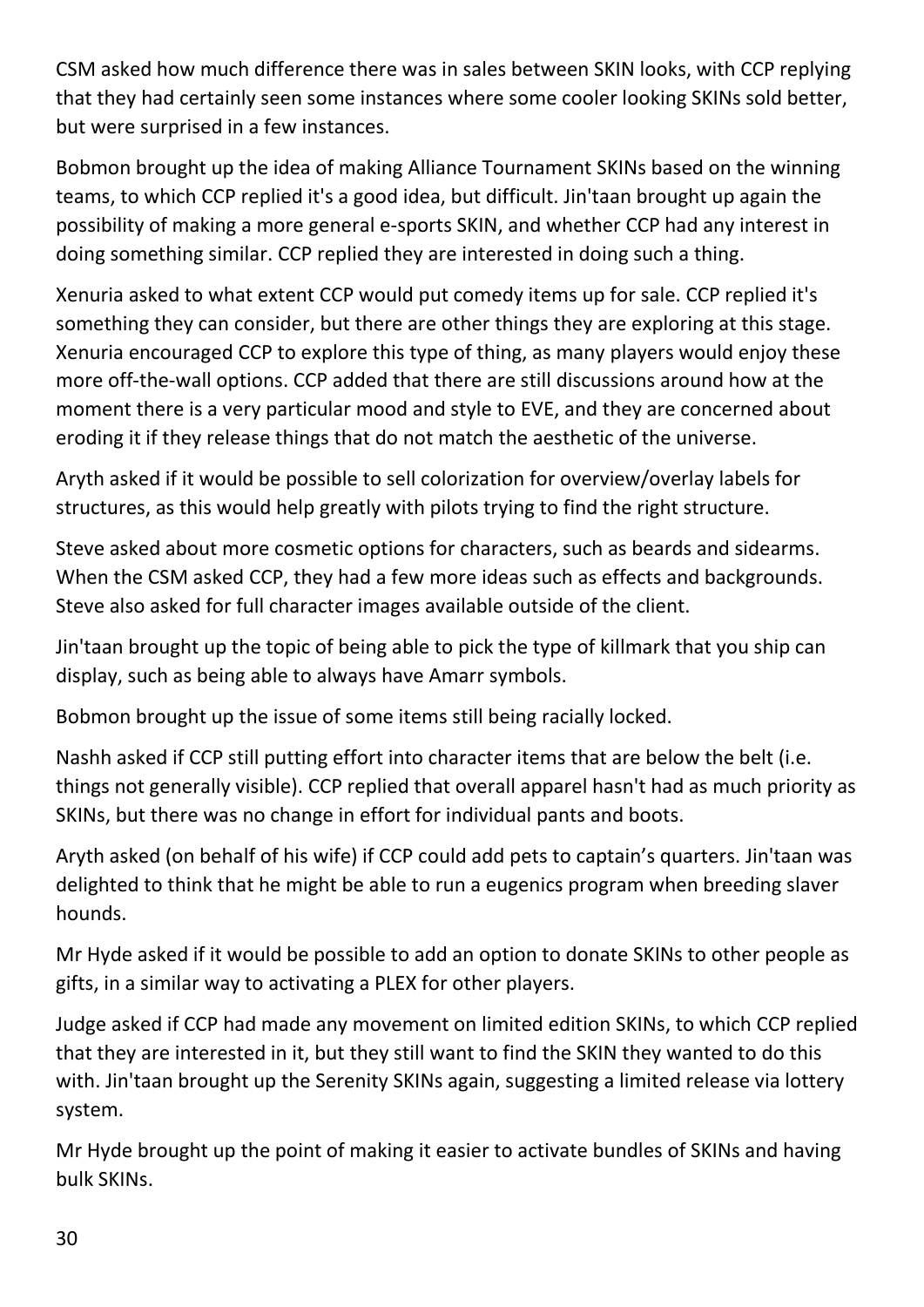Aryth brought up the topic of selling sounds and sound packs, including for voice over lines. The CSM brought up all sorts of ideas around this point. Nashh agreed with some of the points Xenuria made.

Mr Hyde brought up how Alpha state players have a limited selection of monetization options, to which CCP replied that they are looking to heavily expand the available items for them.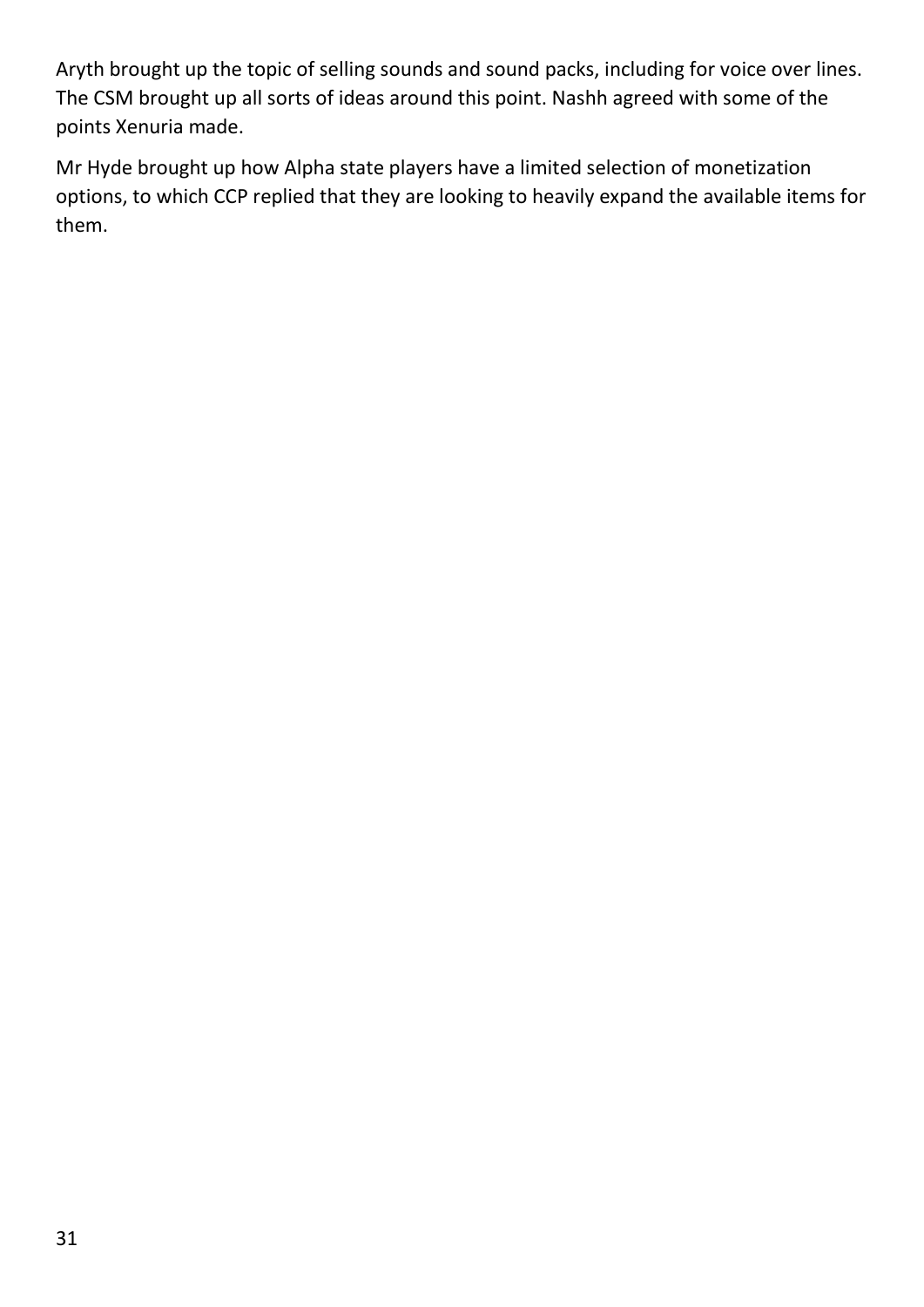#### <span id="page-31-0"></span>Scanning and D-Scan UI

CCP Attendees:

- CCP Wonderboy
- CCP Semiotics
- CCP Optimal
- CCP Sharq
- CCP Claymore
- CCP The Funk
- CCP MrHappy
- CCP Logibro

The meeting started with the meeting room computer crashing.

CCP showed off the new Scanning and Directional Scan UI. CCP explained that they were planning for this new system to be released in March, and that it should be available in about 2-3 weeks on Singularity.

CCP showed the new spheres, and explained that they cleaned them up so they were much clearer and you could see things on the other side. Steve asked if you could turn off the D-Scan sphere, to which CCP said yes.

CCP explained how they have now changed it that clicking on the probes and a stack of brackets will prioritize the probes, making easier to move them around. CCP also showed that double clicking empty space in the scanner will now toggle between side view and top view

CCP showed off some new info displays for the probes, including a new display that represents the scan strength. There was some discussion from the CSM about also displaying the maximum potential values for each contributing factor. The CSM also asked if it would be possible to show whether or not a player could not scan down a particular site based on the current scan strength. CCP replied they are working on a difficulty indicator for that purpose.

CCP also showed that the D-Scan list and the probe control window can be docked within the system map window. Bobmon highlighted that it might seem confusing for newer players having the scan button for the D-Scanner in the window when they would be trying to probe scan. CCP replied that they are still playing around with the default window positions.

CCP also showed that they have added a different message for when there are no signatures in the system vs all signatures in the system being filtered out. CCP also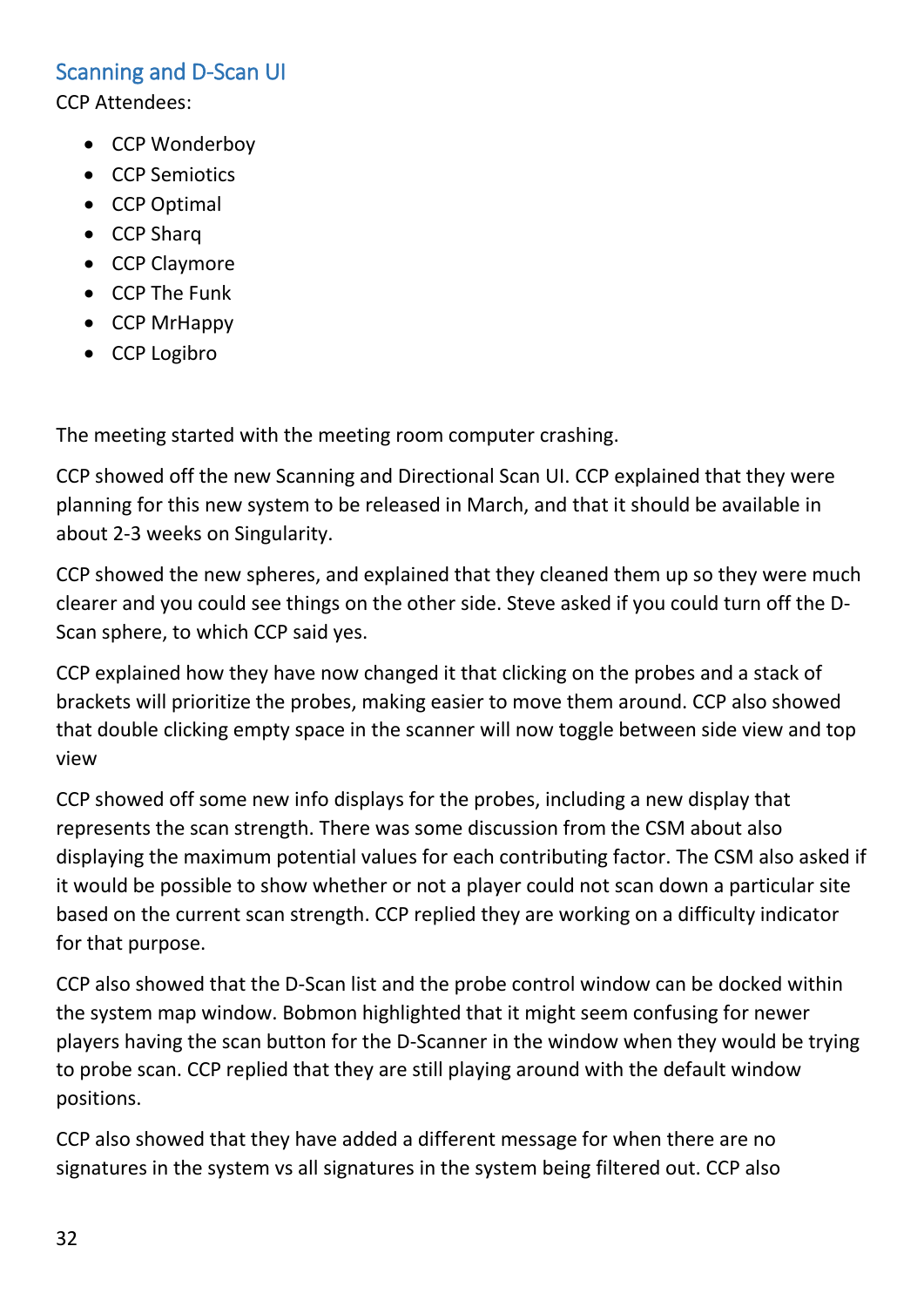explained that they have changed the filters so that ignoring combat sites no longer ignores all combat anomalies

CCP showed off the difficulty indicator, but mentioned that they're taking it back to the drawing board as the majority of people asked what it was the first time they saw it, indicating it wasn't intuitive enough.

Sullen asked if CCP could make it clearer that the scan result gives an area a site could be within, not necessarily that the site is at the dot. CCP agreed that it would be good to do.

Noobman brought up the idea of having a quick guide through where all the different functions are. CCP replied that they had been talking to Team Genesis about this, and while it wouldn't be at initial release, they were considering it for the future.

CCP also showed that you can still open the D-Scan window separately to the solar system map and probe scanner.

The CSM also made some comments on a new "Presence Detected" part that flashed up when the D-scanner was used. CCP replied that function was still an early prototype, and doesn't reflect the actual final idea.

CCP also showed that there will be align scanner to object, and align view to scanner to help make D-Scanning easier.

CCP also showed off that some of the arrows for moving the probes will disable themselves when looking at it from certain angles to prevent mispicking the movement direction, and that the arrows will always rotate to ensure the flat side is visible.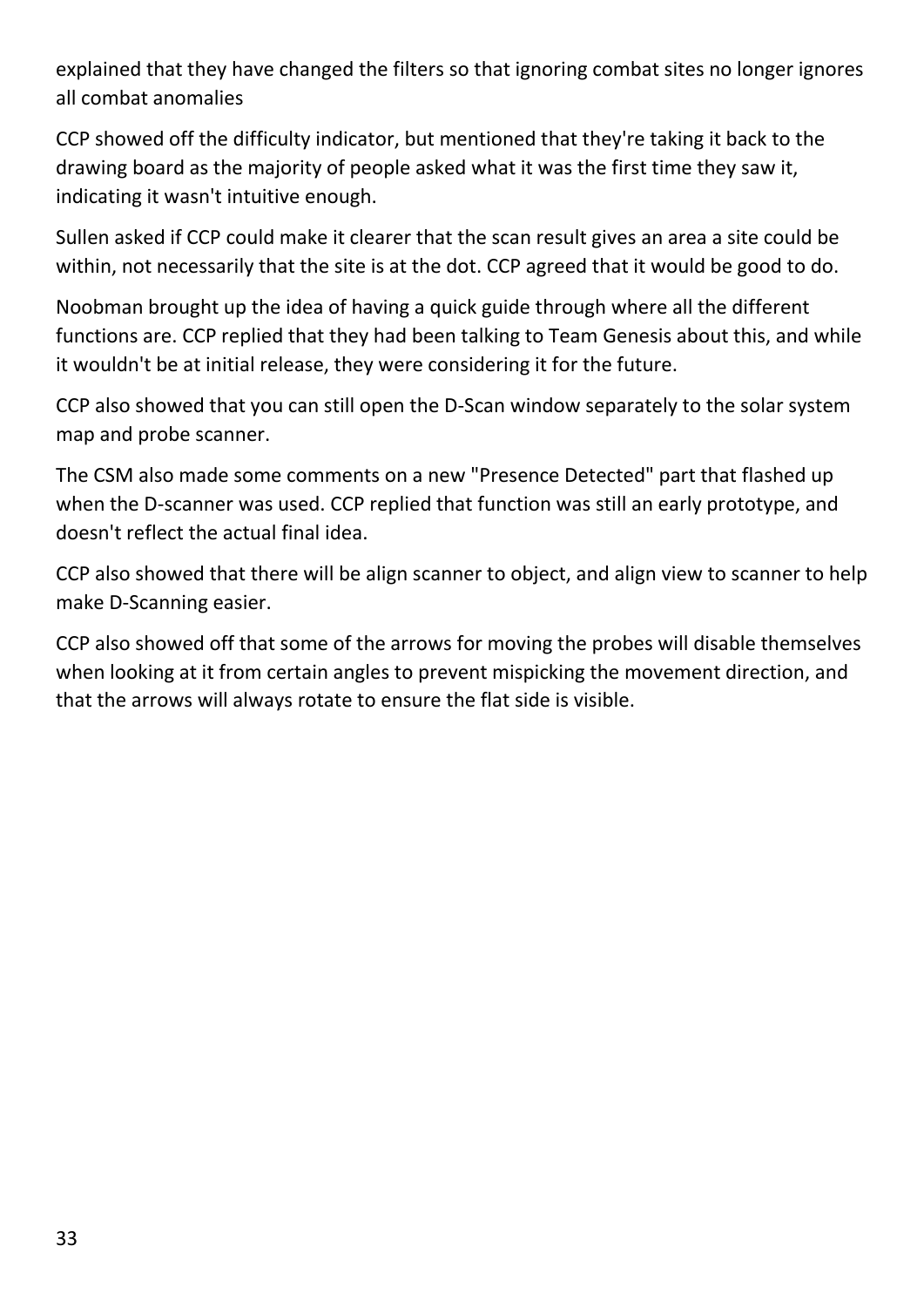## <span id="page-33-0"></span>The Phenomenal Phenomenon from the Future

CCP Attendees:

- CCP Burger
- CCP Larrikin
- CCP Frellicus
- CCP Fozzie
- CCP Myrkur
- CCP Paradox
- CCP Logibro

*Due to the far future nature of this session, details of the meeting are not included in the public minutes. Instead, we bring you a recipe for a classic Australian food courtesy of CCP Larrikin.*

## **Australian Damper:**

## **Ingredients**

450 grams (3 cups) flour, self-raising, extra flour as needed

¼ teaspoon salt

180ml (6 fl oz) milk - if the mixture is too dry, add a little more milk

1 teaspoon sugar, caster (sugar, granulated)

80 grams (1/3 cup) butter, chilled

# **Method**

- 1. Mix the flour, salt and sugar together into a bowl.
- 2. Rub the butter into the flour with your fingertips until it looks like fine breadcrumbs.
- 3. Add milk slowly and mix to form a soft dough.
- 4. Knead lightly on a floured board until smooth. Shape into a round loaf, brush with milk and cut a cross in the top surface of the dough.
- 5. Grease the camp oven (Dutch oven) and dust with flour. Add bread dough and cover.
- 6. Place in your campfire, cover with hot ashes and coals and bake for about 30 minutes.

Note: to test if it's done, tap on the loaf and it should sound hollow. Cut into moderately thick slices and serve while still warm. Top with butter, golden syrup (known as "cocky's joy"), or your favorite jam.

Variations: You can add a variety of ingredients to Damper for a different flavor. For example, add desiccated coconut, cinnamon, sultanas and extra sugar for a sweeter Damper.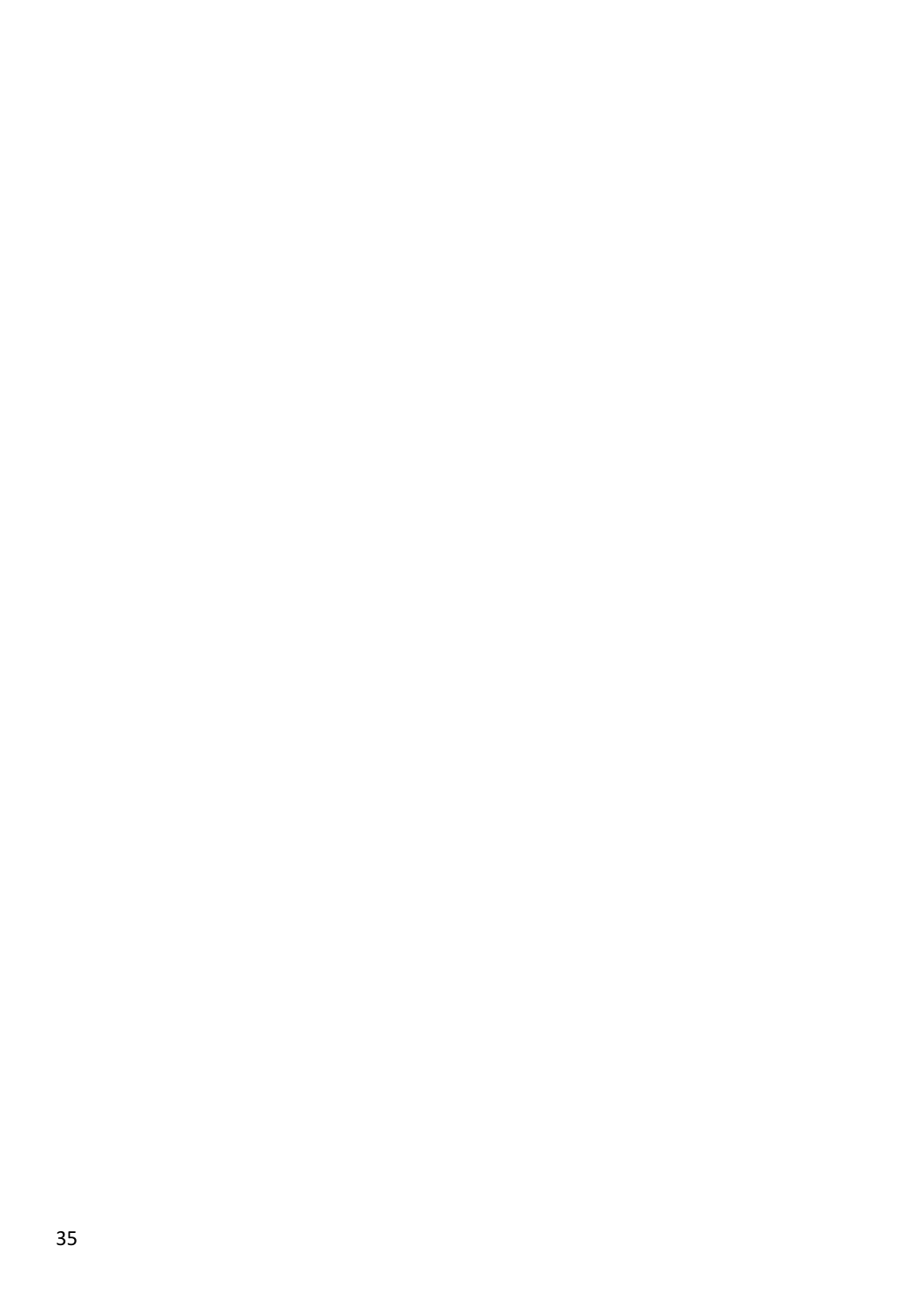# <span id="page-35-0"></span>EVE Brand

CCP Attendees:

- CCP Falcon
- CCP Orca
- CCP Loki
- CCP Logibro
- CCP Guard

CCP Orca started by introducing CCP Loki, who is responsible for the Scope Videos among other things. CCP Orca continued by going over the changes to the EVE Online website, namely combining the various websites for EVE into a single website. Judge asked about EVE Gate, to which CCP responded that EVE Gate would be shut down and some of its functionality would be brought back into the main site.

CCP Orca then talked about the theme of Fanfest this year, namely that it was going to celebrate the alliances and empires of EVE Online. She explained that Fanfest is also going to be much more focused on EVE Online than previous years, especially on EVE players meeting EVE players. CCP added that there would be a tournament for EVE on the Wednesday outside of Harpa.

CCP Falcon also explained that the schedule is also going to be much more open, meaning that attendees don't have to cram quite as hard at Fanfest as they have in the past. The day's schedule is also going to be slightly later in the day, with the keynotes scheduled later in the afternoon than in the previous year.

CCP Orca explained that CCP is planning to add more decoration to Harpa, including a tactical table, more empire presence, as well as flags from various alliances. She also explained that CCP was even planning a parade. Steve added that there is a temporary tattoo provider that CCP should look into, Ink Box. Bobmon brought up issues with flags in previous years.

CCP Falcon explained that CCP is working with an ARG/LARP company to provide an experience at Fanfest for attendees, with the events that occur potentially being written into the backstory of the game. CCP Falcon explained that while they're still looking for a local act for Party at the Top of the World, they have already signed Kristian Nairn (known for his role as Hodor in Game of Thrones) as a DJ for the night. Some members of the CSM relayed issues from the previous year with some of the acts.

36 CCP Orca then showed off a new video infomatic for a new intro video to the game. The CSM overall liked it, but a few members pointed out some areas they had issues with. Innominate didn't like initial sequences around the capsuleer, and many members of the CSM highlighted that there should be some scene connecting the pod to the ship. The CSM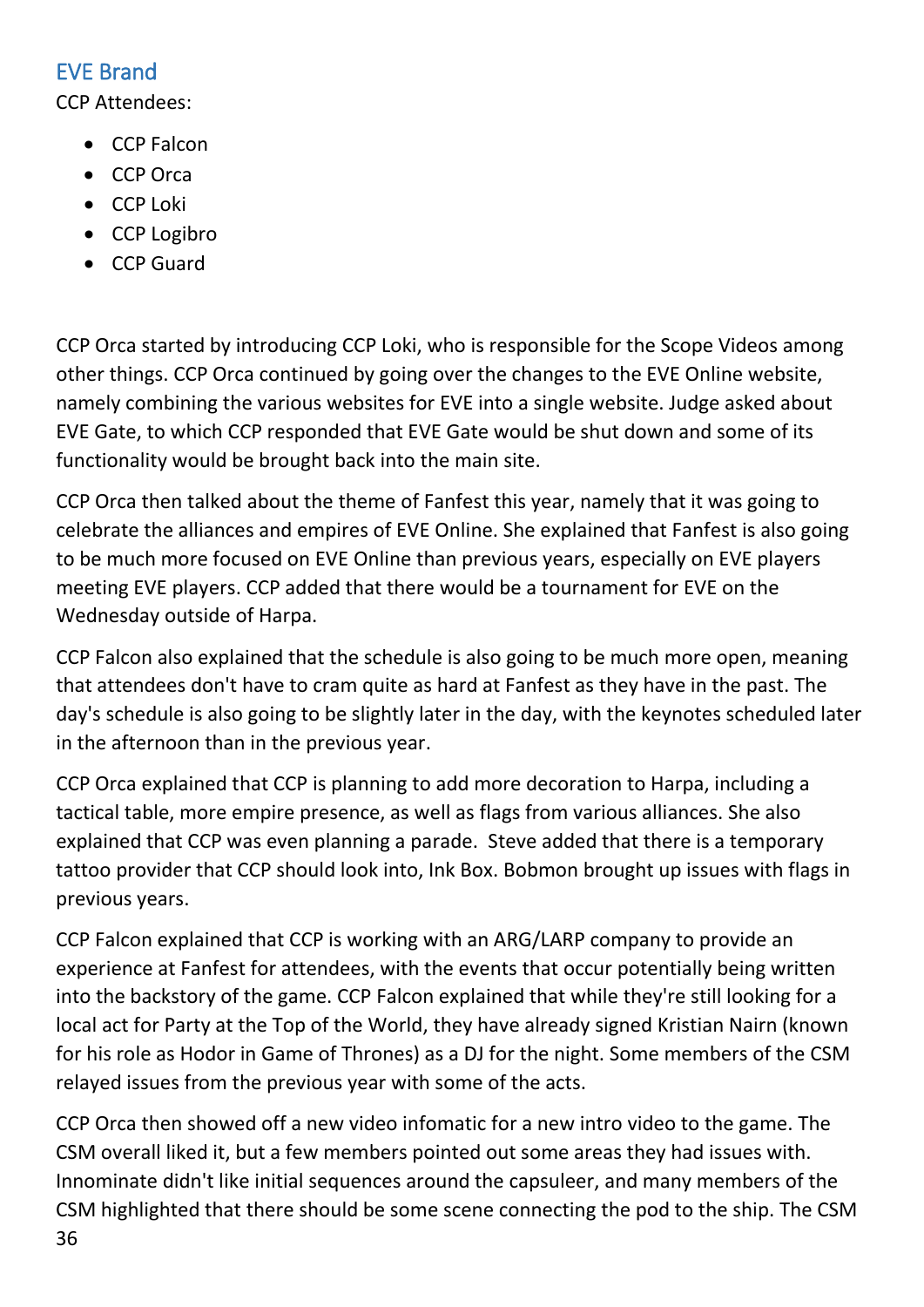also brought up that the video doesn't seem to touch on the empires at all, to which CCP replied that there are move videos on that and that it also goes along with the new character creation system. Innominate also added that an escalating battle sequence would be a great addition. The CSM brought up the "EVE is Real" video again.

CCP then moved onto the topic of billboards. Soon in the future, players will be able to click on a billboard and it would open up something based on what the playing video is. Examples include showing corporation information when clicking a corporation ad, or showing the full scope news video when clicking on a scope news ad.

Sullen then brought up the topic of being able to pick what videos can be played in their citadels, to which CCP responded that they're working towards that. Xenuria asked if it would be possible to pay to force a video to be played in a specific area for the purpose of psychological warfare, to which CCP replied maybe. CCP also added that keeping videos in rotation is going to have a cost in the future, and that you would add them through account management.

CCP then talked about how they would like to move towards making some wrecks stick around for longer, some even permanently (such as for Titans and Citadels). This would also mean that you could right-click the wreck and view the killmail. Some special wrecks (such as Jamyl Sarum's Titan) would also have links to information on it such as Scope News items. Nashh asked what the rate of creation of permanent wrecks would be with this new system. Bobmon asked if this would also apply to limited issue ships (such as Alliance Tournament ships), to which CCP replied it could. Judge asked whether this would change the loot expiry mechanics in the game, to which CCP replied they haven't decided yet.

CCP Orca then talked about the current state of the EVE Store. She explained that the current shipping prices are due to the low volume of purchases, and that at this stage CCP didn't have any options to change it without an increase in volume through the store.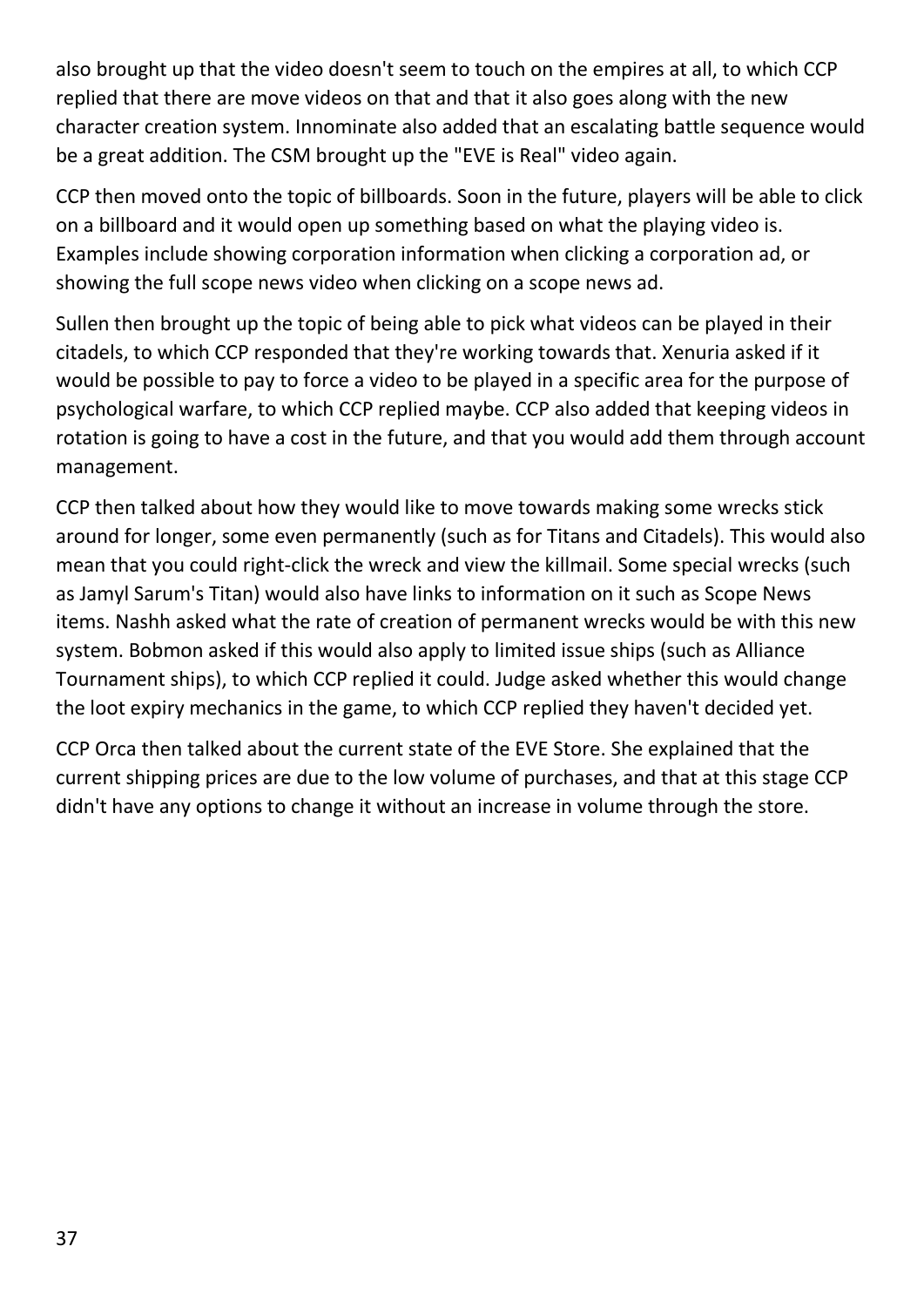## <span id="page-37-0"></span>**Balance**

CCP Attendees:

- CCP Fozzie
- CCP Larrikin
- CCP Mimic
- CCP Nagual
- CCP Rise
- CCP Seagull
- CCP Logibro

CCP Fozzie started by showing off the design for the CONCORD Ships that were going to be distributed at the upcoming events this year.

CCP Fozzie then went over the preliminary concept for future changes to Tech 3 Cruisers.

The CSM brought up the topic of Nullification on T3 Cruisers and on combat ships in general. There was a further discussion on the merits of nullification on combat ships, with CCP pointing out that overall this was not an area in which they were hearing a lot of concern voiced from the rest of the community. The concept of making nullification only work on static bubbles was discussed, and CCP expressed that they believed such a change would add an undesirable amount of complexity for players but that they won't rule it out. CCP recommended that the CSM raise feedback threads to get wider and more diverse feedback from the community. The CSM also proposed that shuttles be given nullification to give a valid travel option without combat capacity.

Jin'taan asked whether static bubbles should be removed or otherwise changed. Ideas such as adding a decay or killmails to them were proposed. CCP also added that their metrics on ship usage do not strongly suggest that nullified combat ships are crowding out the use of non-nullified combat ships.

Mr Hyde moved onto discussion of balance specifically related to Alpha clone players. He brought up that one of the issues was that turret ships don't have access to T2 ammo, and for Omega fits this was often one of the factors that made them balanced. CCP Fozzie replied that this might be a case of needing to change T2 ammo to make it so turrets don't rely so much on them. Jin'taan pointed out that the biggest problem with it was that it provided the longest range, and this caused problems in fleets. Numerous options were floated, such as changing existing ammo, nerfing T2 ammo, and adding turret variants that are available to alpha players that can use T2 ammo.

Mr Hyde then brought up the issue of Light missiles, and that they have too much range and is causing it to push into the space occupied by heavy missile systems. CCP replied that there are a few things they could look at such as reducing the base range, removing the bonus to rapid light missiles range on cruisers, and possibly increasing the fitting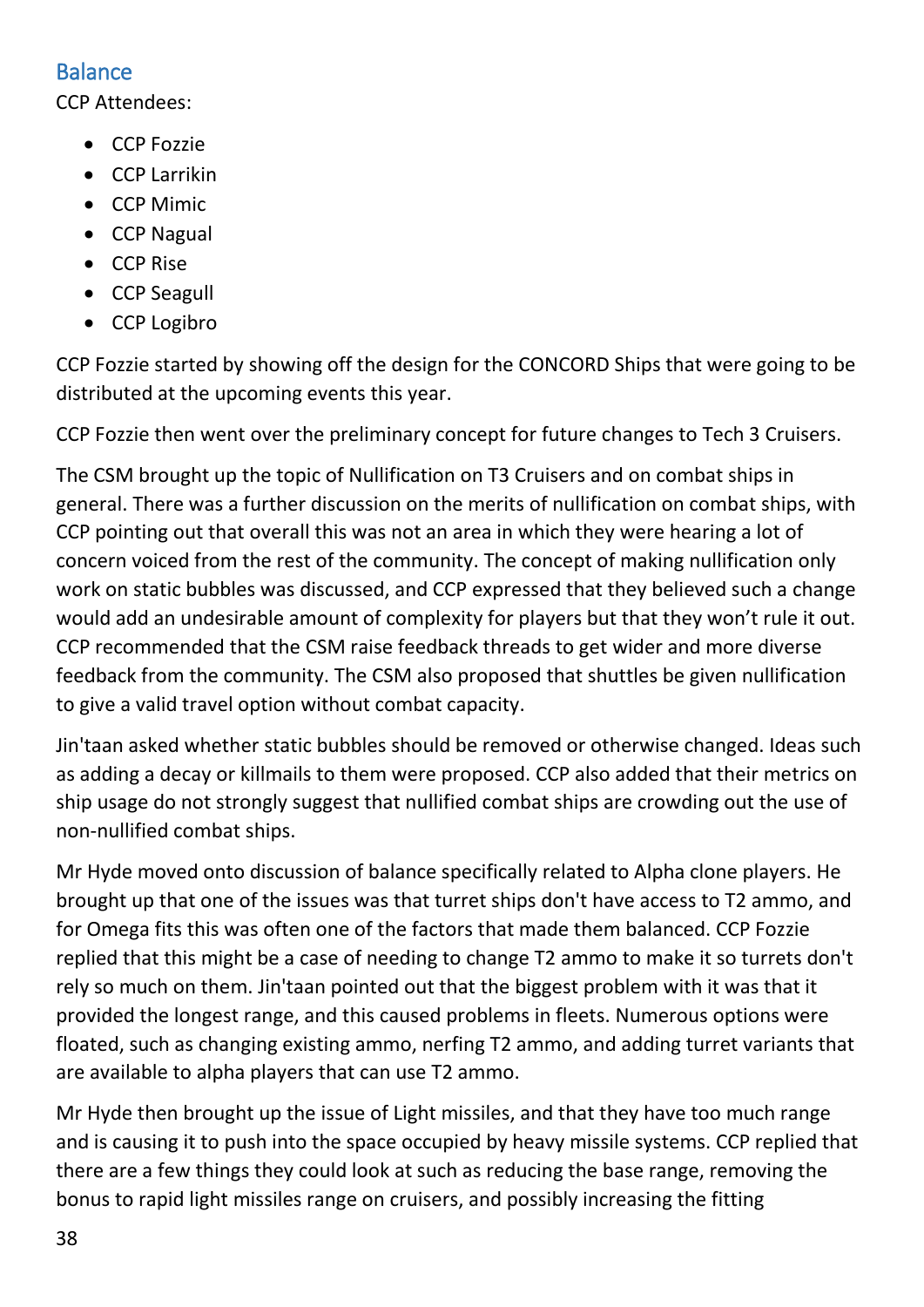requirements of rapid light missile launchers. Hyde also highlighted that Heavy missiles could use a little more application.

The topic of the strength of Heavy Interdictor Scrams was brought up, to which CCP replied that it was on their list of things to address.

Hyde then brought up the topic of Armor plates and Shield Extenders for battleships, and the lack of slot economy due to lacking larger sized plates and extenders. This means that cruisers and battle cruisers can often get the same relative efficiency overall using a single slot compared to a battleship that needs to use multiple slots.

Aryth brought up the topic of Shield Capitals and how there are issues with being extremely vulnerable to energy neutralizers. CCP said they would revisit it after releasing shield slaves. CCP said that they were also aware of application issues with Caldari weapon capitals.

Gorski brought up the issue of autocannons, especially mediums. CCP Fozzie replied that they're a bit behind the curve compared to most weapon systems, and that they were wanting to be very careful to make sure that they don't overlap with another weapon system. Gorksi suggested reducing autocannon reload time, to allow them able to make better use of selectable damage types.

Mr Hyde brought up the issue of Battle Rorquals, proposing that you would be unable to Cyno and PANIC at the same time, and make it that they can't use Ewar when deployed like with Triage, as well as restrictions on Entosis. CCP Fozzie said they have some ideas and they did want to make a change, but also had a separate proposal for feedback: making it so that Rorquals could only PANIC when in proximity to an asteroid. The CSM was receptive to the idea.

Sullen brought up the issue of the resistance profile for Mining Barges and Exhumers, as it makes it much more difficult to mine in some areas of space depending on the local pirates. He suggested giving them flatter resist profile. Sullen also proposed that the prospect should get a small gas harvesting bonus, to which CCP replied that they were more in favor of adding a new ship instead, as long as they were very careful about avoiding upending the gas harvesting economy through too much power creep.

Steve brought up that making T2 Mining Drones require Mining Drone Specialization still needs to be done, to which CCP replied it would likely be in March.

Mr Hyde brought up that there are still some issues with some command ships, such as the Nighthawk, which could use some love.

One thing CCP pointed out with regards to shield slaves would be that it would also have a penalty to shield recharge to ensure the overall shield recharge rate wouldn't be changed.

Mr Hyde also brought up the issue of battleships having cargoholds that were a bit small, especially compared to smaller ship classes. He also brought up that some ships have lock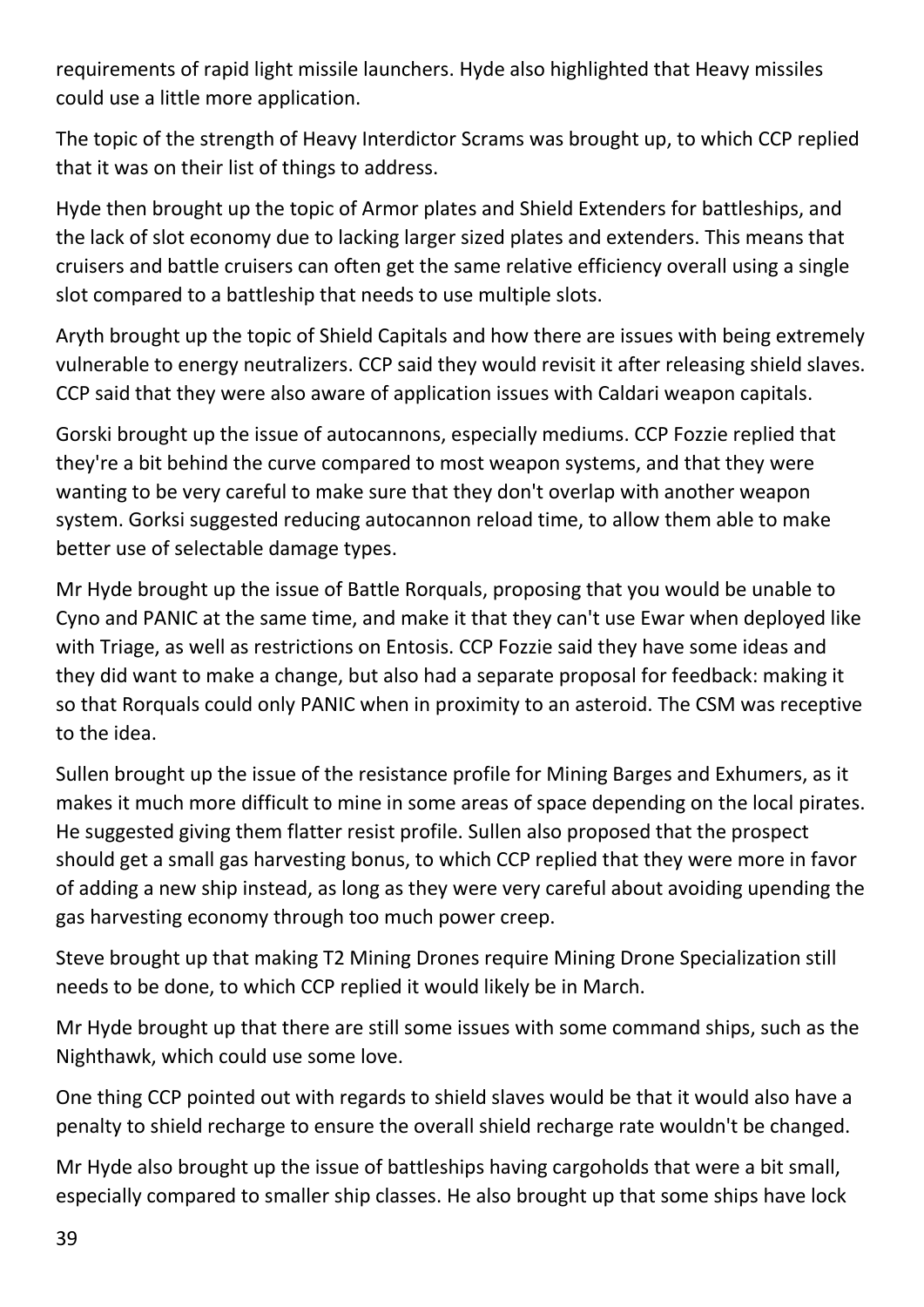ranges and scan resolutions that are out of line with the surrounding ships, and encouraged CCP to make a pass on all ships to bring them into line.

Mr Hyde brought up the issues of Large Cap batteries, and how it's causing some ships to be able to tank for extremely long periods of time. CCP Fozzie responded that they're keeping an eye on it, but that there are generally happy with these newer uses for formerly less popular ships.

Xenuria asked if there was any reason why the Noctis couldn't have a larger cargo hold, to which CCP replied that they just haven't looked at it recently.

Aryth asked about whether the Wyvern fighter bay could be made bigger. The CSM pointed out that it was also annoying that you needed space in the hanger bay to swap fighters, to which CCP replied that this was intentional, but that they would look at the Wyvern fighter bay sizes again.

CCP Rise asked the CSM about the balance frequency, to which the CSM replied that the biggest issue was with communication, and at the very least acknowledgement of issues with balance. CCP Seagull added that the CSM had stated in a previous meeting that tiny balance changes more frequently would be welcome.

Jin'taan brought up a few issues. Light fighters have a signature radius of only 40m, which means that you need to bring frigates to attack them efficiently. He continued that if you had to bring that many frigates, it would become impossible to kill the carriers due to their higher tanking ability. CCP replied that there were some ways to counter them, but it's something to look at.

Jin'taan brought up the concept of the dedicated FC ship again, as it would be nice to be able to fly something other than a Damnation. CCP Fozzie asked the CSM as a whole how they felt about it now, describing the concept as essentially a massive tank with a long lock range but with very little direct combat capacity.

Jin'taan finally brought up that there are issues with medium weapon systems with double optimal bonuses on cruisers as they have much further range than most battleships, and this coupled with the cruiser hull mitigation makes them too powerful.

Bobmon asked about Shadows, to which CCP Larrikin said it was on his list to look at.

Noobman brought up the issue of FAX in wormhole space, to which he added that it feels like the capital capacitor booster is the source of the problem. He suggested lengthening the reload timer or cycle timer. CCP Larrikin added that one of the solutions they had considered was adding a focused anti-rep bomb for bombers. CCP Larrikin added that the best solution would be something around disrupting the injectors. CCP Fozzie also proposed a limit to the maximum number of Capital Cap Boosters that can be fitted per ship. The CSM and CCP discussed some other potential options.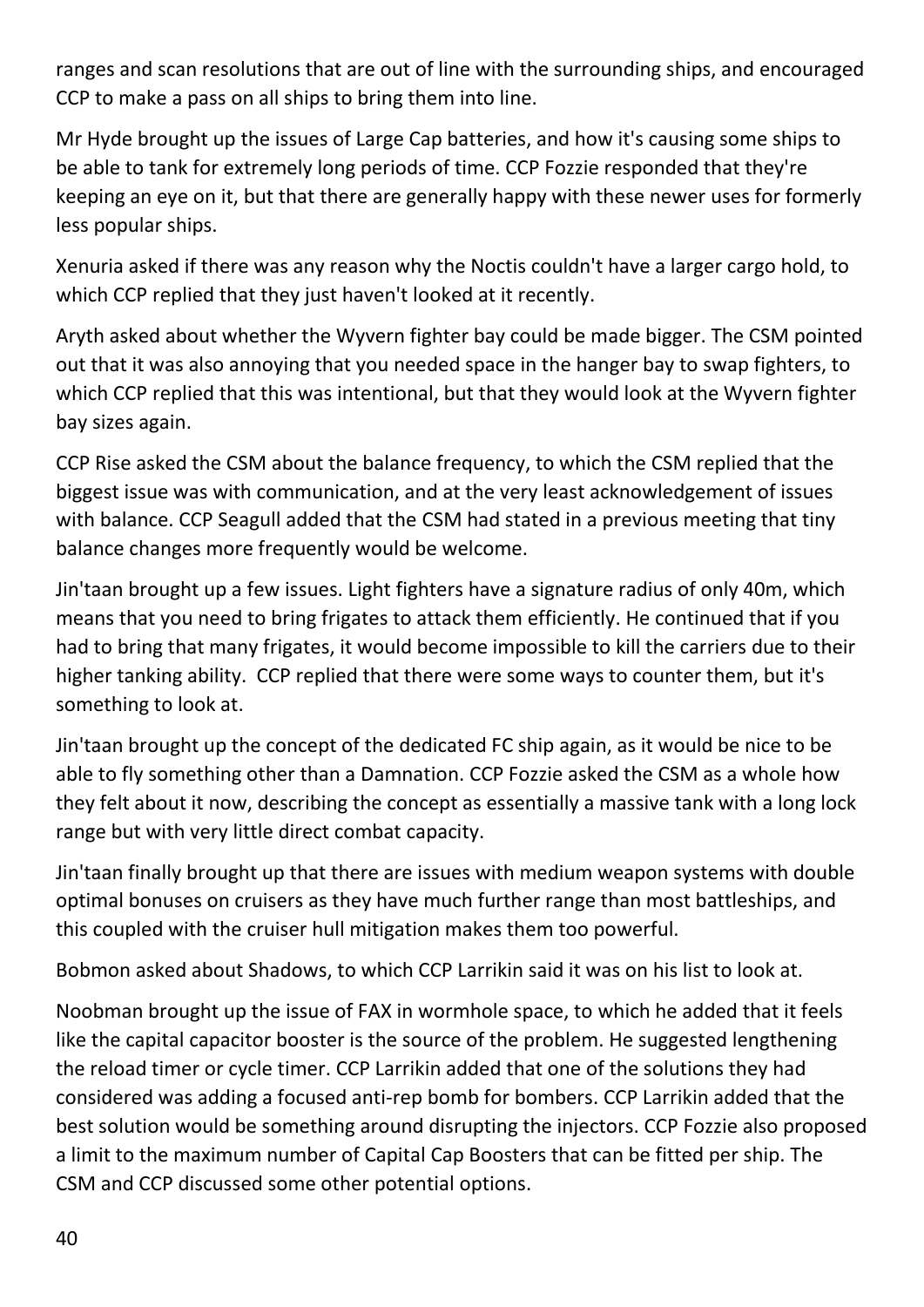Jin'taan brought up the topic of more Ewar bomb types. As part of this, there was a suggestion made involving a bomb that increases cap usage of capital remote reppers combined with increased cycle time on capital reppers to help with the previously discussed FAX issue.

Sullen brought up the issue around module positioning and heat, and how it was unclear to new players that this was a mechanic. CCP agreed that it was a fairly hidden feature, and a change either to the heat system or to better communicate the mechanic would be worth considering.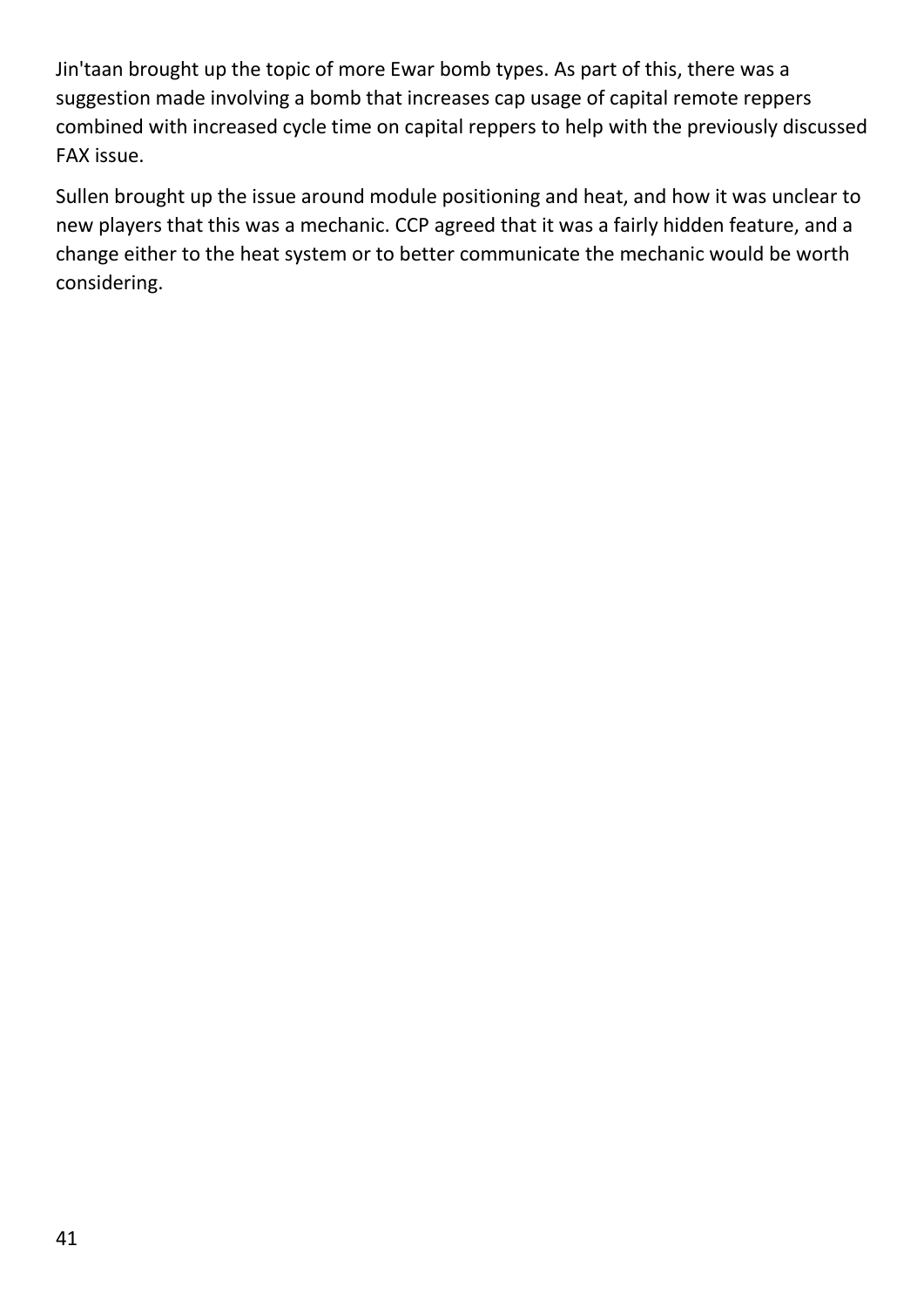## <span id="page-41-0"></span>Next Steps in NPE

CCP Attendees:

- CCP Dren
- CCP Rumcajs
- CCP Turtlepower
- CCP Edelweiss
- CCP Guard
- CCP Rave
- CCP Logibro

CCP Dren started by asking the CSM where they though the priority should lie for next steps in developing the NPE. She added that one of the existing projects was to improve the onboarding funnel to have a better introduction to the empires. They were also looking at working on the first part of the operations center. CCP Surge continued that their next step would be to redo the career agents. They would be similar to missions in structure, and may have some narrative to tie them together, and their main goals would be to show the player how they can make some ISK or find some interesting content. They would likely change it from 5 agents and 4 careers to only 3, with Military, Industry and Exploration.

Xenuria asked whether the new military career agent would cover both PVP and PVE. CCP Surge replied that the skill level of brand new players would be so low, and there would be so much to teach them still that they would not be comfortable with pushing them into PVP yet. Steve added that he was opposed to NPE that has a potential progress block related to another player. Xenuria asked whether an optional PVP element could be useful. CCP replied that it would be useful, but it would be at a later stage. Steve proposed that branching would be useful for introducing some more advanced parts. Steve also highlighted that while the current ship deaths during the career agent arcs is good, it needed to highlight more that you will lose your ship as people still fit everything and die.

CCP Surge brought up one of the questions the team was still working on: difficulty. He highlighted that inception was supposed to be super easy, with basically no difficulty. Now with the career agents, the team needed to decide what level of difficulty they would present. Bobmon brought up the possibility of having some tasks with open ended goals, so that there was an easy option to allow players to progress, but a more difficult one for more skillful players to aim for.

CCP Surge also asked the CSM about how much repetition would be needed for the tutorial, such as when using the market. There was some discussion on how much repetition was needed. CCP Surge also highlighted that repetition was already being used a fair amount in the inception. CCP Surge also asked what the CSM thought about having some tasks being able to be repeated infinitely. Steve said that as long as the rewards were in line with it being repeatable and the effort to complete it, it would be fine.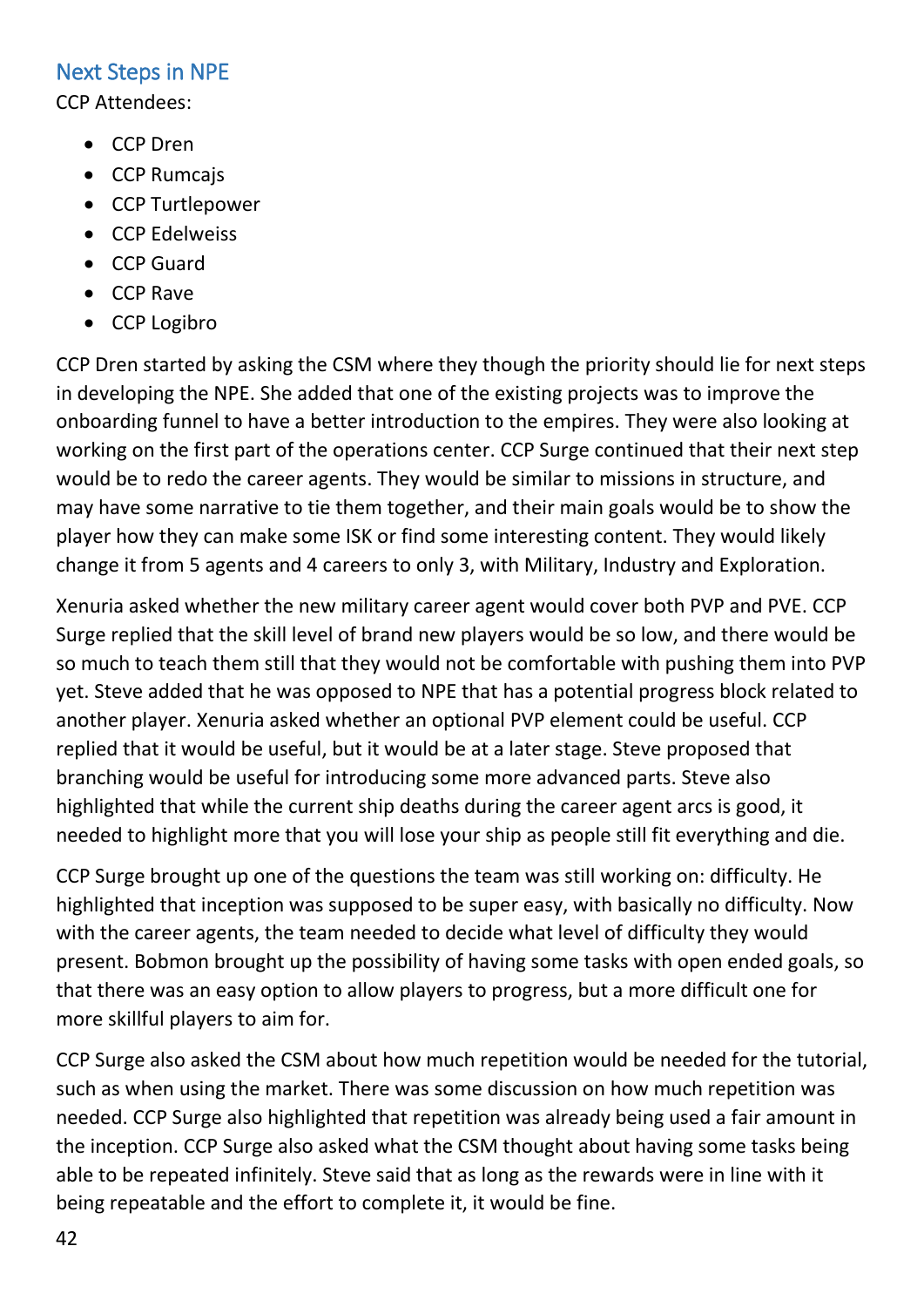Xenuria added that it would be good to make it so that the tasks also assess how well you completed the objective rather than did you complete the condition. CCP Surge like the idea of an efficiency rating.

Aryth highlighted that he had some concerns with market tasks, and that players would exploit the items needed. CCP agreed that there are some areas they need to be careful. Exploits included listing items needed in lowsec, buying up all of the item and listing it higher or flat out buying out all of the item. Bobmon brought up that one task could be buying an item from an NPC, and have there be several different market sell offers from NPCs with different prices and locations. The player would then have to pick one, and would be assessed based on their choice.

Steve brought up that he often sees questions from people completing the current tutorial about where to find particular minerals, specifically where to find minerals that are only in lowsec. Steve suggested that the task should inform the player that you might not be able to find all of them, and direct them to the market and direct them to where the price would be reasonable.

CCP Surge asked what the CSM though about teaching new players about system security status, and how early it should be taught. The CSM responded that it should be taught very early, as there are lots of instances where new players could stumble into lower security space. The CSM also encouraged CCP to increase the visibility and perceived importance of the lowsec warning dialog (such as adding a sound).

Steve pointed out that this teaching should not say that highsec is safe because 1) It's not and 2) It would discourage people from going to unsafe areas. Jin'taan brought up that the CSM has previously suggested that a warning message is added the first time you dock with more than x amount of ISK in your cargohold warning that it's not always safe.

Hyde brought up that there might be an issue with the weighting for the auto pilot for Caldari characters where they are routed through lowsec and die. CCP said they would look into it.

Bobmon brought up the idea of having the player attacked by NPCs on a gate to demonstrate that they can be attacked. This led CCP Surge to ask a question about what ideas the CSM had about things they can teach the player outside of the typical sites.

CCP then asked about what the CSM thought about a pinnacle task or mission against a "boss" would be to test the new player at the end. The CSM mostly agreed it was a good idea. Xenuria asked if it would be possible to dynamically make the boss more powerful if you aren't fight it as efficiently as you could (such as staying still). CCP replied they don't have the capacity at this time. Bobmon added an option where the boss warps away if you don't scramble it.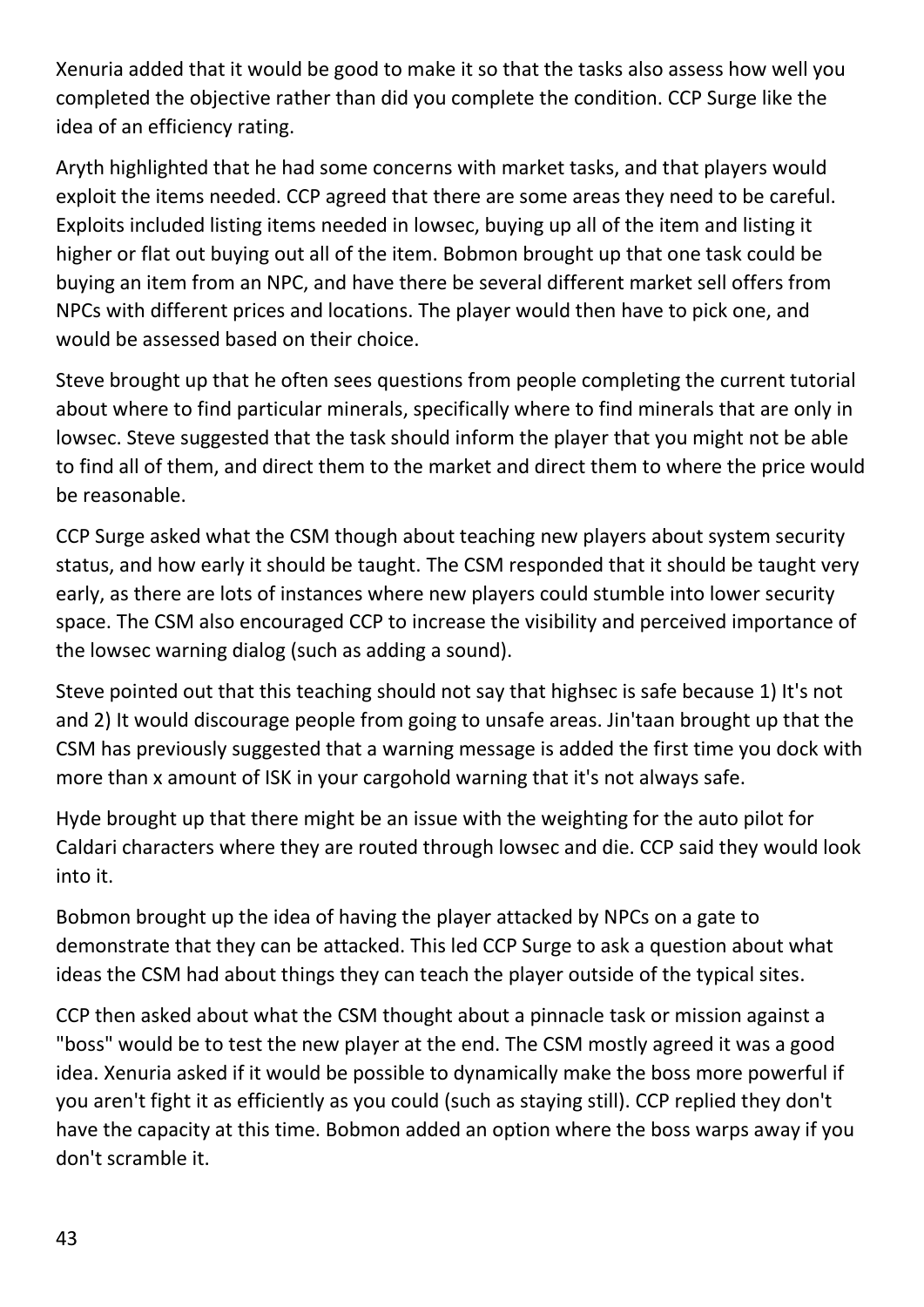Jin'taan brought up the idea of having the player gank a "defensive hauler", that would mail you after you kill it.

CCP then moved the topic to Empire selection. CCP asked what the CSM thought about how the empires should be represented to new players in a way that would explain what each empire was. Bobmon brought up highlighting the strengths of each race to the player, and Steve suggested adding a "what makes me x" type thing.

The CSM then discussed that some of the existing descriptions of the race would push players away or pull them towards (a prime example was the "only true democracy") in the Gallente description. CCP Surge surmised that the lore should take a back seat to the more practical information on each race. The suggestion of putting the lore behind a "learn more' button was well received.

CCP asked about milestones they should track for new players. The CSM also asked if they could have that for everyone. CCP and the CSM went through a number of different milestones they could have.

Sullen asked whether it could be clarified to new players the effect (or lack of effect) of the selections at the end of the character creator (namely ancestry and school). CCP replied that there had been considerations for making each empire just have a single starter system and school instead of three. The CSM was generally supportive of this idea.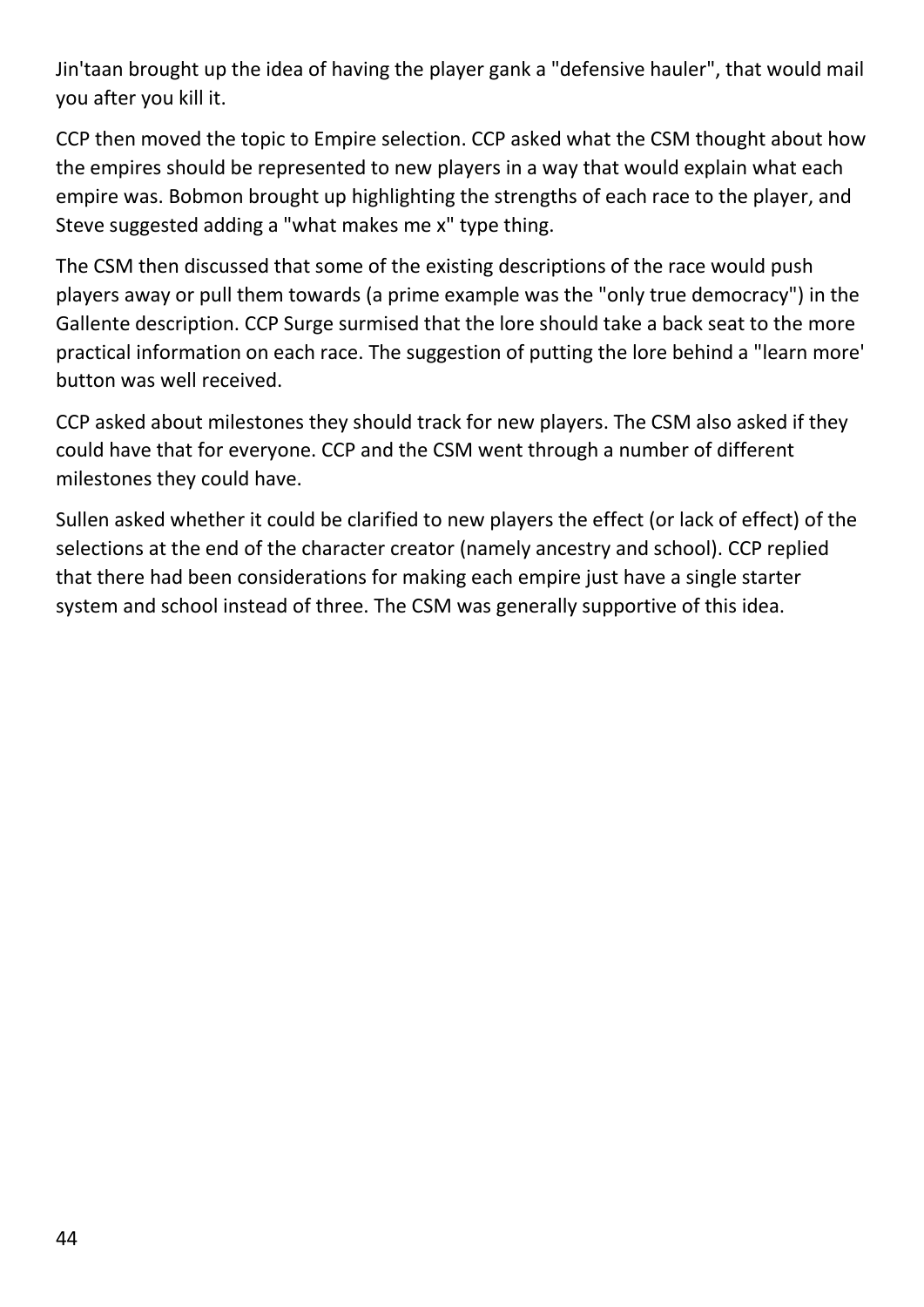## <span id="page-44-0"></span>EVE Metrics

CCP Attendees:

- CCP Quant
- CCP Larrikin
- CCP Guard
- CCP Logibro

CCP Quant started off the meeting by showing SKIN sale statistics, specifically the Rosetta Dawn SKINs. The stats showed that it was very popular when it was available.

CCP Quant then showed off the EVE LP generation and expenditure graph, showing that there has been a steady increase over the last three months. CCP Quant also explained that there always a summer slump, so the shape of the graph is fairly normal.

CCP Quant then showed off the distribution of what LP is being spent on. Implants made up the majority of the spending, with blueprints coming in next. Of the implants, learning implants were the majority purchased.

CCP Quant then showed the usage of locator agents. He showed that the usage of locator agents vs logins is dropping. Noobman pointed out that the drop is likely due to the change to watch lists requiring both contacts to have each other added. Bobmon also pointed out that people can also work out where people are quicker than the agent's normal response time by looking at the price charged by the locator agent.

CCP Quant then showed off some statistics about damage inflicted. The stats showed were also previously shown at EVEsterdam. CCP also showed the damage by weapon size, top weapon types used, top weapon group in used in each region, top ammo used for each weapon group by size, top missiles used per launcher type, and the most popular ammo by PVP damage by region.

CCP Quant then showed off some statistics regarding bounties, showing where the top regions were by bounty generation and change in bounties generated.

Aryth specifically requested that some information in the Monthly economic reports regarding individual regional statistics, especially concerning import/export numbers and mining, have changes made to it or be removed. Aryth explained that some of this information was unobtainable by any other means, and that it was providing too much free intelligence by allowing people to see when groups were ramping up and down their industrial capacities. Some members of the CSM agreed. Aryth added that providing that same information but for larger geographical areas, such as quadrants would be better as this would obfuscate the data better.

Noobman asked if commodities in the economic reports could be split between blue loot and other commodity types.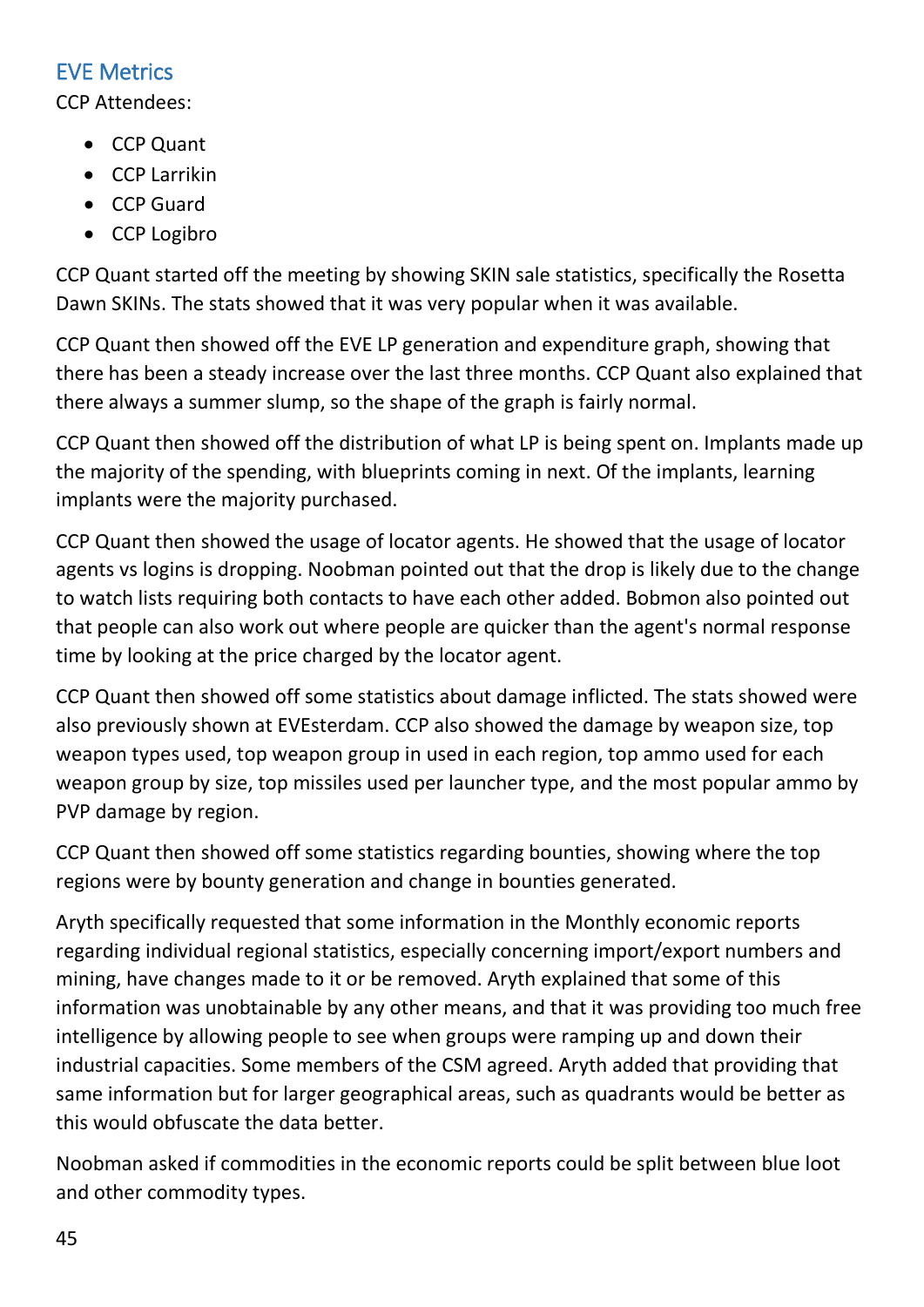Kyle asked to look at the statistics for the Noctis, with the graph showing usage dropping slightly since last summit.

Noobman asked to look at the overall wormhole loot value for commodities, which showed a slow increase. Noobman then also asked to look at the wormhole mining figures, which also showed an increase. CCP Quant finally showed a breakdown comparing ore and gas harvesting in wormholes.

*Some of the graphs discussed in this meeting can be found below:*

[Total Skin Sales Since 2015 by SKIN Name \(AUR\)](http://cdn1.eveonline.com/community/csm/CSM11S2Graphs/SKINSalesBySKINAUR.png)

[Total Skin Sales Since 2015 by SKIN Name \(Units\)](http://cdn1.eveonline.com/community/csm/CSM11S2Graphs/SKINSalesBySKINUnits.png)

[Highest Individual Sale Date Since 2015 by SKIN Name \(AUR\)](http://cdn1.eveonline.com/community/csm/CSM11S2Graphs/HighestSKINSalesDayAUR.png)

[Highest Individual Sale Date Since 2015 by SKIN Name \(Units\)](http://cdn1.eveonline.com/community/csm/CSM11S2Graphs/HighestSKINSalesDayUnits.png)

[LP Created Vs Expended](http://cdn1.eveonline.com/community/csm/CSM11S2Graphs/LPCreation.png)

- [Total LPs used in LP Stores \(Amount\)](http://cdn1.eveonline.com/community/csm/CSM11S2Graphs/LPStoreUsage.png)
- [Total LPs used in LP Stores \(Stacked\)](http://cdn1.eveonline.com/community/csm/CSM11S2Graphs/LPUsageStacked.png)
- [Total LPs used in LP Stores \(Percentage Bar\)](http://cdn1.eveonline.com/community/csm/CSM11S2Graphs/LPUsageBars.png)

[Total Share of LP, Implants Only](http://cdn1.eveonline.com/community/csm/CSM11S2Graphs/ImplantLP.png)

[Locator Agent Queries Normalized by Unique Logins](http://cdn1.eveonline.com/community/csm/CSM11S2Graphs/LocatorAgents.png)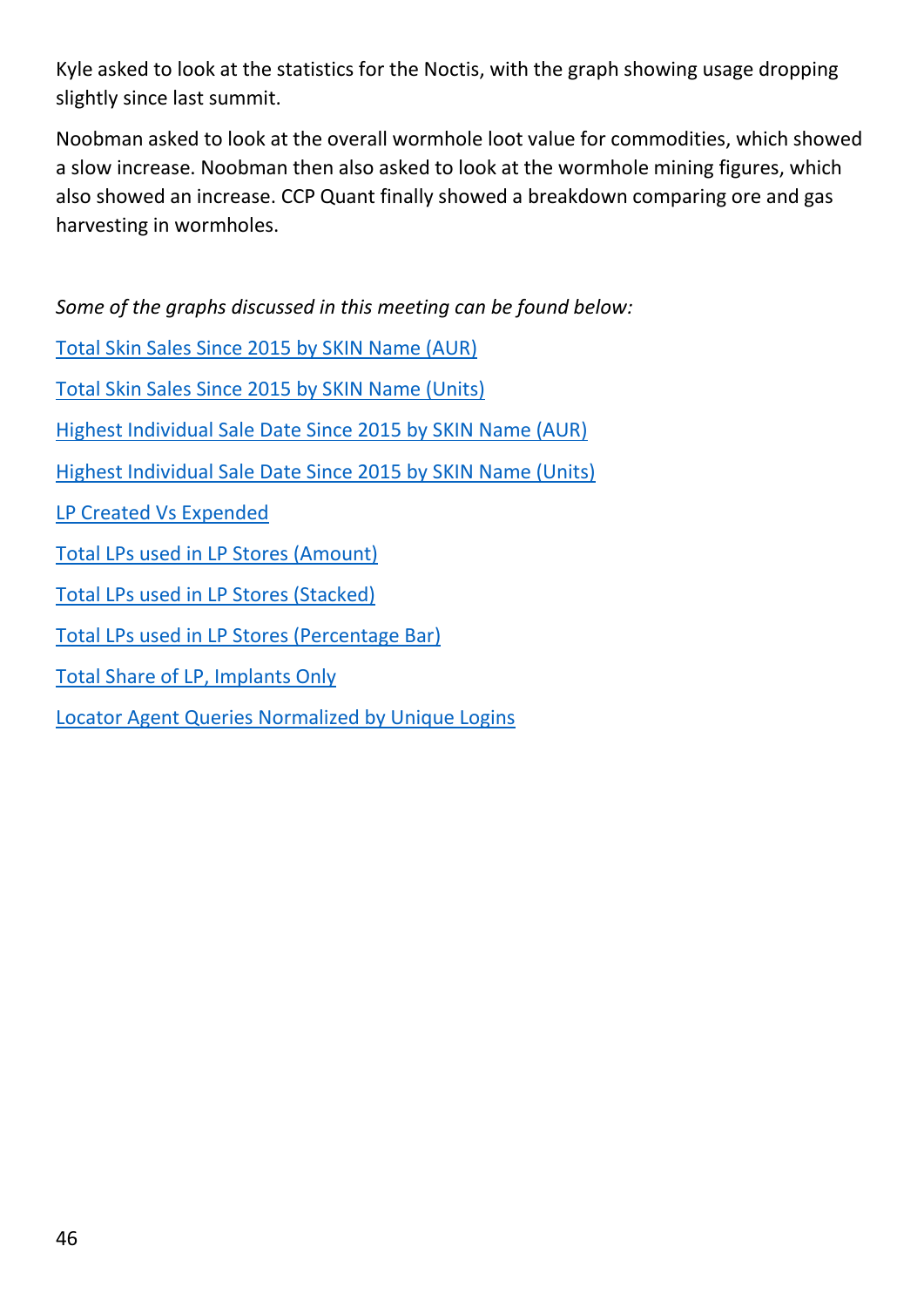## <span id="page-46-0"></span>EVE Mobile and Third-Party Dev

CCP Attendees:

- CCP Chimichanga
- CCP Argent
- CCP Burger
- CCP Orca
- CCP Logibro

Aryth brought up a request first, namely something through the API to let them know who has the messaging app, and who is using 2FA. This is to let them know who they can contact easily, and who has secure accounts that they can trust with higher level roles. CCP Orca asked if they've been trying to use the mobile app since its release, to which Innominate and Aryth replied they've been trying, but have also been using some workarounds. When asked what the work around was, they mentioned that sending mails to mail lists will only be visible via notifications, and won't show in the inbox on the mobile app. CCP asked if they would want self-destructing messages as part of the mail system, to which the CSM replied yes.

Xenuria asked if it was possible to make the colour scheme change based on the ship the pilot is in on TQ. CCP Burger replied that they made the decision to make it based on character race to keep things simple, but it was discussed earlier on.

CCP Burger went over how the roll out went originally, namely that they released it earlier than originally planned to make sure it didn't release at the same time as Ascension. This turned out to be a good choice. He then continued that they haven't added a lot of new features since then so they could just observe usage. He then introduced the new mobile producer, CCP Argent. He explained that now they're looking for what new features they want to add. One of the things they're mindful of is making sure that new features don't make the app mandatory for playing the game. CCP Orca quickly went around to ask people what feature they would want to see added:

- Xenuria: See clothing items on character when looking at your character, even if only text based - "My character was fit with the following"
- Gorski: Changing skill queue from the app, even being able to see the whole skill queue.
- Bobmon: Community portal/feed, access to fiction
- Steve: Info/Item Database, Show mailing list name in the mail
- Innominate: Better Corporation/Alliance broadcasting, either through notification or mail. Reply all issue is real!
- Judge: See all mailing lists/labels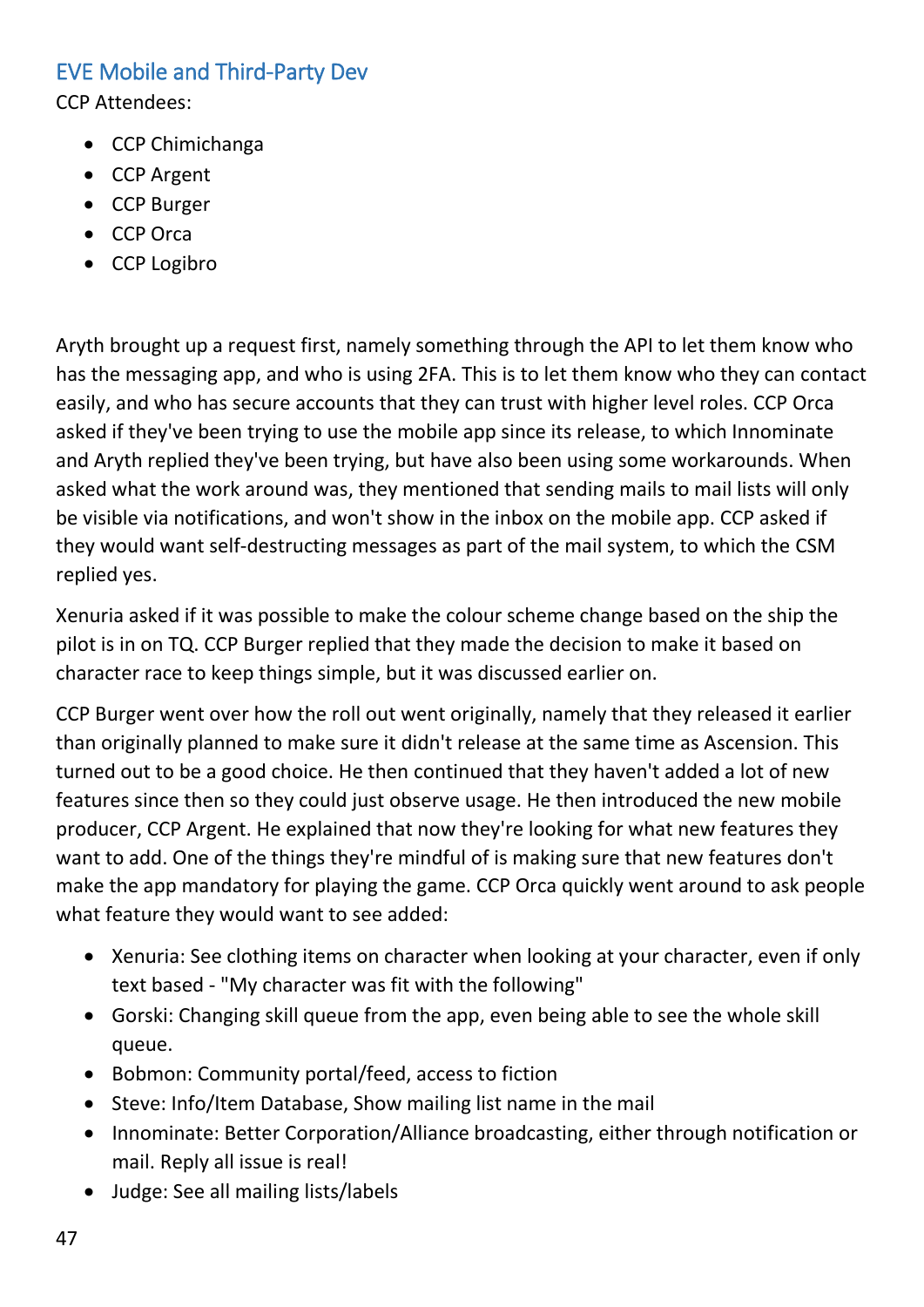• Aryth: Seeing assets, with search and price appraisal

Innominate started with thanking for market data for citadels, but would like per system. Noobman asked if CCP would consider adding an endpoint that would indicate whether a corp member is online. He also asked for map statistics in ESI, to which CCP Chimichanga replied that it should be moved over if it's in the existing API.

Aryth brought up the question of ACL change and Tax change logs, to which CCP replied that there are working towards it but there are some things they need to work on it. CCP also brought up that they're considering adding an interface that allows groups to send a bill to someone via the API.

Aryth again asked about logging 0% tax transactions, and there was some discussion about the merits of doing so and the justification for doing so. CCP Chimichanga explained that for the most part the inclusion of anything more in the API generally has to go through Game Design, as there are gameplay implications. (*Note: After the conclusion of the Summit, Game Design has now approved this change*)

Steve added that he is very happy with how Team Tech Co is communicating with the community.

CCP Chimichanga brought up that his main concern is the removal of the XML and CREST APIs. Over the next few months, they will begin shutting down specific endpoints that have low usage, but as part of this they would like to hear from the community about endpoints that have low traffic but very high importance.

Steve asked about CREST market data, and whether that's impacting the performance for market nodes, especially Jita. CCP replied that the issue involved is from elsewhere.

Innominate pointed out that the API access log can tell you when your keys are being used, but it doesn't tell you what key has been used.

There was also some further discussion on the security and auditing of API keys and authorizations.

Then there was some discussion about the exposure of information regarding alpha and omega state, with some members of the CSM asking for the information to be made available.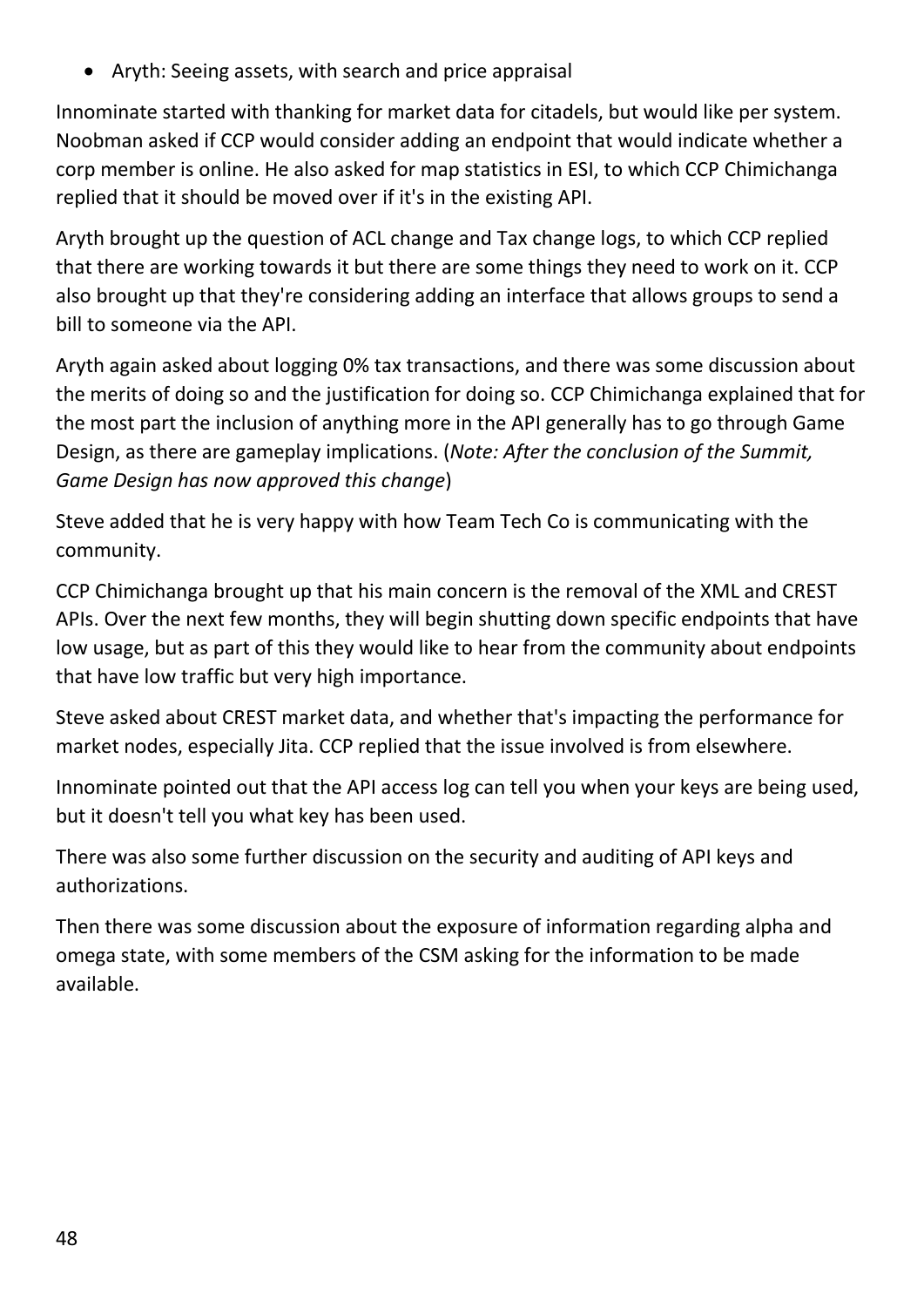# <span id="page-48-0"></span>**Community**

CCP Attendees:

- CCP Guard
- CCP Vertex
- CCP Falcon
- CCP Leeloo
- CCP Phantom
- CCP Logibro

CCP Vertex opened the meeting by discussing a topic with the CSM, the nature of which is not included in the public minutes.

Steve mentioned (jokingly) that the EVE community sucks.

Steve asked what the state of the Volunteer Management System is, to which CCP Phantom replied it's now running and under testing. Release is expected Q1 2017. Along with its release, CCP is looking at changes to the program to make things more sensible. He explained that there is substantially more automation throughout the volunteer process.

CCP Falcon talked about the various ISD divisions currently in operation, with some of the changes being the merging of IC and Mercury. Additionally, he explained that the management of particular divisions has been divided up among various relevant departments.

Noobman asked what type of interaction should the CSM and ISD have together, to which CCP replied that there is no mandated communication. Judge added that they have had good experiences with them in the past, such as helping with round tables.

CCP Falcon continued that Community is very excited about the changes to the community website, as there have been parts of the site that have been holding back community projects with Fansites and the Community Contributor Program. He added that this is no one's fault, just that priorities have been elsewhere for a while, building and maintaining new websites, and working on infrastructure for Alpha clones and other projects. CCP Falcon also added that they are planning to add an upcoming events calendar, where people can add their events to the calendar. Nashh asked how CCP finds events to add, to which CCP replied that they only put events up when people have contacted them. In the past, CCP has added some events to EVE Updates, but these have only been very large events. Nashh asked about whether this would also include in-game events, to which CCP replied it would be likely, depending on the final design.

Mr Hyde asked about how much effort is going into the Alliance Tournament, to which CCP replied that for technical development, most of the code is maintained by CCP Logibro, with assistance from Team Tech Co. The production is much larger, but is mostly staffed by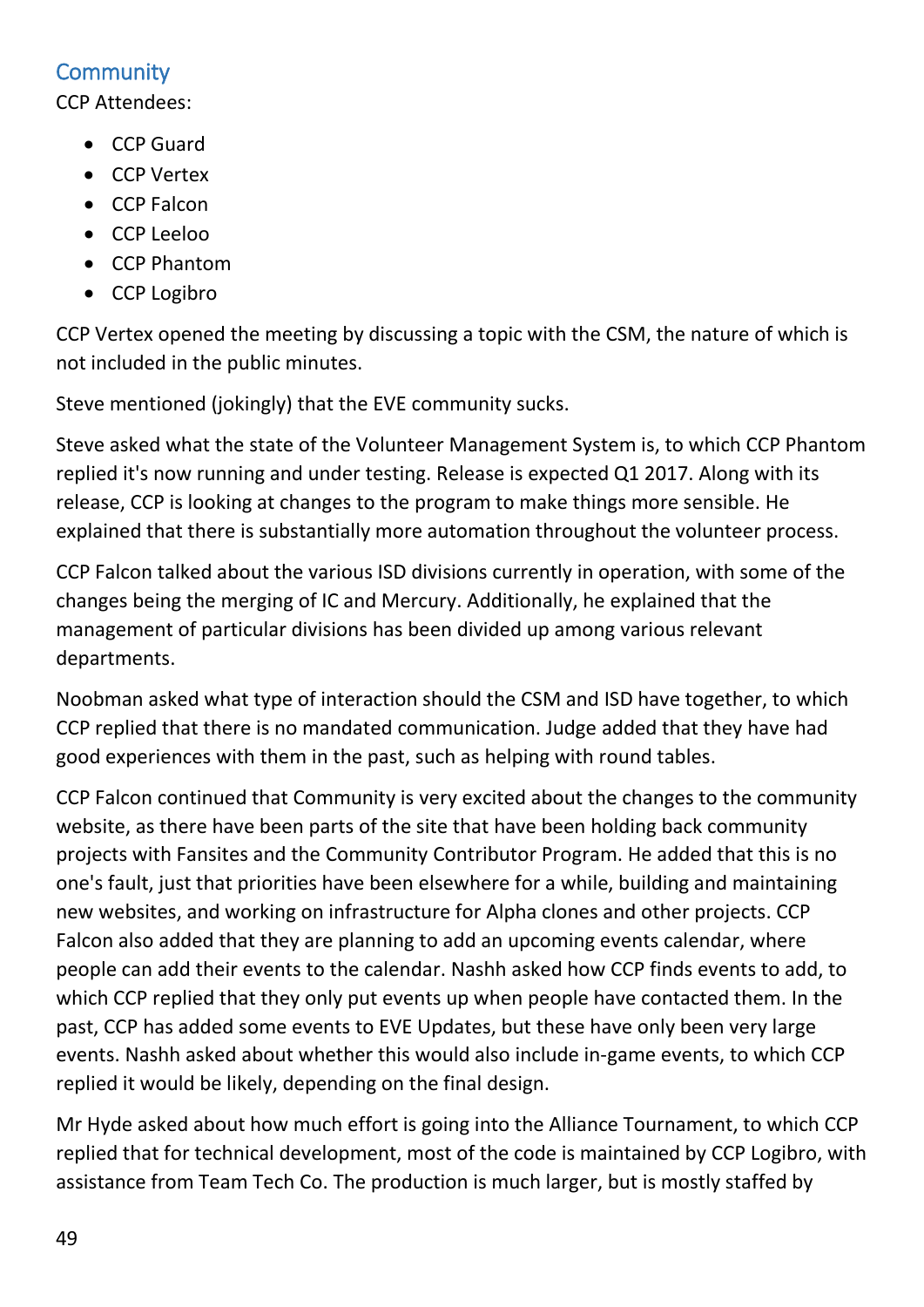volunteers. CCP Falcon added that going into the future, the tournament is also going to be more heavily integrated into the marketing strategy.

There was then some discussion on how to improve the tournament, and how we can better promote both the tournament and those pilots participating.

Mr Hyde added that he believes that CCP should stop giving out special AT ships, namely due to the massive injection of wealth, based on a special format of the game. He also brought up issues with them being very limited in number, and that the majority of the ships never see use instead sitting in hangers forever. He suggested that if CCP wanted to continue to offer them, they should be more widely distributed in some form. He also added some suggestions to make the Alliance Tournament more accessible, such as further dropping pilot numbers, banning AT ships, and removing flagships.

Steve added that he would like to see CCP provide some suggestions and good practice for prospective twitch streamers.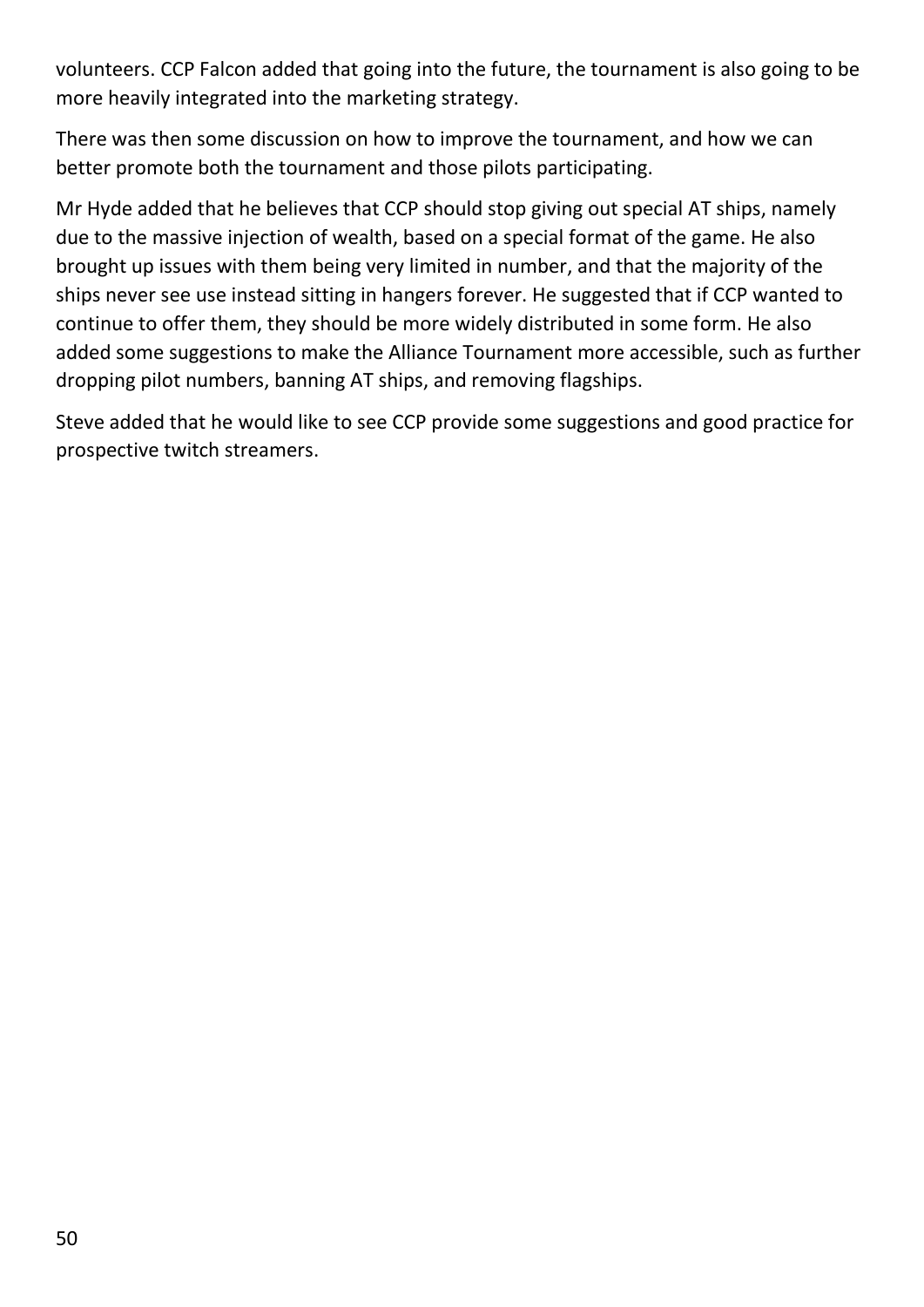## <span id="page-50-0"></span>**Wormholes**

#### CCP Attendees

- CCP Larrikin
- CCP Fozzie
- CCP Nagual
- CCP Logibro

Noobman started by presenting some of the results of a recent Wormhole townhall. The first items were from the results of some discussion regarding alpha clones and wormholes. There was a lot of initial worry about extra persistent scouts, but this wasn't an issue in the end due to the restrictions on multiple accounts.

Noobman then moved onto showing the blue loot statistics CCP Quant presented earlier, showing that income is on the rise again. This has generally been attributed to players regaining mastery with running sites. There was an earlier session that showed that one of the regions with highest damage was a C3 region. CCP Fozzie then showed some additional graphs, showing that C2 and C3 wormholes have had a substantial increase in PVP kills after Ascension. Overall, Ascension has been good for wormholes.

Noobman added that the biggest point of agreement from the townhall was a desire for a buff to wormhole mining. Much of this desire is being driven by the increased ease of manufacturing with Engineering Complexes and low class mining being generally terrible. He added that it would be useful to have some lower class wormholes being able to handle a one-way trip with freighters to help a little with moving in and out.

Noobman was very impressed with the new UI for scanning from Psycho Sisters, and stated that it should be helpful for everyone living in wormholes.

Noobman then highlighted using of Bhargests with FOF missiles to safely kill drifters in sites, by pinging them then warping out of range and letting the missiles just kill targets beyond lock range.

Sullen brought up that people are still kill drifters with citadels, to which CCP replied that while it was expected gameplay, they would look into making the Drifters respond a bit more intelligently to them. Noobman brought up a specialist method they have used in the past to counter them. He also added that not having a citadel in shattered wormholes means that it's almost impossible to do anything there due to the large number of drifter response battleships in the system. There was some discussion about possible solutions, including having them move between wormholes, and starting to siege structures. Noobman also brought up a fly catcher method using bubbles and an Astrahus to attack them.

Noobman brought up Carrier and FAX usage in sites, and how there is basically no purpose to bring those ships and the waves make it take much longer without enough value to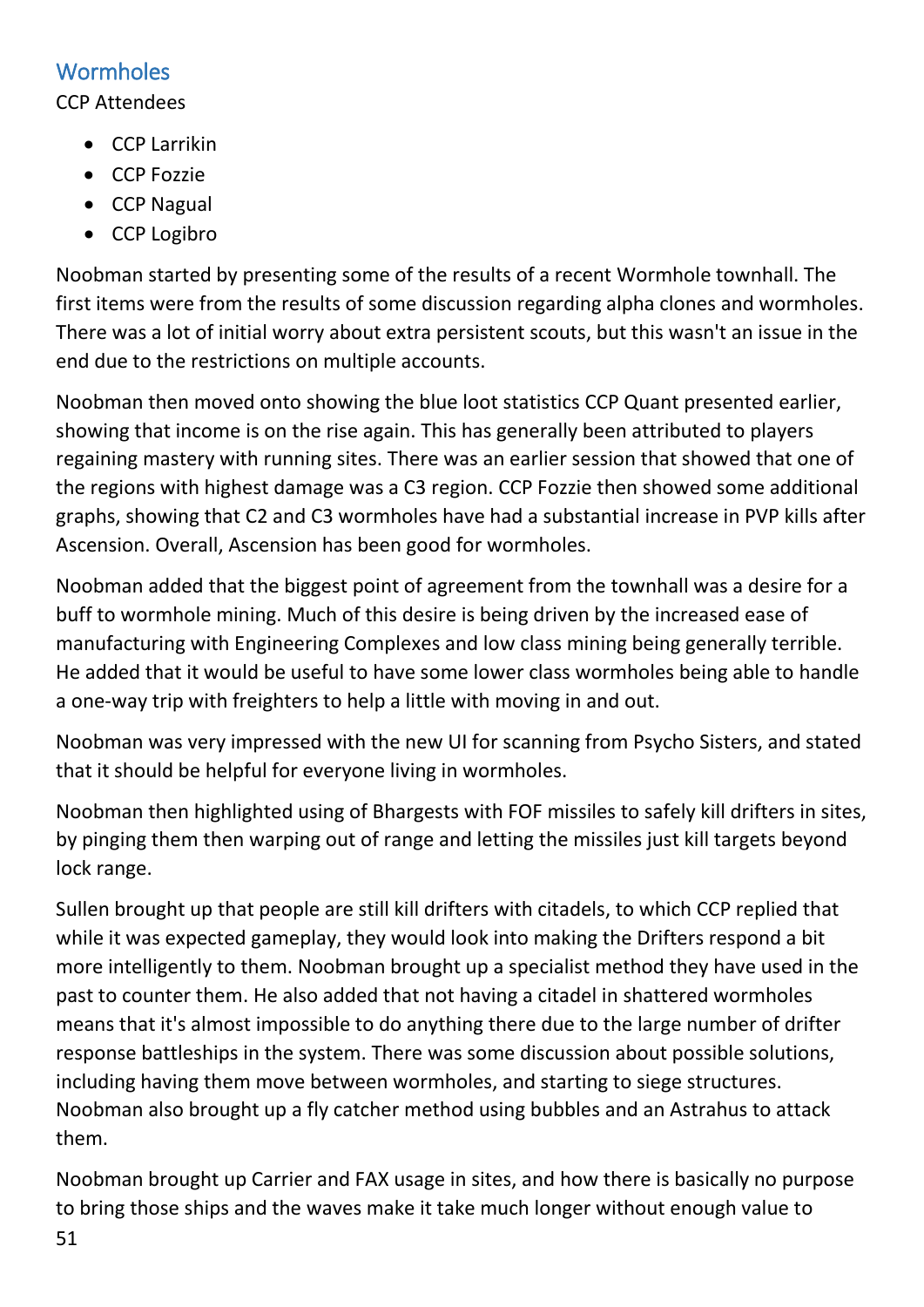justify doing so. CCP suggested that they have a few options there, such as adding some random chances for higher value waves and adding some more variety to what comes in based on the type of capital ship you bring.

Noobman brought up the desire from people for quicker setup and teardown times for structures in wormhole space. CCP Larrikin replied that this problem doesn't just apply in wormhole space, but in all areas.

Noobman brought up requests from lower class wormholes, namely that C4 sites have a very long distance spawn, and how sometimes hacking doesn't spawn a wave. He also added a desire to see some more C4 - Null, Null - C4 connections, with smaller mass wormholes.

Aryth again brought up that a lot of this sounds like wormholes would like to get the benefits of nullsec, without the relative danger.

Sullen asked if CCP still were spawning less sites in a system that had lots of completed sites, to which CCP replied that the site distribution system had never worked in that way.

Sullen talked about how random roaming Frigate holes are now only annoying, and something should be done with them to make them interesting for both parties.

CCP Larrikin asked what the CSM thought of lowering dreadnought EWar resistance. The CSM was a little weary about that change, with the CSM suggesting if they wanted to go in that direction, to walk it down slowly.

Kyle brought up one advantage of the frigate holes was it allowed explorers to run away from larger ships.

Noobman also brought up that part of the mining site issue was the despawn timers on the sites, if that could be fixed it would go a long way to making wormhole mining more bearable.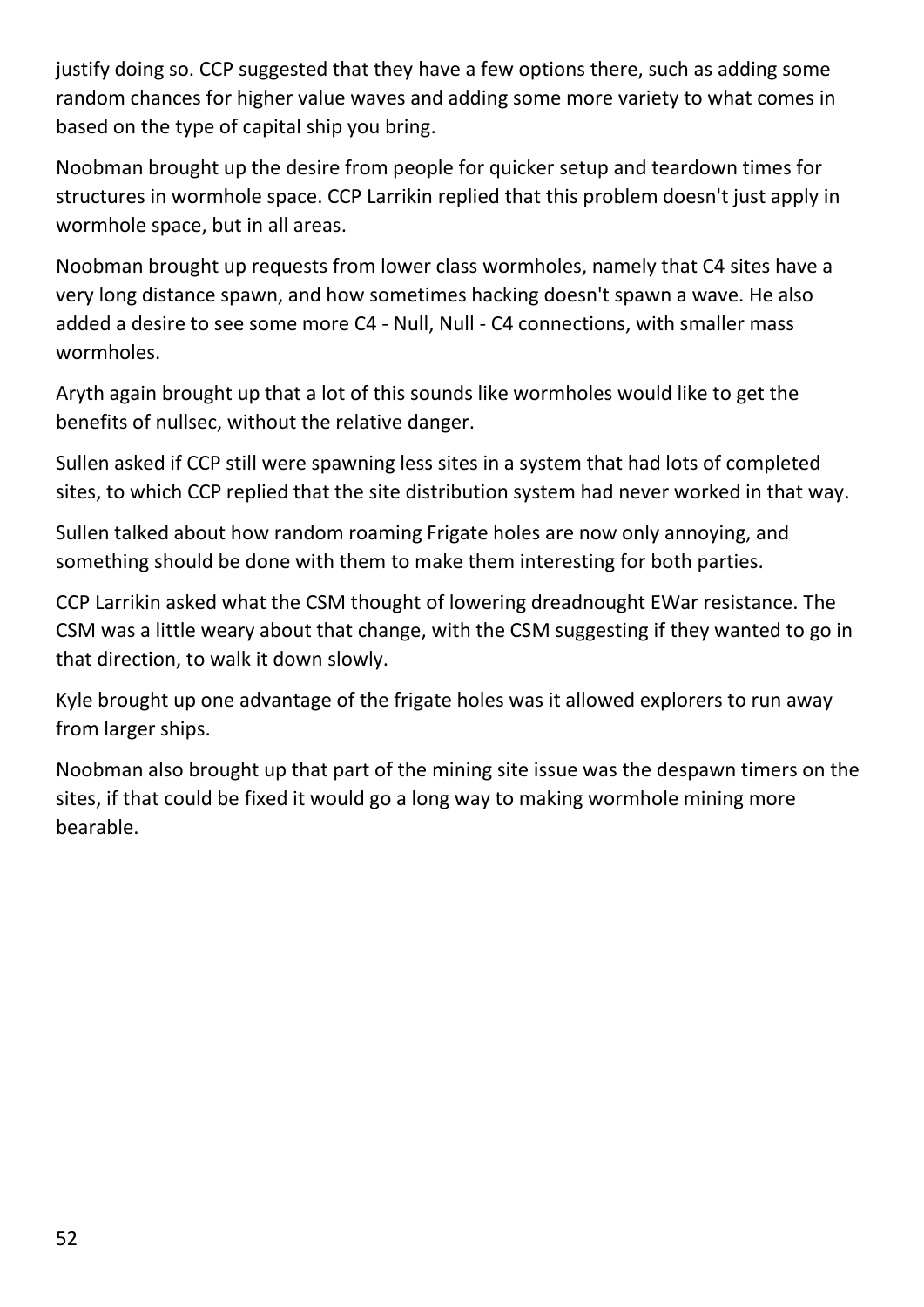#### <span id="page-52-0"></span>Project Discovery

CCP Attendees:

- CCP Burger
- CCP Wonderboy
- CCP Claymore
- CCP MrHappy
- CCP Orca
- CCP Logibro

CCP Burger started by going over a quick summary of Project Discovery. CCP is currently creating a presentation for GDC summing up how everything went. He continued that the original dataset was supposed to last for months, but the playerbase finished it in just three weeks. HPA has been reviewing the data, and some of the results have already been used in a number of research papers, with some getting onto a poster (which is a Big Deal™). Aryth asked if now there are other people asking for help in a similar way, to which CCP replied they had. A number of people had been seeking CCP out, and CCP has settled on a new subject.

CCP Orca asked the CSM how much they have seen appeal Project Discovery had to new players. The CSM said it wasn't a huge attraction, but it might help keep some people around. Xenuria recounted that he met a number of people in STEM vocations were enticed to try out EVE Online due to Project Discovery, and while that would be their main activity, they would over time try other areas of the game. CCP Burger also added that HPA had a large bump in traffic to their sites around the time that Project Discovery was released. CCP Burger also recounted how EVE University had a session on Project Discovery with some HPA staff that joined.

Xenuria brought up again that some people might question the legitimacy of the project, and encouraged CCP to promote the results of the collaboration with HPA.

CCP Burger continued that while they will sunset the HPA project to make room for the new project, they want to make sure they acknowledge the effort that players put in, and are working out what ways they can archive and present the results of the project best.

Xenuria asked how CCP would defend against people complaining about the misappropriation of resources to this project, to which CCP replied that they've been doing that for every feature ever, so they think they'll be able to handle it.

Xenuria asked if CCP already has an idea for what in-game rewards they want to offer for this. CCP Burger replied that they would mostly be informed by the previous set, where they thought the prize structure was very aggressive. Turns out players instead blew right through CCP's predictions. Overall, the rewards will be similar.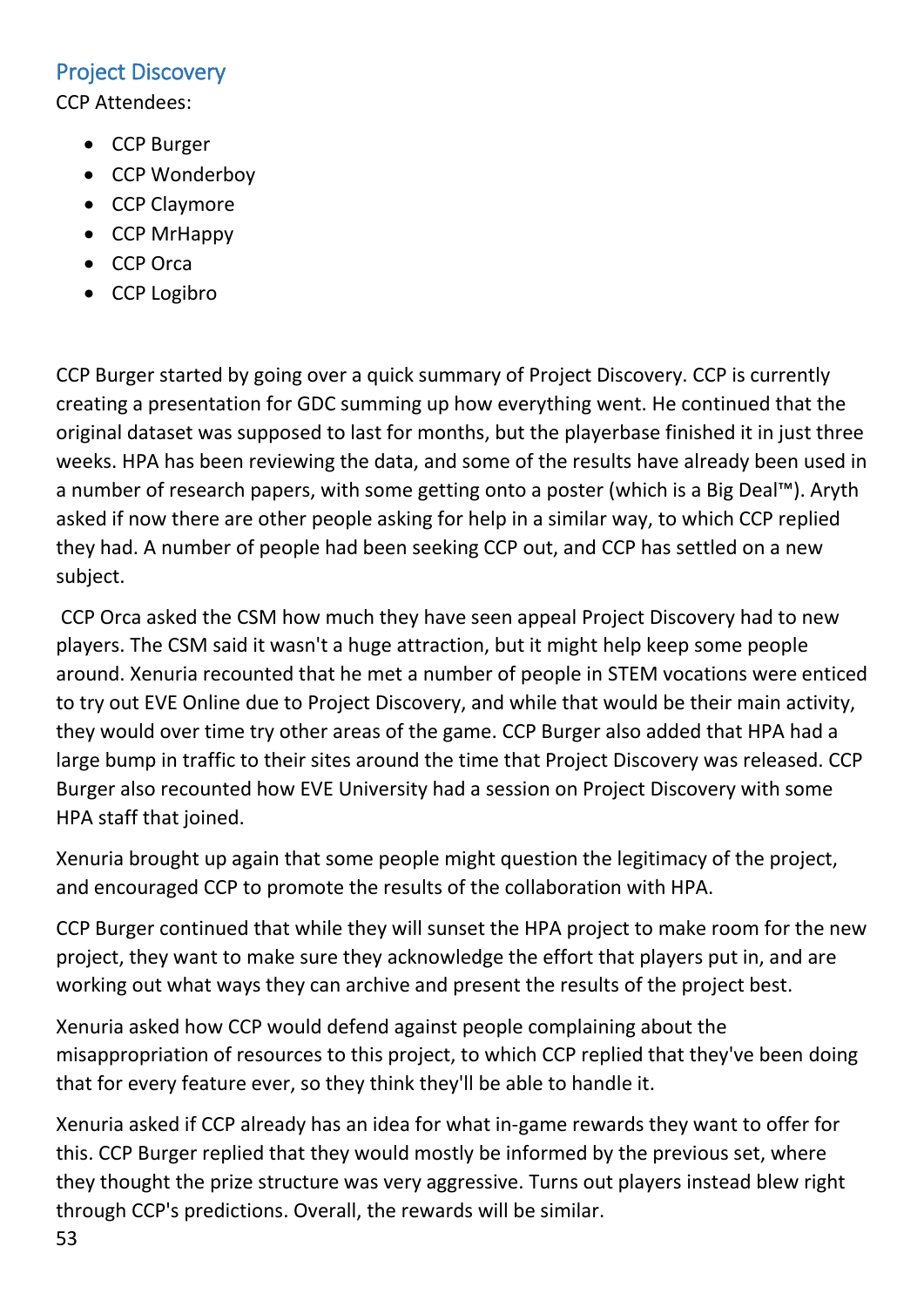CCP Burger also recounted that through project discovery, a new thing was discovered by players, namely rods and rings.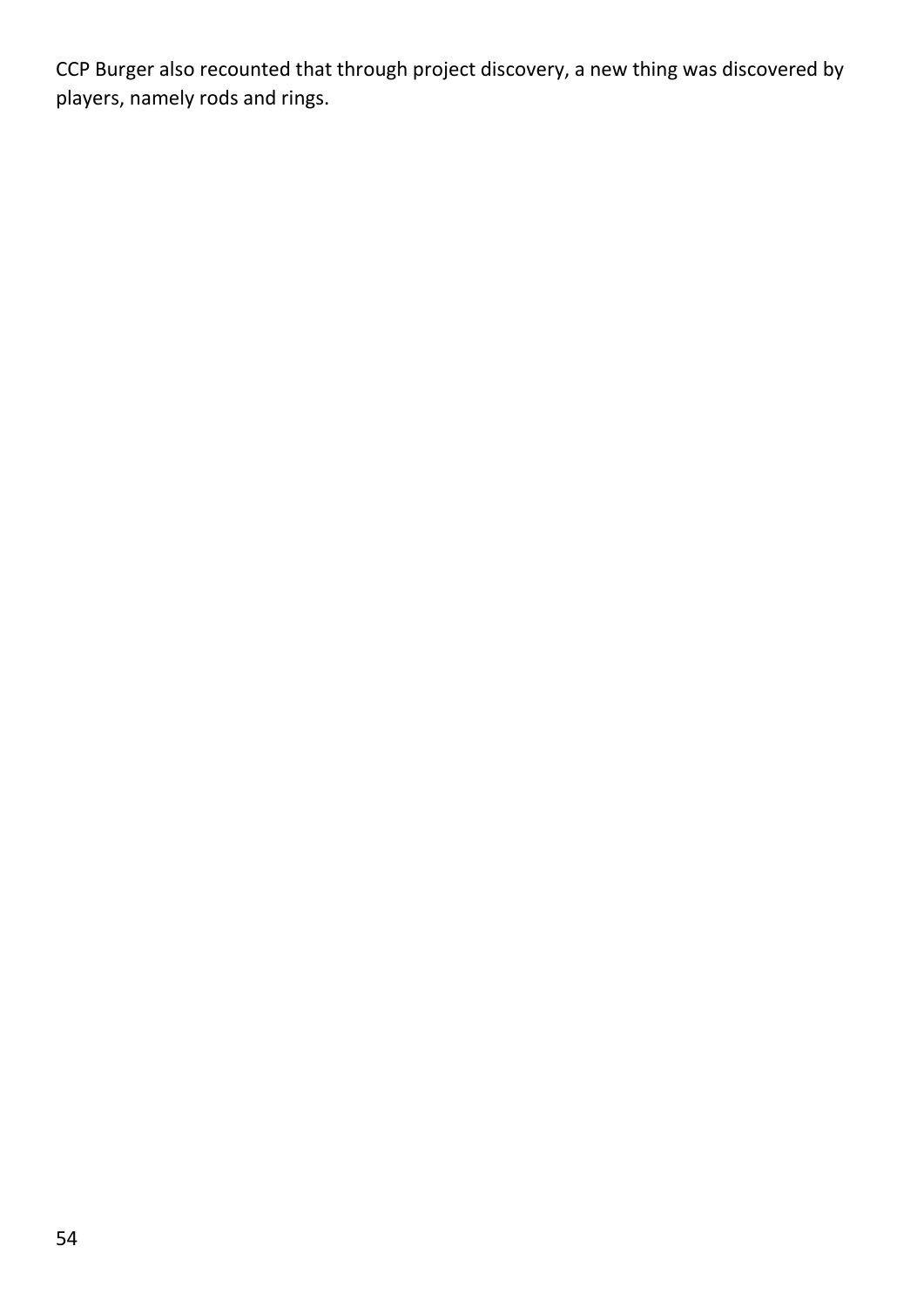## <span id="page-54-0"></span>CSM Organization

CCP Attendees:

- CCP Guard
- CCP Logibro

The session started with the statement that the concept of a Permanent Attendee would be removed, as in the future all members would be invited to all summits in person. Hyde asked if CCP would still reserve the right to not invite particular members, with CCP responding in that case they would most likely have reached the point where CCP could justify removing that member from the council.

CCP Guard went over how the council structure has evolved over time, moving from having alternates to only full members, to the current structure. CCP Guard then continued that there was a proposal to reduce the council size to 10. Sullen brought up that he thought 12 was a better council size.

Xenuria asked if this was motivated by finances. CCP replied that this was not the case.

CCP Guard then went over the text of the new guidelines with the CSM.

The CSM suggested a change to the line "As an elected representative, you will have clear communication paths with CCP and a chance to directly impact and improve EVE Online"

Aryth asked if it would be possible to reduce to a single summit as arranging two weeks off for the summit can cause issues for some attendees. There was some discussion around the merits of this, and other similar ideas such as designating one of the summits as more important. There was also some discussion around remote attendance, and the ability and how to handle it. Overall, the decision was reached to remain hosting two summits each year.

Xenuria asked if there were any plans to change the voting system. CCP replied that there are no plans to change the voting system from STV, but they would be open to adjusting the number of preference votes given from 14. The CSM encouraged CCP to reduce this to 10 to help reduce confusion.

The CSM pointed out that a section for feedback regarding focus groups and special reports was unnecessarily specific, and should be removed. CCP agreed.

The CSM also brought up a section titled "Open Debate", and were worried about the statement about the CSM being expected to debate and call out CCP or disagree with them. They believed that the section was too strongly worded. After much debate, a section was removed.

Hyde suggested that the section about adding a replacement council member if a position opens should be removed. CCP responded that the section was deliberately structured to